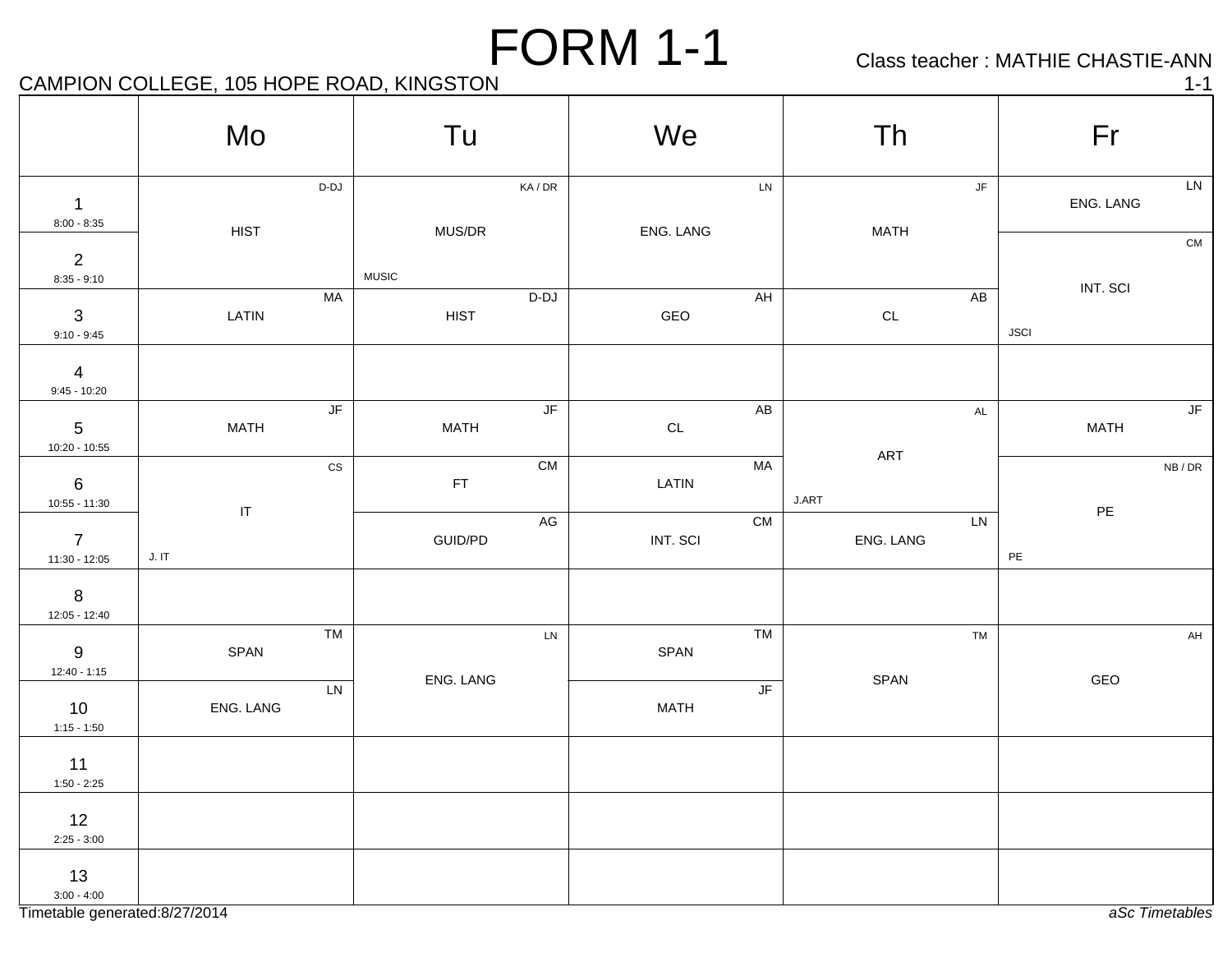## Class teacher : DEACON-JONES, DAYENA

CAMPION COLLEGE, 105 HOPE ROAD, KINGSTON 1-2

|                                   | Mo                      | Tu                                                |                        | We                    | Th                                      | Fr                    |
|-----------------------------------|-------------------------|---------------------------------------------------|------------------------|-----------------------|-----------------------------------------|-----------------------|
| $\overline{1}$<br>$8:00 - 8:35$   |                         |                                                   |                        |                       |                                         |                       |
| $\overline{2}$<br>$8:35 - 9:10$   |                         |                                                   |                        |                       |                                         |                       |
| $\mathbf{3}$<br>$9:10 - 9:45$     |                         | ${\sf CM}$                                        | $\mathsf{J}\mathsf{F}$ | MA<br>LATIN           | ${\sf CM}$<br>INT. SCI                  | LN                    |
| $\overline{4}$<br>$9:45 - 10:20$  | INT. SCI<br><b>JSCI</b> | <b>MATH</b>                                       |                        | JF<br><b>MATH</b>     | $\overline{\mathsf{JF}}$<br><b>MATH</b> | ENG. LANG             |
| $5\phantom{.0}$<br>10:20 - 10:55  |                         |                                                   |                        |                       |                                         |                       |
| $\,6\,$<br>$10:55 - 11:30$        |                         | ${\sf LN}$<br>ENG. LANG                           | ${\sf LN}$             | TM                    | KA/DR                                   | NB/DR                 |
| $\overline{7}$<br>$11:30 - 12:05$ | ENG. LANG               |                                                   | ${\sf JN}$             | SPAN                  | MUS/DR<br><b>MUSIC</b>                  | $\mathsf{PE}$<br>$PE$ |
| $8\phantom{1}$<br>12:05 - 12:40   | $\mathsf{CL}$           | $\ensuremath{\mathsf{IT}}\xspace$<br>AB<br>J. I T |                        | LN<br>ENG. LANG       | <b>TM</b><br>SPAN                       | TM<br>SPAN            |
| 9<br>$12:40 - 1:15$               |                         |                                                   |                        |                       |                                         |                       |
| 10<br>$1:15 - 1:50$               | <b>MATH</b>             | $\sqrt{\mathsf{F}}$<br>LATIN                      | MA                     | $D-DJ$<br><b>HIST</b> | LN<br>ENG. LANG                         | JF<br><b>MATH</b>     |
| 11<br>$1:50 - 2:25$               | FT                      | $D-DJ$                                            | AL                     | AH                    | D-DJ                                    | AH<br>GEO             |
| 12<br>$2:25 - 3:00$               | GUID/PD                 | ART<br>AG<br>J.ART                                |                        | GEO                   | <b>HIST</b>                             | AB<br>$\mathsf{CL}$   |
| 13<br>$3:00 - 4:00$               |                         |                                                   |                        |                       |                                         |                       |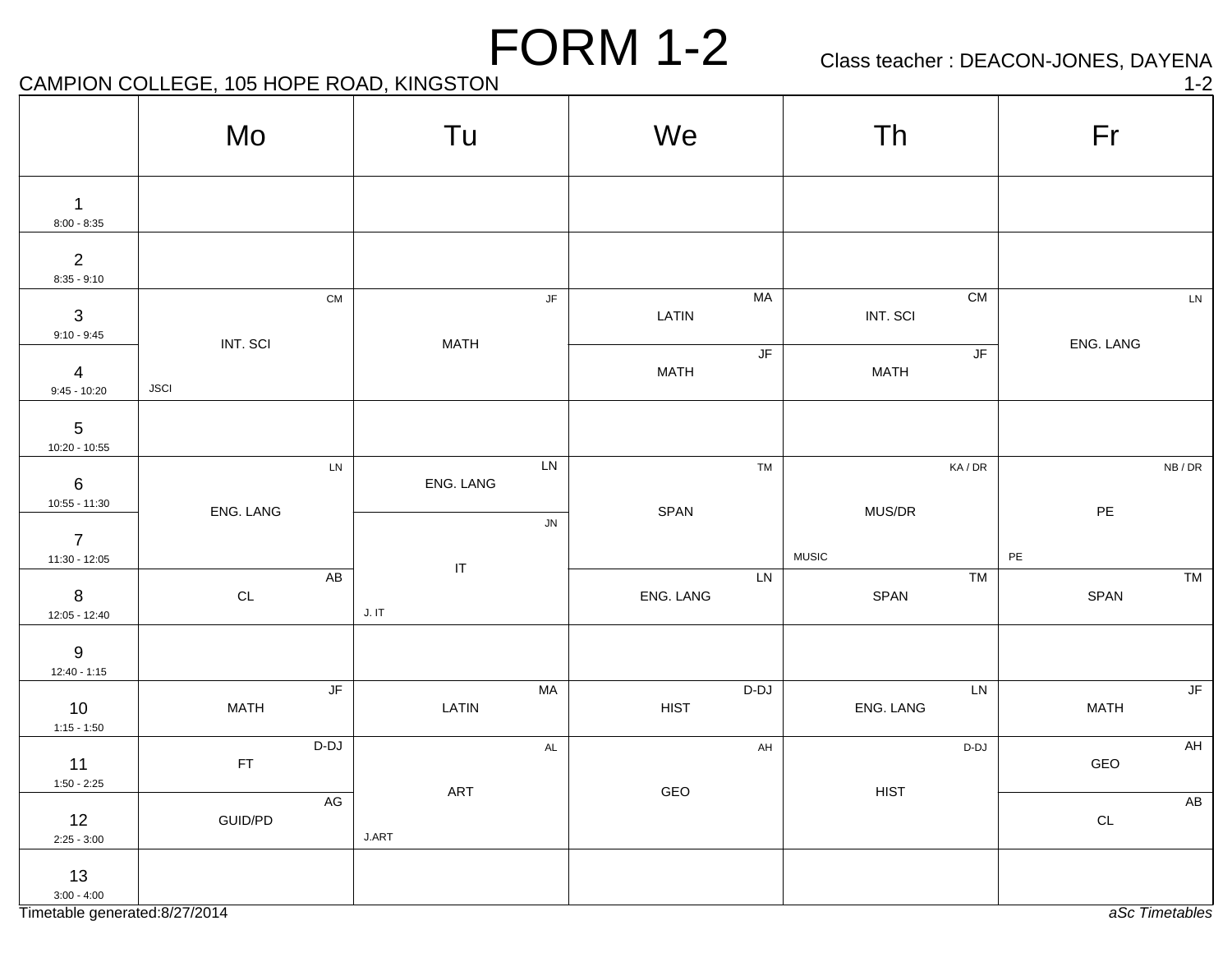Class teacher : STEVENSON, VIOLET

## CAMPION COLLEGE, 105 HOPE ROAD, KINGSTON 1-3

|                                    | Mo                                              | Tu                                              | We                                       | Th                                               | Fr                                    |
|------------------------------------|-------------------------------------------------|-------------------------------------------------|------------------------------------------|--------------------------------------------------|---------------------------------------|
| $\overline{1}$<br>$8:00 - 8:35$    | $\mathsf{KH}% \left( \mathcal{M}\right)$<br>GEO | $\mathsf{J}\mathsf{F}$<br><b>MATH</b>           | EA<br>ENG. LANG                          | $\mathsf{NH}\,$<br>INT. SCI                      | JF<br><b>MATH</b>                     |
| $\overline{2}$<br>$8:35 - 9:10$    |                                                 | ${\mathsf V}{\mathsf S}$<br>HIST                | ${\sf NB}$ / ${\sf DR}$<br>$\mathsf{PE}$ | <b>JSCI</b>                                      | $\overline{\mathsf{EA}}$<br>ENG. LANG |
| $\mathbf{3}$<br>$9:10 - 9:45$      | $\overline{\mathsf{JF}}$<br><b>MATH</b>         |                                                 | $PE$                                     | MA<br>LATIN                                      | VS<br><b>HIST</b>                     |
| $\overline{4}$<br>$9:45 - 10:20$   |                                                 |                                                 |                                          |                                                  |                                       |
| $5\phantom{.0}$<br>$10:20 - 10:55$ | EA<br>ENG. LANG                                 | ${\sf JN}$<br>$\ensuremath{\mathsf{IT}}\xspace$ | $\mathsf{J}\mathsf{F}$<br><b>MATH</b>    | VS<br>$\mathsf{FT}$                              | KH<br>GEO                             |
| $\,6\,$<br>$10:55 - 11:30$         |                                                 | J. I T                                          |                                          | $\mathsf{AG}$<br>GUID/PD                         | TM<br>SPAN                            |
| $\overline{7}$<br>$11:30 - 12:05$  | <b>TM</b><br>SPAN                               | AB<br>$\mathsf{CL}$                             | AB<br>$\mathsf{CL}$                      | $\overline{\mathsf{J}\mathsf{F}}$<br><b>MATH</b> |                                       |
| $\boldsymbol{8}$<br>12:05 - 12:40  |                                                 |                                                 |                                          |                                                  |                                       |
| $9\,$<br>$12:40 - 1:15$            | $\mathsf{KA}/\mathsf{DR}$<br>MUS/DR             | $E$ A<br>ENG. LANG                              | <b>MA</b><br>LATIN                       | $\mathsf{E}\mathsf{A}$<br>ENG. LANG              | $\mathsf{AL}$<br>ART                  |
| 10<br>$1:15 - 1:50$                | <b>MUSIC</b>                                    | $\mathsf{NH}\,$<br>INT. SCI                     | TM<br>SPAN                               |                                                  | J.ART                                 |
| 11<br>$1:50 - 2:25$                |                                                 |                                                 |                                          |                                                  |                                       |
| 12<br>$2:25 - 3:00$                |                                                 |                                                 |                                          |                                                  |                                       |
| 13<br>$3:00 - 4:00$                |                                                 |                                                 |                                          |                                                  |                                       |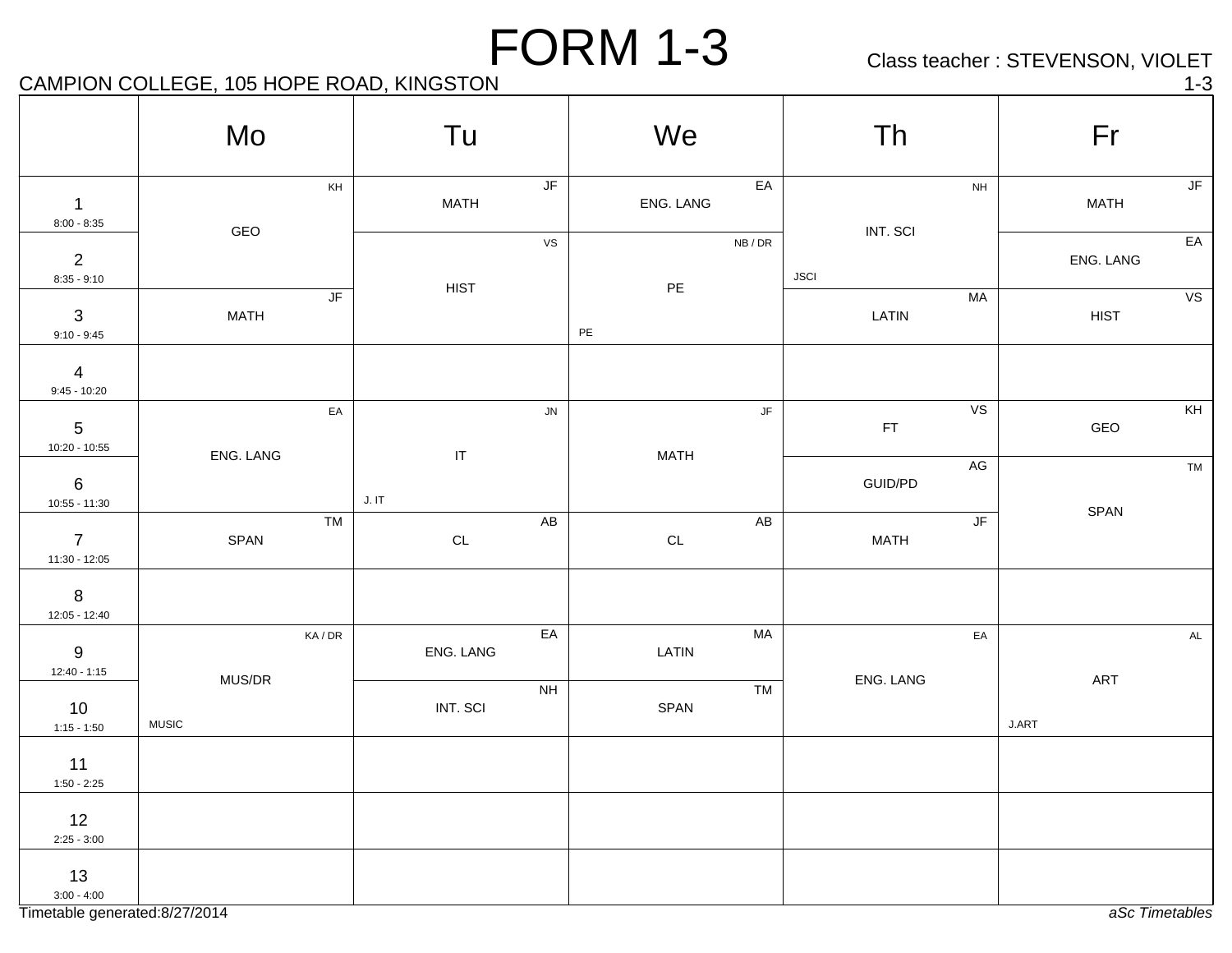Class teacher : PHILLIPS, CHRISTINE

CAMPION COLLEGE, 105 HOPE ROAD, KINGSTON 1-4

|                                    | Mo                             |                        | Tu                     |           | We          |                          | Th                         |       | Fr            |               |
|------------------------------------|--------------------------------|------------------------|------------------------|-----------|-------------|--------------------------|----------------------------|-------|---------------|---------------|
| $\mathbf{1}$<br>$8:00 - 8:35$      |                                |                        |                        |           |             |                          |                            |       |               |               |
| $\overline{2}$<br>$8:35 - 9:10$    |                                |                        |                        |           |             |                          |                            |       |               |               |
| $\mathbf{3}$<br>$9:10 - 9:45$      | ENG. LANG                      | $\mathsf{CP}$          | <b>MATH</b>            | KM        | ART         | $\mathsf{AL}$            | $\mathsf{CP}$<br>ENG. LANG |       | <b>MATH</b>   | KM            |
| $\overline{4}$<br>$9:45 - 10:20$   |                                |                        | INT. SCI               | <b>NH</b> | J.ART       |                          |                            |       |               |               |
| $5\phantom{.0}$<br>$10:20 - 10:55$ |                                |                        |                        |           |             |                          |                            |       |               |               |
| $6\phantom{.}6$<br>$10:55 - 11:30$ | INT. SCI                       | $\mathsf{NH}\,$        | ENG. LANG              | CP        | GEO         | $\mathsf{AH}$            | <b>MA</b><br>LATIN         |       | $\sf IT$      | ${\sf JN}$    |
| $\overline{7}$<br>11:30 - 12:05    | <b>JSCI</b>                    |                        |                        | KA/DR     |             |                          | KM<br><b>MATH</b>          | J. IT |               |               |
| $8\phantom{1}$<br>12:05 - 12:40    | LATIN                          | MA                     | MUS/DR<br><b>MUSIC</b> |           | SPAN        | GD                       | ${\sf GD}$<br>SPAN         |       | $\mathsf{CL}$ | AB            |
| 9<br>$12:40 - 1:15$                |                                |                        |                        |           |             |                          |                            |       |               |               |
| 10<br>$1:15 - 1:50$                | <b>MATH</b>                    | $\overline{\text{KM}}$ | GEO                    | AH        | <b>MATH</b> | KM                       | VS                         |       | $\mathsf{FT}$ | CP            |
| 11<br>$1:50 - 2:25$                |                                | NB/DR                  |                        | GD        | ENG. LANG   | CP                       | <b>HIST</b>                |       | GUID/PD       | $\mathsf{AG}$ |
| 12<br>$2:25 - 3:00$                | $\mathsf{PE}$<br>$\mathsf{PE}$ |                        | SPAN                   |           | <b>HIST</b> | $\overline{\mathsf{vs}}$ | AB<br>$\mathsf{CL}$        |       | ENG. LANG     | CP            |
| 13<br>$3:00 - 4:00$                |                                |                        |                        |           |             |                          |                            |       |               |               |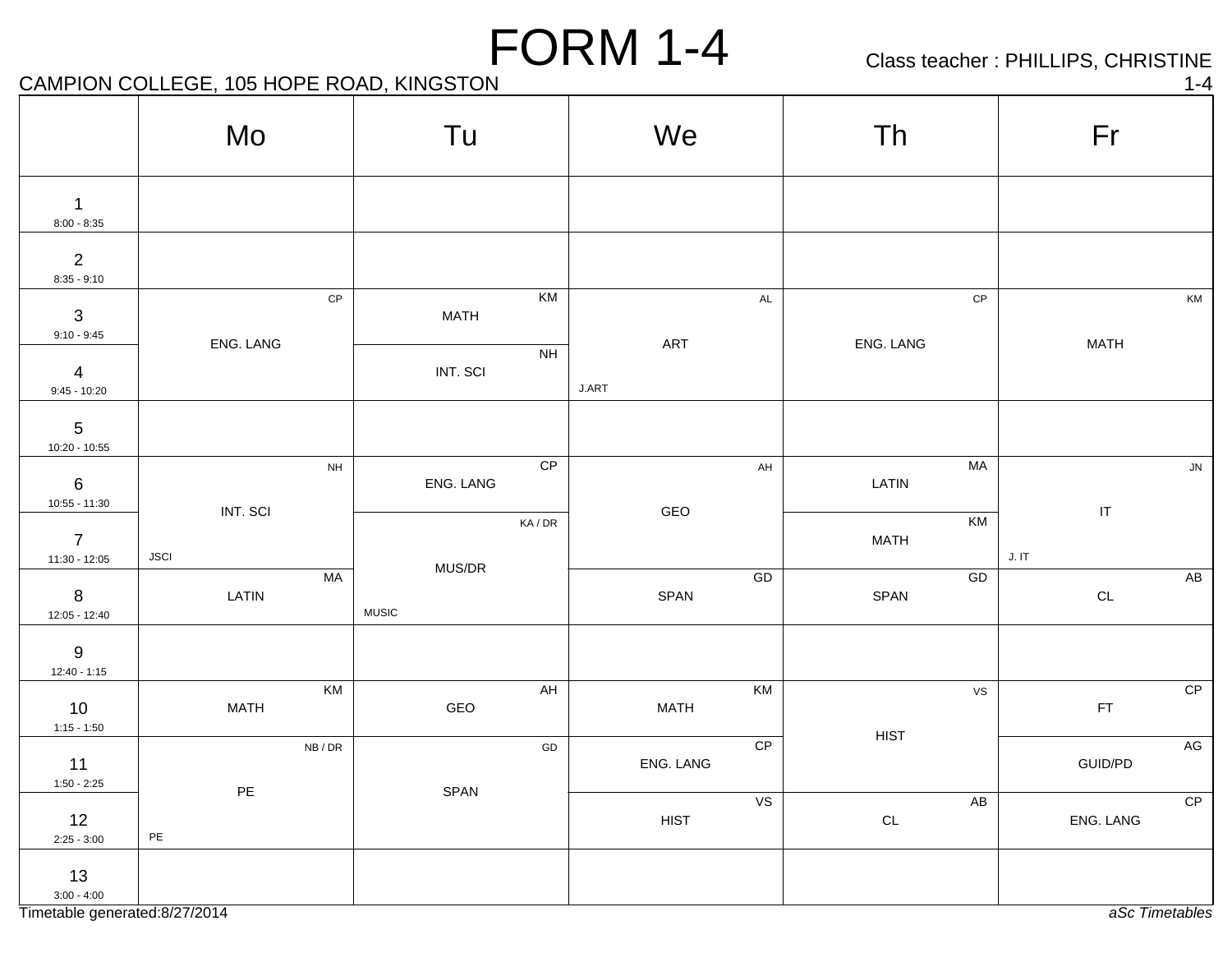Class teacher : WRAY-COOKE, R

#### CAMPION COLLEGE, 105 HOPE ROAD, KINGSTON 1-5

|                                    | Mo                         |               | Tu                 | We            |                              | Th                         | Fr                   |
|------------------------------------|----------------------------|---------------|--------------------|---------------|------------------------------|----------------------------|----------------------|
| $\overline{1}$<br>$8:00 - 8:35$    | <b>HIST</b>                | <b>VS</b>     | MA<br>LATIN        | <b>MATH</b>   | KM                           | VS<br><b>HIST</b>          | EA<br>ENG. LANG      |
| $\overline{2}$<br>$8:35 - 9:10$    |                            |               | AH<br>GEO          | $\mathsf{PE}$ | NB/DR                        | KM<br><b>MATH</b>          | KM<br><b>MATH</b>    |
| $\mathbf{3}$<br>$9:10 - 9:45$      | <b>MATH</b>                | KM            |                    | $\mathsf{PE}$ |                              |                            | ${\sf GD}$<br>SPAN   |
| $\overline{4}$<br>$9:45 - 10:20$   |                            |               |                    |               |                              |                            |                      |
| $5\phantom{.0}$<br>10:20 - 10:55   | $\mathsf{CL}$              | AB            | KM<br><b>MATH</b>  | SPAN          | ${\sf GD}$                   | EA<br>ENG. LANG            | $\mathsf{AL}$<br>ART |
| $6\phantom{.}6$<br>$10:55 - 11:30$ | LATIN                      | <b>MA</b>     | EA<br>ENG. LANG    |               |                              |                            | J.ART                |
| $\overline{7}$<br>$11:30 - 12:05$  | ENG. LANG                  | EA            |                    | ENG. LANG     | $E$                          | AB<br>$\mathsf{CL}$        | AH<br>GEO            |
| $8\phantom{1}$<br>12:05 - 12:40    |                            |               |                    |               |                              |                            |                      |
| 9<br>$12:40 - 1:15$                | $\ensuremath{\mathsf{IT}}$ | $\mathtt{CS}$ | ${\sf GD}$<br>SPAN | INT. SCI      | $\operatorname{\textsf{SC}}$ | <b>RW</b><br>$\mathsf{FT}$ | KA / DR<br>MUS/DR    |
| 10<br>$1:15 - 1:50$                | J. IT                      |               | SC<br>INT. SCI     | <b>JSCI</b>   |                              | $\mathsf{AG}$<br>GUID/PD   | <b>MUSIC</b>         |
| 11<br>$1:50 - 2:25$                |                            |               |                    |               |                              |                            |                      |
| 12<br>$2:25 - 3:00$                |                            |               |                    |               |                              |                            |                      |
| 13<br>$3:00 - 4:00$                |                            |               |                    |               |                              |                            |                      |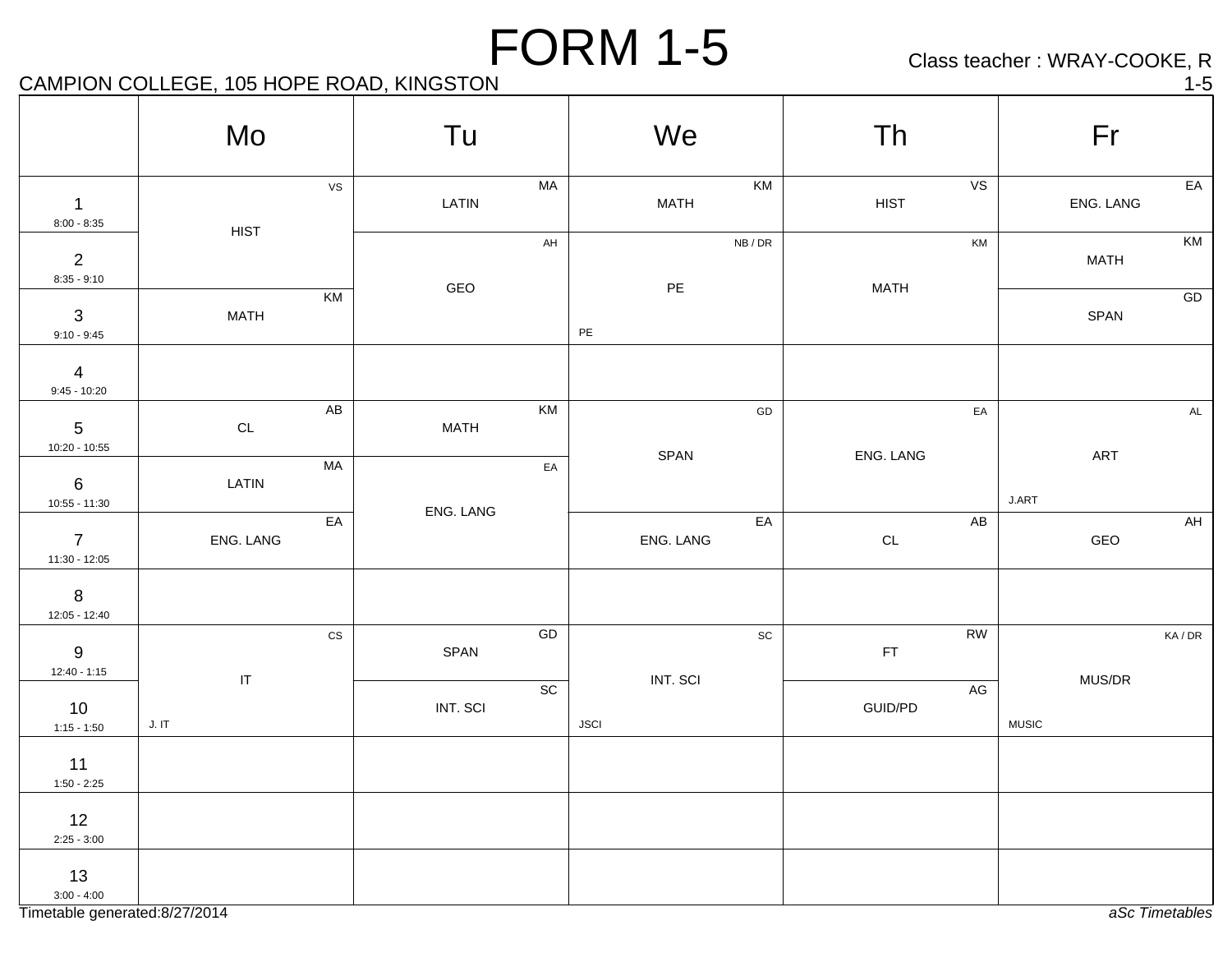Class teacher : HAY, ARLENE

CAMPION COLLEGE, 105 HOPE ROAD, KINGSTON 1-6

|                                  | Mo                  |                         | Tu          |               | We                                |                              | Th           |               | Fr                     |                |
|----------------------------------|---------------------|-------------------------|-------------|---------------|-----------------------------------|------------------------------|--------------|---------------|------------------------|----------------|
| $\mathbf 1$<br>$8:00 - 8:35$     |                     |                         |             |               |                                   |                              |              |               |                        |                |
| $\overline{2}$<br>$8:35 - 9:10$  |                     |                         |             |               |                                   |                              |              |               |                        |                |
| $3$<br>9:10 - 9:45               | ENG. LANG           | EA                      |             | RW            |                                   | EA                           |              | EA            | SPAN                   | <b>RW</b>      |
| $\overline{4}$<br>$9:45 - 10:20$ | INT. SCI            | SC                      | SPAN        |               | ENG. LANG                         |                              | ENG. LANG    |               | $\mathsf{CL}$          | ${\sf AB}$     |
| $5$<br>10:20 - 10:55             |                     |                         |             |               |                                   |                              |              |               |                        |                |
| $6$<br>10:55 - 11:30             |                     | $\mathsf{AH}$           |             | VS            | MATH                              | KM                           | SPAN         | RW            |                        | KA/DR          |
| $\overline{7}$<br>11:30 - 12:05  | GEO                 |                         | <b>HIST</b> |               |                                   | $\operatorname{\textsf{SC}}$ | FT           | $\mathsf{AH}$ | MUS/DR<br><b>MUSIC</b> |                |
| $\,8\,$<br>12:05 - 12:40         | <b>MATH</b>         | KM                      | LATIN       | MA            | INT. SCI<br><b>JSCI</b>           |                              | GUID/PD      | $\mathsf{AG}$ | ENG. LANG              | EA             |
| $9$<br>12:40 - 1:15              |                     |                         |             |               |                                   |                              |              |               |                        |                |
| 10<br>$1:15 - 1:50$              | $\mathsf{CL}$       | $\mathsf{A}\mathsf{B}$  | ENG. LANG   | EA            | LATIN                             | MA                           |              | $\mathsf{AL}$ | <b>MATH</b>            | KM             |
| 11<br>$1:50 - 2:25$              |                     | ${\sf NB}$ / ${\sf DR}$ |             | $\mathsf{KM}$ |                                   | $\mathtt{CS}$                | ART<br>J.ART |               | <b>HIST</b>            | VS             |
| 12<br>$2:25 - 3:00$              | PE<br>$\mathsf{PE}$ |                         | <b>MATH</b> |               | IT<br>$\mathsf{CS}\,\mathsf{LAB}$ |                              | <b>MATH</b>  | KM            | GEO                    | AH             |
| 13<br>$3:00 - 4:00$              |                     |                         |             |               |                                   |                              |              |               |                        |                |
| Timetable generated:8/27/2014    |                     |                         |             |               |                                   |                              |              |               |                        | aSc Timetables |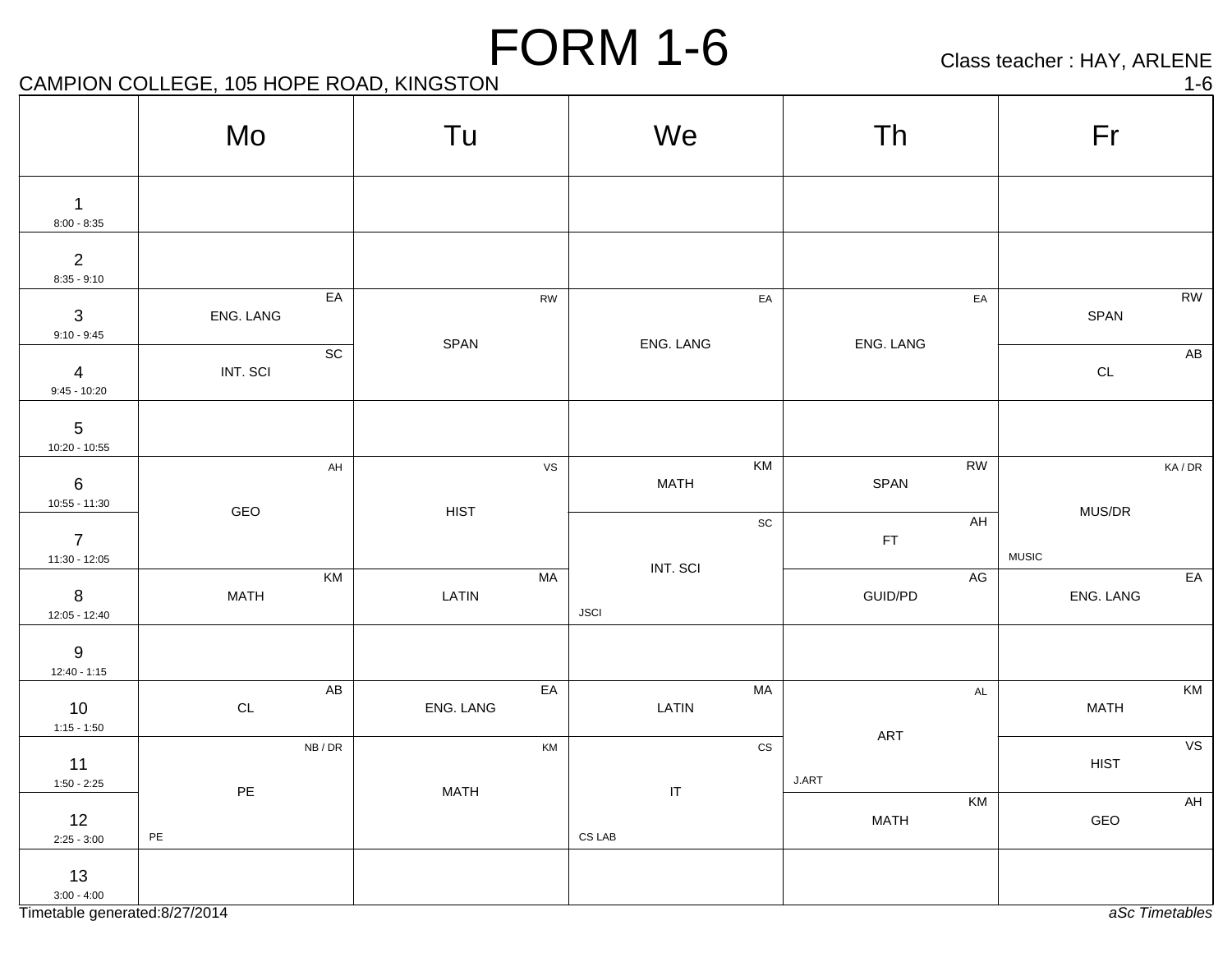Class teacher : COOKE, RENEE

CAMPION COLLEGE, 105 HOPE ROAD, KINGSTON 1-8

|                                                      | Tu<br>Mo            |                                                                          |               | We                                |                      | Th                           | Fr                            |
|------------------------------------------------------|---------------------|--------------------------------------------------------------------------|---------------|-----------------------------------|----------------------|------------------------------|-------------------------------|
| $\mathbf 1$<br>$8:00 - 8:35$                         |                     |                                                                          |               |                                   |                      |                              |                               |
| $\overline{2}$<br>$8:35 - 9:10$                      |                     |                                                                          |               |                                   |                      |                              |                               |
| $\mathbf{3}$<br>$9:10 - 9:45$                        | ENG. LANG           | ${\sf RC}$<br>LATIN                                                      | MA            | $\ensuremath{\mathsf{IT}}\xspace$ | $\mathsf{CS}\xspace$ | ${\sf RC}$<br>FT             | $D-DJ$<br><b>HIST</b>         |
| $\overline{4}$<br>$9:45 - 10:20$                     |                     | <b>MATH</b>                                                              | KM            | J. I T                            |                      | $\mathsf{AG}$<br>GUID/PD     |                               |
| $\overline{5}$<br>10:20 - 10:55                      |                     |                                                                          |               |                                   |                      |                              |                               |
| $6\phantom{.}6$<br>$10:55 - 11:30$                   | $\mathsf{CL}$       | ${\sf AB}$                                                               | $\mathsf{AL}$ | SPAN                              | ${\sf RW}$           | $\operatorname{\textsf{sc}}$ | $\mathsf{A}\mathsf{H}$<br>GEO |
| $\overline{7}$<br>$11:30 - 12:05$                    | NB/DR               | ART<br>$\ensuremath{\mathsf{J}}\xspace.\ensuremath{\mathsf{ART}}\xspace$ |               |                                   | KA/DR                | INT. SCI<br><b>JSCI</b>      | KM                            |
| $8\phantom{1}$<br>12:05 - 12:40                      | PE<br>$\mathsf{PE}$ | INT. SCI                                                                 | SC            | MUS/DR<br><b>MUSIC</b>            |                      | KM<br>MATH                   | <b>MATH</b>                   |
| $9\,$<br>$12:40 - 1:15$                              |                     |                                                                          |               |                                   |                      |                              |                               |
| 10<br>$1:15 - 1:50$                                  |                     | <b>RW</b><br><b>HIST</b>                                                 | $D-DJ$        | ENG. LANG                         | RC                   | ${\sf RC}$<br>ENG. LANG      | AB<br>$\mathsf{CL}$           |
| 11<br>$1:50 - 2:25$                                  | SPAN                |                                                                          | ${\sf RC}$    | LATIN                             | MA                   | $\mathsf{AH}$                | RC<br>ENG. LANG               |
| 12<br>$2:25 - 3:00$                                  | KM<br><b>MATH</b>   | ENG. LANG                                                                |               | <b>MATH</b>                       | KM                   | GEO                          | <b>RW</b><br>SPAN             |
| 13<br>$3:00 - 4:00$<br>Timetable generated:8/27/2014 |                     |                                                                          |               |                                   |                      |                              | aSc Timetables                |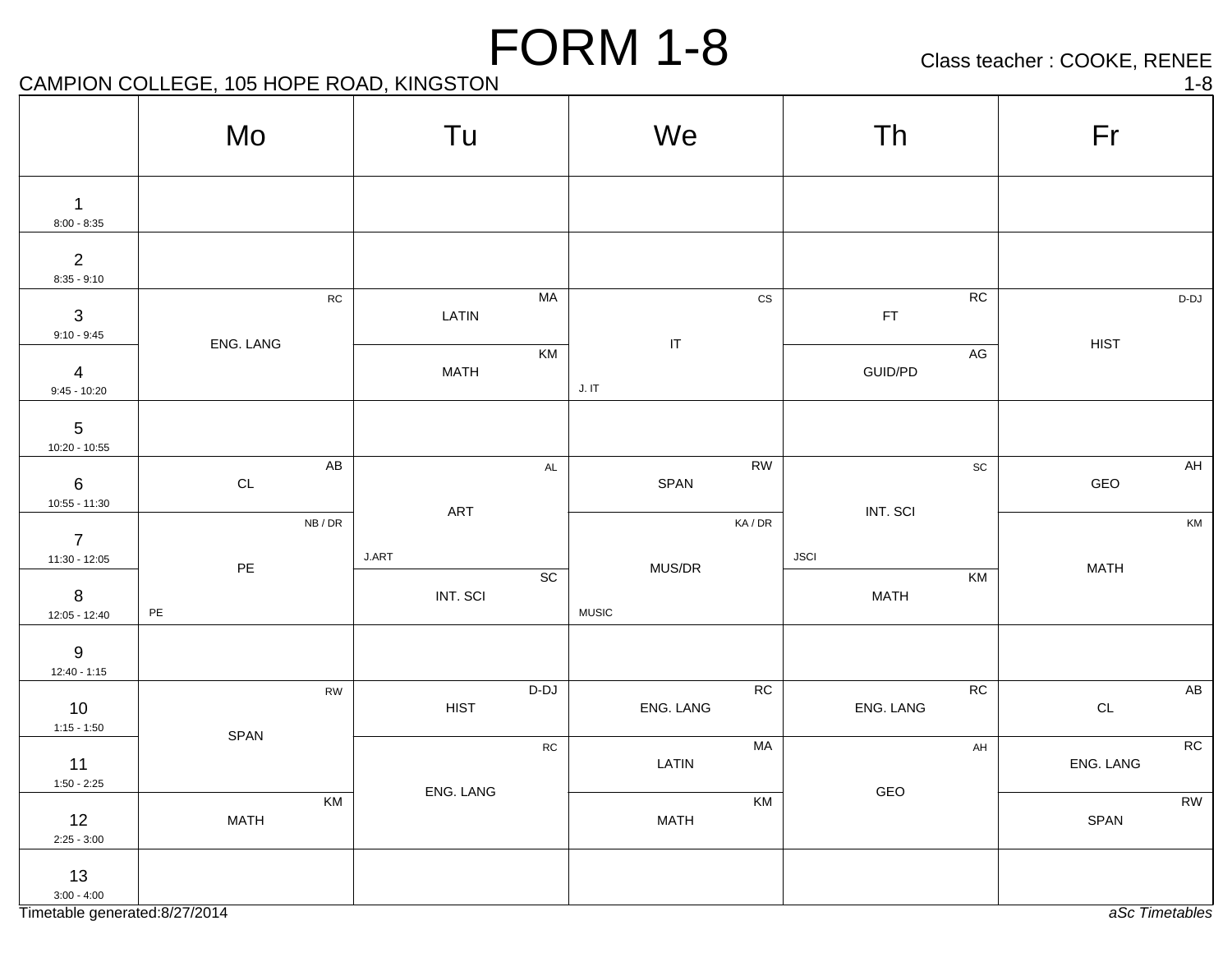Class teacher : MCLAUGHLIN, KHAMICA

## CAMPION COLLEGE, 105 HOPE ROAD, KINGSTON 2-1

|                                  | Mo                                                                       | Tu                                                   |                 |            | We                                        | Th                         |                           | Fr            |               |
|----------------------------------|--------------------------------------------------------------------------|------------------------------------------------------|-----------------|------------|-------------------------------------------|----------------------------|---------------------------|---------------|---------------|
| $\mathbf{1}$<br>$8:00 - 8:35$    | B-PB<br>GEO                                                              | INT. SCI                                             | $\mathsf{NH}\,$ |            | <b>NB</b><br>ART                          | $\ensuremath{\mathsf{IT}}$ | ${\sf JN}$                | SPAN          | ${\sf JB}$    |
| $\overline{2}$<br>$8:35 - 9:10$  |                                                                          | <b>JSCI</b>                                          |                 | J.ART      |                                           | J. IT                      |                           | <b>MATH</b>   | KM            |
| $\mathbf{3}$<br>$9:10 - 9:45$    |                                                                          |                                                      |                 |            |                                           |                            |                           |               |               |
| $\overline{4}$<br>$9:45 - 10:20$ | KM<br><b>MATH</b>                                                        | $\textsf{CW} \, / \, \textsf{AG}$<br>TD <sub>1</sub> | ${\sf FR}$      |            | $\mathsf{CP}$<br>ENG. LANG                | <b>HIST</b>                | $D-DJ$                    | GEO           | B-PB          |
| $5\phantom{.0}$<br>10:20 - 10:55 | JB                                                                       | 28                                                   |                 |            |                                           |                            |                           | ENG. LANG     | CP            |
| $\,6\,$<br>$10:55 - 11:30$       | SPAN                                                                     | CL                                                   | BB-D            |            | KM<br><b>MATH</b>                         | <b>MATH</b>                | KM                        | $\mathsf{FT}$ | KM            |
| $\overline{7}$<br>11:30 - 12:05  |                                                                          |                                                      |                 |            |                                           |                            |                           |               |               |
| 8<br>12:05 - 12:40               | CP<br>ENG. LANG                                                          | ENG. LANG                                            | CP              |            | NB / DR                                   | ENG. LANG                  | CP                        | <b>HIST</b>   | $D-DJ$        |
| 9<br>$12:40 - 1:15$              | BB-D<br>$\mathsf{CL}$                                                    |                                                      | KM              | $PE$       | $\mathsf{PE}$                             |                            | $\mathsf{KA}/\mathsf{DR}$ | INT. SCI      | NH            |
| 10<br>$1:15 - 1:50$              | $\textsf{CW} \, / \, \textsf{AG}$<br>${\sf FR}$<br>TD <sub>1</sub><br>28 | <b>MATH</b>                                          |                 |            | $\overline{\mathsf{J}\mathsf{B}}$<br>SPAN | MUS/DR<br><b>MUSIC</b>     |                           | GUID/PD       | $\mathsf{JB}$ |
| 11<br>$1:50 - 2:25$              |                                                                          |                                                      |                 | ${\sf FR}$ |                                           |                            |                           |               |               |
| 12<br>$2:25 - 3:00$              |                                                                          |                                                      |                 |            |                                           |                            |                           |               |               |
| 13<br>$3:00 - 4:00$              |                                                                          |                                                      |                 |            |                                           |                            |                           |               |               |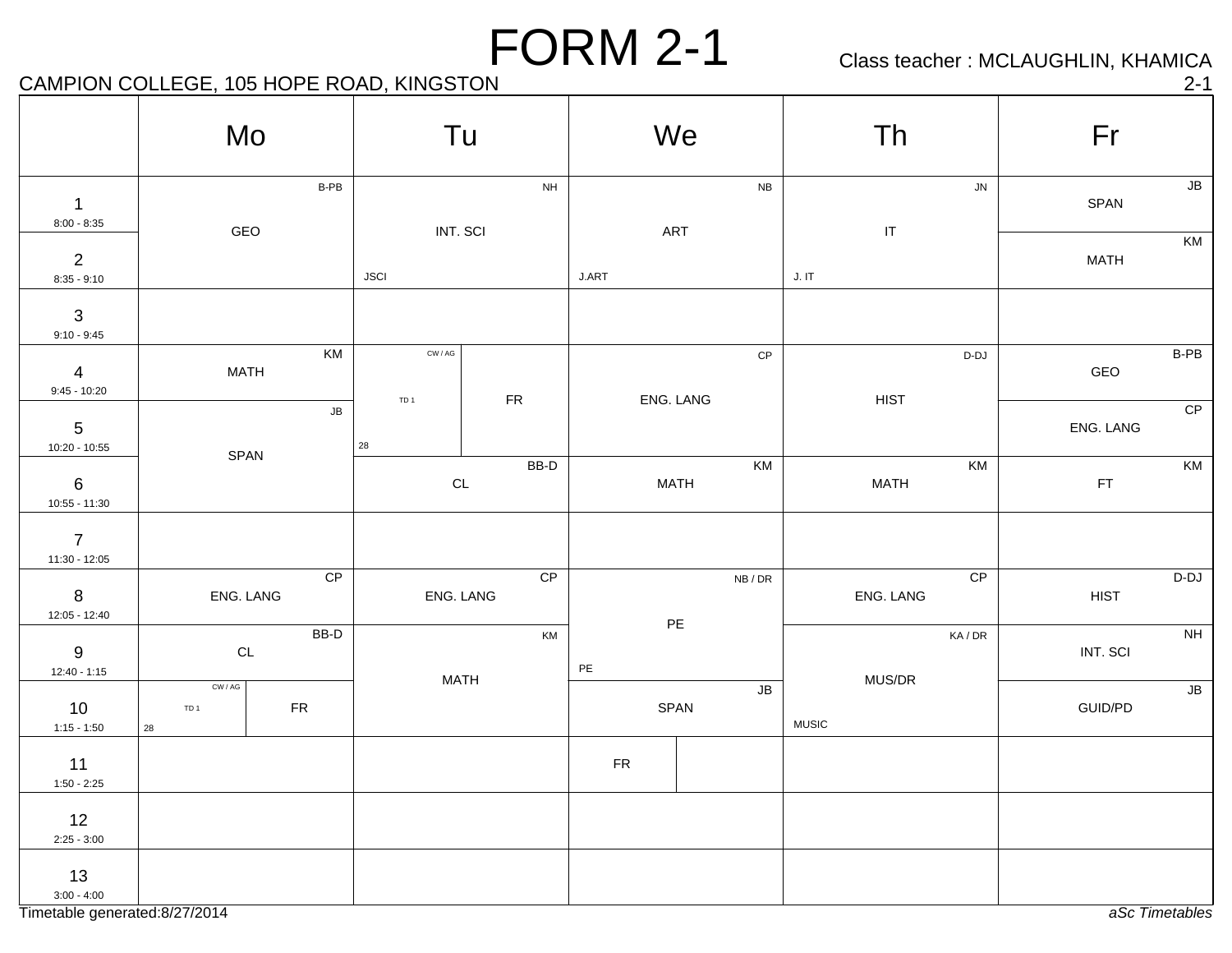Class teacher : BARRETT, NICHOLAS

#### CAMPION COLLEGE, 105 HOPE ROAD, KINGSTON 2-2

| . . |   | ٠ |
|-----|---|---|
|     | Ξ |   |
|     |   |   |

|                                  | Mo                               |               | Tu                     |                           |            | We            |                          |                       | Th                                                       | Fr                      |                                   |
|----------------------------------|----------------------------------|---------------|------------------------|---------------------------|------------|---------------|--------------------------|-----------------------|----------------------------------------------------------|-------------------------|-----------------------------------|
| $\mathbf{1}$<br>$8:00 - 8:35$    |                                  |               |                        |                           |            |               |                          |                       |                                                          |                         |                                   |
| $\overline{2}$<br>$8:35 - 9:10$  |                                  |               |                        |                           | ${\sf FR}$ |               |                          |                       |                                                          |                         |                                   |
| $\mathbf{3}$<br>$9:10 - 9:45$    | AG / CW<br>TD <sub>1</sub><br>22 | ${\sf FR}$    |                        | $\mathsf{KA}/\mathsf{DR}$ |            | FT            | <b>NB</b>                |                       | JF<br><b>MATH</b>                                        | <b>MATH</b>             | $\overline{\mathsf{J}\mathsf{F}}$ |
| $\overline{4}$<br>$9:45 - 10:20$ |                                  | $B-PB$        | MUS/DR<br><b>MUSIC</b> |                           |            | $\mathsf{CL}$ | BB-D                     | $AG / CW$             |                                                          | ENG. LANG               | CP                                |
| $5\phantom{.0}$<br>10:20 - 10:55 | GEO                              |               | $\mathsf{CL}$          | $BB-D$                    |            | SPAN          | $\overline{\mathsf{JB}}$ | TD <sub>1</sub><br>28 | ${\sf FR}$                                               | <b>HIST</b>             | $D-DJ$                            |
| $\,6\,$<br>$10:55 - 11:30$       |                                  |               |                        |                           |            |               |                          |                       |                                                          |                         |                                   |
| $\overline{7}$<br>11:30 - 12:05  |                                  | ${\sf NB}$    | ENG. LANG              | CP                        |            | GUID/PD       | $\overline{\mathsf{JB}}$ |                       | D-DJ                                                     | GEO                     | B-PB                              |
| $8\phantom{1}$<br>12:05 - 12:40  | ART<br>S.ART                     |               |                        | $\mathsf{JB}$             | NB/DR      |               | <b>HIST</b>              |                       |                                                          | ${\sf JN}$              |                                   |
| $9\,$<br>$12:40 - 1:15$          | <b>MATH</b>                      | JF            | SPAN                   |                           | PE         | $\mathsf{PE}$ |                          |                       | KW<br>INT. SCI                                           | $\sf IT$<br>J. I T      |                                   |
| 10<br>$1:15 - 1:50$              |                                  |               |                        |                           |            |               |                          |                       |                                                          |                         |                                   |
| 11<br>$1:50 - 2:25$              |                                  | $\mathsf{CP}$ |                        | JF                        |            | <b>MATH</b>   | $\overline{\mathsf{JF}}$ |                       | $\mathsf{JB}% (\theta)\equiv\mathsf{UB}(\theta)$<br>SPAN |                         | KW                                |
| 12<br>$2:25 - 3:00$              | ENG. LANG                        |               | <b>MATH</b>            |                           |            | ENG. LANG     | CP                       |                       | CP<br>ENG. LANG                                          | INT. SCI<br><b>JSCI</b> |                                   |
| 13<br>$3:00 - 4:00$              |                                  |               |                        |                           |            |               |                          |                       |                                                          |                         |                                   |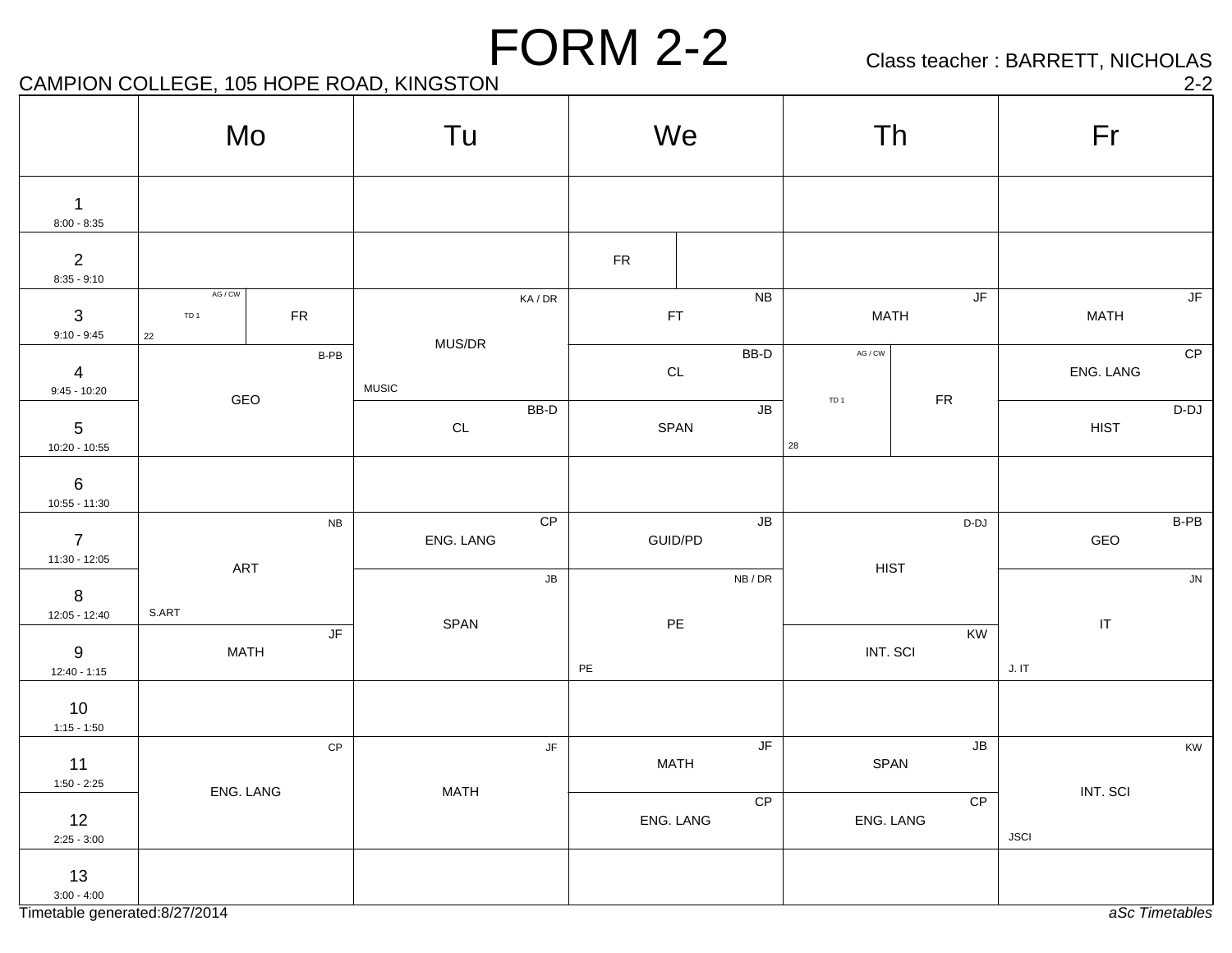Class teacher : PETERKIN, METZ

## CAMPION COLLEGE, 105 HOPE ROAD, KINGSTON 2-3

|                                    | Mo                                       |            |                                              | Tu                    |            | We                |               | Th               |       | Fr            |                     |
|------------------------------------|------------------------------------------|------------|----------------------------------------------|-----------------------|------------|-------------------|---------------|------------------|-------|---------------|---------------------|
| $\overline{1}$<br>$8:00 - 8:35$    | INT. SCI                                 | MP         |                                              | $D-DJ$<br><b>HIST</b> |            | GEO               | KH            | ENG. LANG        | CP    | ART           | NB                  |
| $\overline{2}$<br>$8:35 - 9:10$    | <b>JSCI</b>                              |            |                                              | KH<br>GEO             |            |                   |               | $\mathsf{CL}$    | BB-D  | J.ART         |                     |
| $\mathbf{3}$<br>$9:10 - 9:45$      |                                          |            |                                              |                       |            |                   |               |                  |       |               |                     |
| $\overline{4}$<br>$9:45 - 10:20$   | $\mathsf{I}\mathsf{T}$                   | ${\sf JN}$ | $\mathsf{CW}/\mathsf{AG}$<br>TD <sub>1</sub> | ${\sf FR}$            |            | HIST              | $D-DJ$        | INT. SCI         | MP    | MUS/DR        | KA/DR               |
| $5\phantom{.0}$<br>$10:20 - 10:55$ | J. I T                                   |            | 28                                           |                       |            |                   |               | $\mathsf{PE}$    | NB/DR | <b>MUSIC</b>  |                     |
| $6\phantom{.}6$<br>$10:55 - 11:30$ | ENG. LANG                                | CP         |                                              | ${\sf JB}$<br>GUID/PD |            | SPAN              | ${\sf JB}$    | $\mathsf{PE}$    |       | <b>MATH</b>   | KM                  |
| $\overline{7}$<br>11:30 - 12:05    |                                          |            |                                              |                       |            |                   |               |                  |       |               |                     |
| $8\phantom{1}$<br>12:05 - 12:40    | $\mathsf{FT}$                            | MP         |                                              | KM<br><b>MATH</b>     |            | KM<br><b>MATH</b> |               | ${\sf J}{\sf B}$ |       | SPAN          | $\sqrt{\mathsf{B}}$ |
| $9\,$<br>$12:40 - 1:15$            | <b>MATH</b>                              | KM         |                                              |                       |            |                   | $\mathsf{CP}$ | SPAN             |       | ENG. LANG     | CP                  |
| 10<br>$1:15 - 1:50$                | CW / AG<br>TD <sub>1</sub><br>${\bf 28}$ | ${\sf FR}$ |                                              | CP<br>ENG. LANG       |            | ENG. LANG         |               | <b>MATH</b>      | KM    | $\mathsf{CL}$ | BB-D                |
| 11<br>$1:50 - 2:25$                |                                          |            |                                              |                       | ${\sf FR}$ |                   |               |                  |       |               |                     |
| 12<br>$2:25 - 3:00$                |                                          |            |                                              |                       |            |                   |               |                  |       |               |                     |
| 13<br>$3:00 - 4:00$                |                                          |            |                                              |                       |            |                   |               |                  |       |               |                     |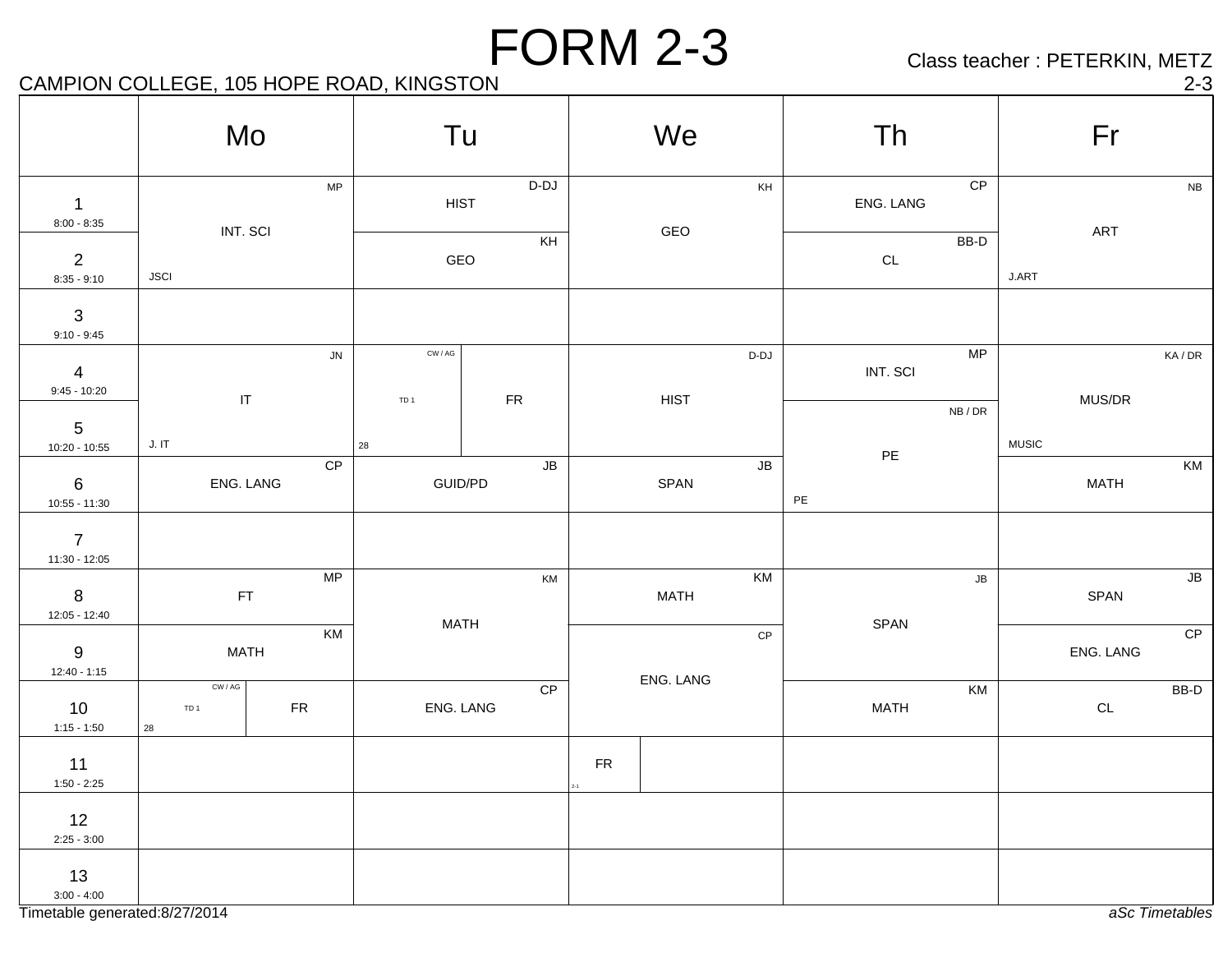Class teacher : FOSTER, JEFF

#### CAMPION COLLEGE, 105 HOPE ROAD, KINGSTON 2-4

| . . |  |
|-----|--|
|     |  |

|                                  | Mo                                  |                        | Tu            |            | We                                             |                                   |                                   |                              | Th                                 | Fr            |                          |
|----------------------------------|-------------------------------------|------------------------|---------------|------------|------------------------------------------------|-----------------------------------|-----------------------------------|------------------------------|------------------------------------|---------------|--------------------------|
| $\mathbf{1}$<br>$8:00 - 8:35$    |                                     |                        |               |            |                                                |                                   |                                   |                              |                                    |               |                          |
| $\overline{2}$<br>$8:35 - 9:10$  |                                     |                        |               |            | GD / TM / RC<br>FRENCH <sub>1</sub><br>$2 - 6$ |                                   |                                   |                              |                                    |               |                          |
| $\mathbf{3}$<br>$9:10 - 9:45$    | GD / TM / RC<br>FRENCH 1<br>$2 - 6$ | TD                     |               | ${\sf JB}$ |                                                | $\mathsf{CL}$                     | <b>MS</b>                         |                              | ${\sf JB}$<br>SPAN                 | ENG. LANG     | RC                       |
| $\overline{4}$<br>$9:45 - 10:20$ |                                     | KH                     | SPAN          |            |                                                |                                   | KA/DR                             | GD / TM / RC                 |                                    |               | ${\sf MP}$               |
| $\overline{5}$<br>10:20 - 10:55  | GEO                                 |                        | ENG. LANG     | ${\sf RC}$ | <b>MUSIC</b>                                   | MUS/DR                            |                                   | FRENCH <sub>1</sub><br>$2-6$ | ${\tt TD}$                         | INT. SCI      |                          |
| 6<br>10:55 - 11:30               |                                     |                        |               |            |                                                |                                   |                                   |                              |                                    |               |                          |
| $\overline{7}$<br>11:30 - 12:05  | <b>HIST</b>                         | D-DJ                   | GEO           | KH         |                                                |                                   | ${\sf JN}$                        |                              | RC<br>ENG. LANG                    |               | ${\sf NB}$               |
| $8\phantom{1}$<br>12:05 - 12:40  |                                     | ${\sf RC}$             | $\mathsf{CL}$ | <b>MS</b>  | J. I T                                         | $\ensuremath{\mathsf{IT}}\xspace$ |                                   |                              | NB/DR                              | ART<br>S.ART  |                          |
| $9\,$<br>$12:40 - 1:15$          | ENG. LANG                           |                        | <b>MATH</b>   | JF         |                                                | <b>MATH</b>                       | $\overline{\mathsf{J}\mathsf{F}}$ | $\mathsf{PE}$                | $PE$                               | SPAN          | $\mathsf{J}\mathsf{B}$   |
| 10<br>$1:15 - 1:50$              |                                     |                        |               |            |                                                |                                   |                                   |                              |                                    |               |                          |
| 11<br>$1:50 - 2:25$              |                                     | $\mathsf{J}\mathsf{F}$ |               | D-DJ       |                                                | ENG. LANG                         | ${\sf RC}$                        | INT. SCI                     | MP                                 | <b>MATH</b>   | $\mathsf{J}\mathsf{F}$   |
| 12<br>$2:25 - 3:00$              | <b>MATH</b>                         |                        | <b>HIST</b>   |            |                                                | GUID/PD                           | ${\sf JB}$                        |                              | $\sqrt{\mathsf{F}}$<br><b>MATH</b> | $\mathsf{FT}$ | $\overline{\mathsf{JF}}$ |
| 13<br>$3:00 - 4:00$              |                                     |                        |               |            |                                                |                                   |                                   |                              |                                    |               |                          |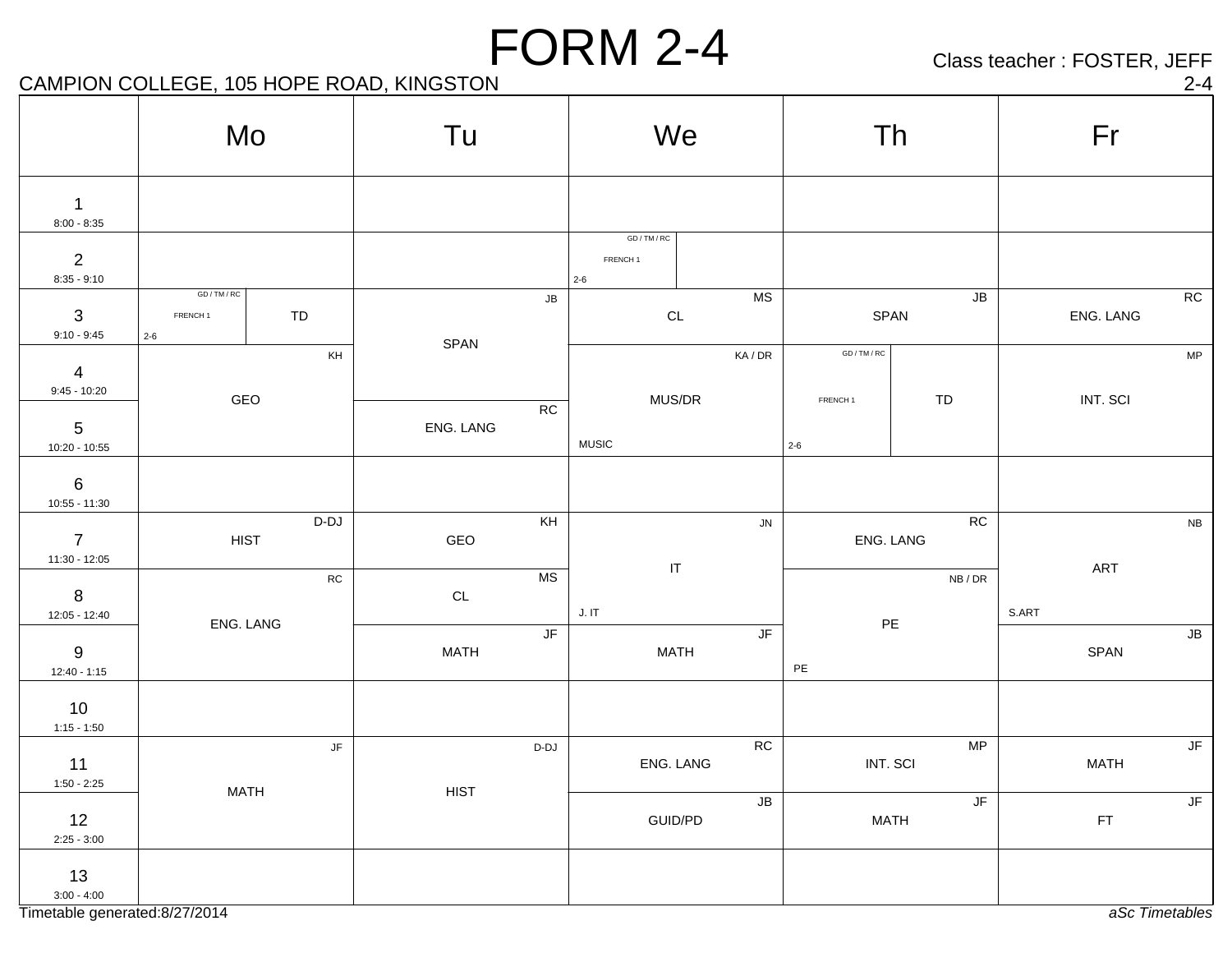Class teacher : HENRY, KAREL

## CAMPION COLLEGE, 105 HOPE ROAD, KINGSTON 2-5

|                                    | Mo                         |                      |                   | Tu                | We                  |                      | Th                             |                         | Fr           |            |
|------------------------------------|----------------------------|----------------------|-------------------|-------------------|---------------------|----------------------|--------------------------------|-------------------------|--------------|------------|
| $\mathbf 1$<br>$8:00 - 8:35$       | $\ensuremath{\mathsf{IT}}$ | $\mathsf{CS}\xspace$ |                   | NB<br>ART         | INT. SCI            | KW                   | ENG. LANG                      | ${\sf RC}$<br><b>MS</b> | MUS/DR       | KA/DR      |
| $\overline{2}$<br>$8:35 - 9:10$    | J. I T                     |                      | S.ART             |                   | <b>JSCI</b>         |                      | $\mathsf{CL}$                  |                         | <b>MUSIC</b> |            |
| $\sqrt{3}$<br>$9:10 - 9:45$        |                            |                      |                   |                   |                     |                      |                                |                         |              |            |
| $\overline{4}$<br>$9:45 - 10:20$   | SPAN                       | <b>RW</b>            | GD/TM<br>FRENCH A | TD                | GEO                 | KH                   | GUID/PD                        | ${\sf JB}$              | INT. SCI     | KW         |
| $5\phantom{.0}$<br>10:20 - 10:55   |                            |                      |                   |                   | <b>MATH</b>         | KM                   |                                | NB/DR                   |              | VS         |
| $6\phantom{.}6$<br>$10:55 - 11:30$ | ENG. LANG                  | ${\sf RC}$           |                   | KM<br><b>MATH</b> | ENG. LANG           | ${\sf RC}$           | $\mathsf{PE}$<br>$\mathsf{PE}$ |                         | <b>HIST</b>  |            |
| $\overline{7}$<br>$11:30 - 12:05$  |                            |                      |                   |                   |                     |                      |                                |                         |              |            |
| $8\phantom{1}$<br>12:05 - 12:40    | <b>MATH</b>                | KM                   |                   | KH<br>GEO         | SPAN                | RW                   | <b>MATH</b>                    | KM                      | <b>MATH</b>  | KM         |
| $\boldsymbol{9}$<br>$12:40 - 1:15$ |                            |                      |                   |                   | <b>HIST</b>         | VS                   | $\mathsf{FT}$                  | KH                      | ENG. LANG    | ${\sf RC}$ |
| 10<br>$1:15 - 1:50$                | TM/GD<br>FRENCH A          | TD                   |                   | RC<br>ENG. LANG   | $\mathsf{CL}$       | $\mathsf{MS}\xspace$ | SPAN                           | <b>RW</b>               |              |            |
| 11<br>$1:50 - 2:25$                |                            |                      |                   |                   | $TM/GD$<br>FRENCH A |                      |                                |                         |              |            |
| 12<br>$2:25 - 3:00$                |                            |                      |                   |                   |                     |                      |                                |                         |              |            |
| 13<br>$3:00 - 4:00$                |                            |                      |                   |                   |                     |                      |                                |                         |              |            |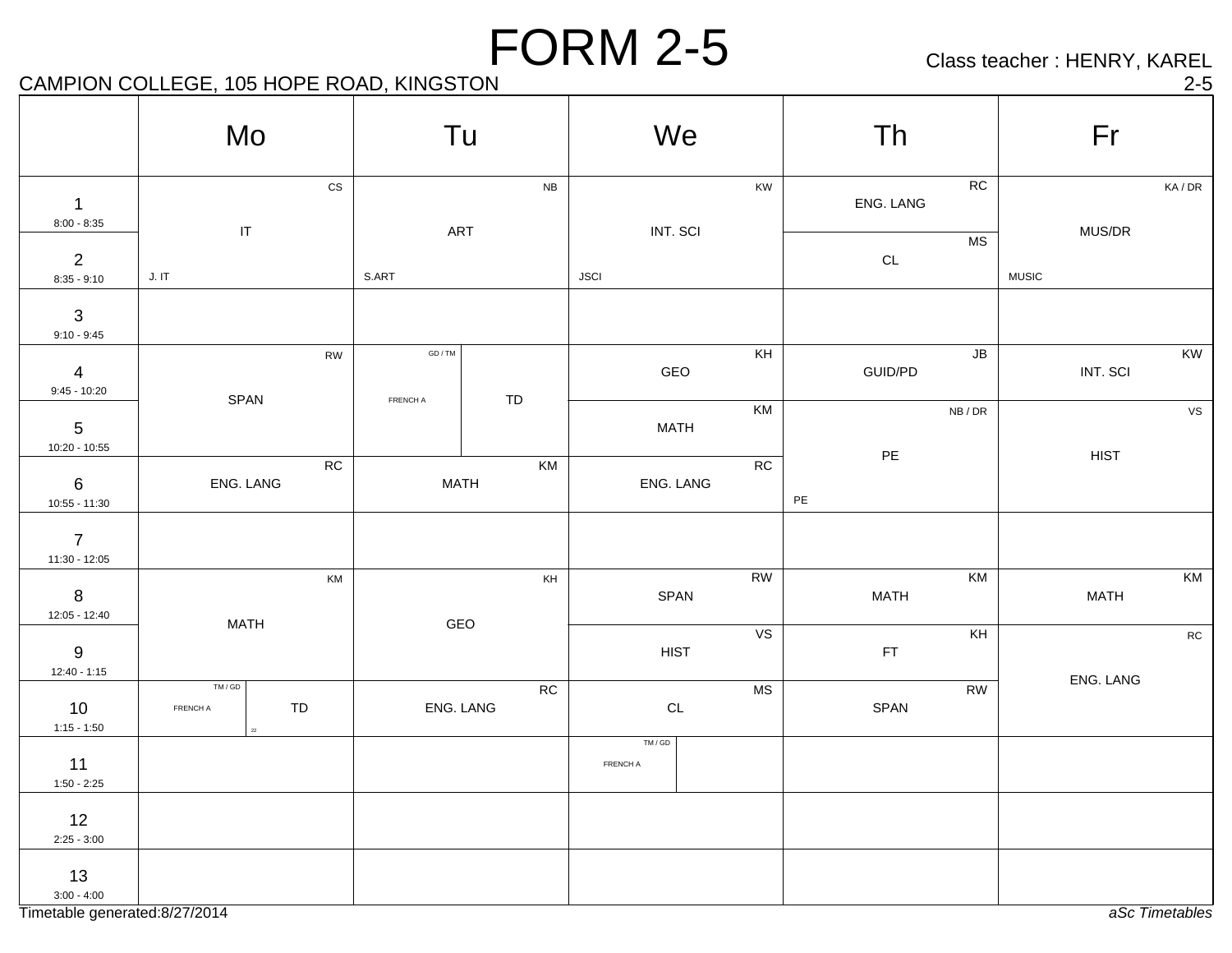Class teacher : SILVERA, MAURICE

## CAMPION COLLEGE, 105 HOPE ROAD, KINGSTON 2-6

|                                   | Mo                                                          | Tu                | We                              | Th                                            | Fr                                      |
|-----------------------------------|-------------------------------------------------------------|-------------------|---------------------------------|-----------------------------------------------|-----------------------------------------|
| $\mathbf 1$<br>$8:00 - 8:35$      |                                                             |                   |                                 |                                               |                                         |
| $\overline{2}$<br>$8:35 - 9:10$   |                                                             |                   | GD/TM/RC<br>FRENCH <sub>1</sub> |                                               |                                         |
| 3<br>$9:10 - 9:45$                | GD / TM / RC<br>TD<br>FRENCH 1<br>$_{\rm 2-4}$              | KM                | RC<br>SPAN                      | $\overline{ES}$<br>GEO                        | $\overline{\mathsf{KM}}$<br><b>MATH</b> |
| $\overline{4}$<br>$9:45 - 10:20$  | KA / DR                                                     | <b>MATH</b>       | MS<br>$\mathsf{CL}$             | $\mathsf{GD}\,/\,\mathsf{TM}\,/\,\mathsf{RC}$ | $\mathtt{CS}$                           |
| $5\phantom{.0}$<br>10:20 - 10:55  | MUS/DR<br><b>MUSIC</b>                                      | MP<br>INT. SCI    | RC<br>ENG. LANG                 | TD<br>FRENCH <sub>1</sub><br>$2 - 4$          | $\ensuremath{\mathsf{T}}$<br>J. I T     |
| $\,6\,$<br>$10:55 - 11:30$        |                                                             |                   |                                 |                                               |                                         |
| $\overline{7}$<br>$11:30 - 12:05$ | RC<br>ENG. LANG                                             | ${\sf RC}$        | ${\sf NB}$                      | RC<br>SPAN                                    | RC<br>ENG. LANG                         |
| $\,8\,$<br>12:05 - 12:40          | MS<br><b>FT</b>                                             | ENG. LANG         | ART<br>S.ART                    | NB / DR                                       | ${\tt VS}$                              |
| $9\,$<br>$12:40 - 1:15$           | $\mathsf{JB}% (\theta)\equiv\mathsf{SD}(\theta)$<br>GUID/PD | VS<br><b>HIST</b> | KM<br><b>MATH</b>               | PE<br>$\mathsf{PE}$                           | <b>HIST</b>                             |
| 10<br>$1:15 - 1:50$               |                                                             |                   |                                 |                                               |                                         |
| 11<br>$1:50 - 2:25$               | $\mathsf{MS}\xspace$<br>$\mathsf{CL}$                       | ${\sf RC}$        | ${\sf MP}$                      | KM<br><b>MATH</b>                             | ${\sf ES}$                              |
| 12<br>$2:25 - 3:00$               | KM<br><b>MATH</b>                                           | SPAN              | INT. SCI<br><b>JSCI</b>         | RC<br>ENG. LANG                               | GEO                                     |
| 13<br>$3:00 - 4:00$               |                                                             |                   |                                 |                                               |                                         |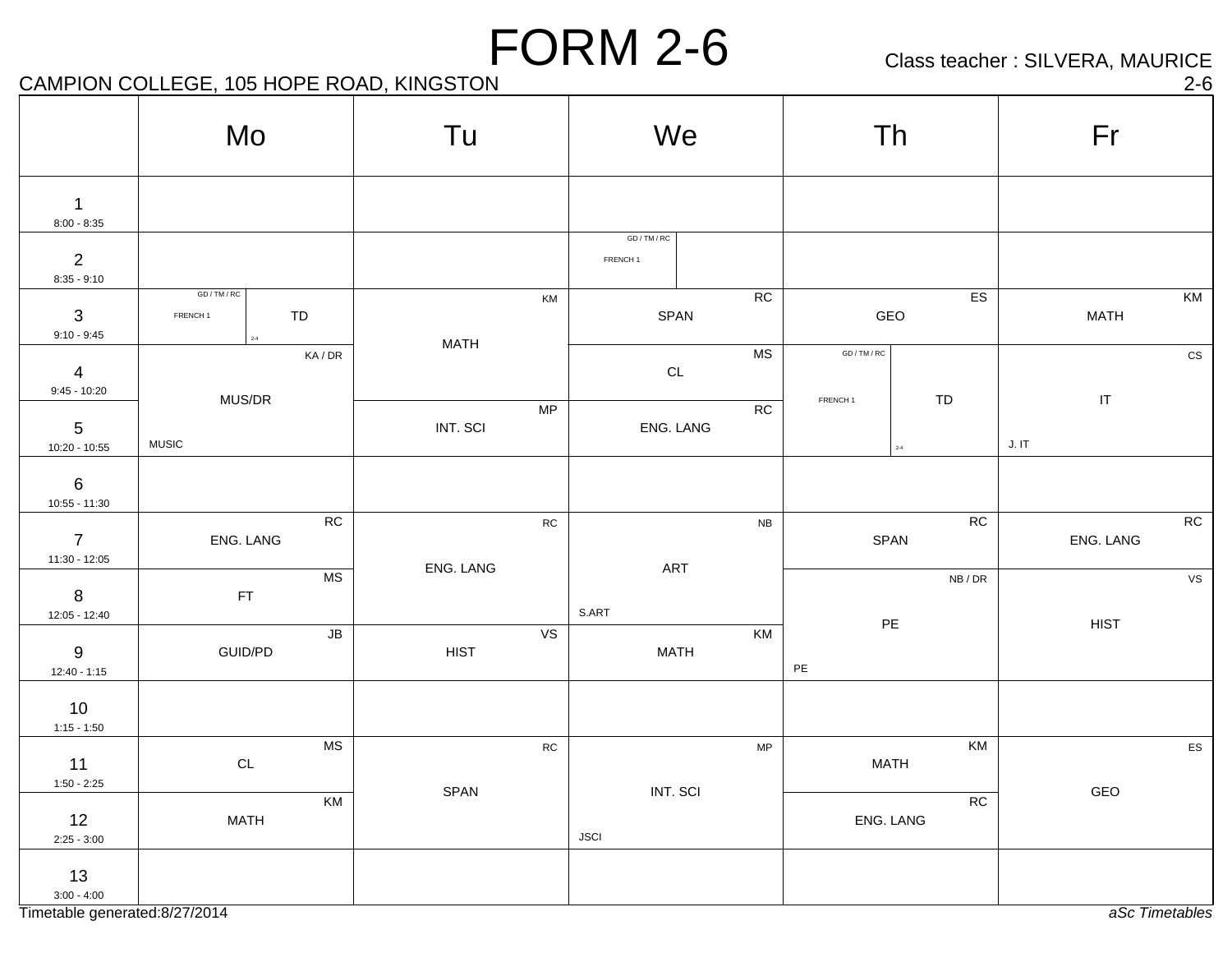Class teacher : WHYTE, SIMONE

## CAMPION COLLEGE, 105 HOPE ROAD, KINGSTON 2-8

|                                  | Mo                                                                              |               | Tu            |           | We                                         |                        |                                | Th            |             | Fr                                |               |
|----------------------------------|---------------------------------------------------------------------------------|---------------|---------------|-----------|--------------------------------------------|------------------------|--------------------------------|---------------|-------------|-----------------------------------|---------------|
| $\mathbf 1$<br>$8:00 - 8:35$     |                                                                                 |               |               |           |                                            |                        |                                |               |             |                                   |               |
| $\overline{2}$<br>$8:35 - 9:10$  |                                                                                 |               |               |           | GD/TM/RC<br>FRENCH <sub>1</sub><br>$2 - 6$ |                        |                                |               |             |                                   |               |
| $\mathbf{3}$<br>$9:10 - 9:45$    | $\mathsf{GD}\,/\,\mathsf{TM}\,/\,\mathsf{RC}$<br>FRENCH <sub>1</sub><br>$2 - 6$ | TD<br>$2 - 4$ | $\mathsf{PE}$ | NB/DR     | <b>MATH</b>                                | KM                     | SPAN                           | RC            |             | ART                               | ${\sf NB}$    |
| $\overline{4}$<br>$9:45 - 10:20$ |                                                                                 | $\mathsf{VS}$ | $\mathsf{PE}$ |           | GEO                                        | ES                     | GD / TM / RC                   |               | S.ART       |                                   |               |
| $\sqrt{5}$<br>10:20 - 10:55      | <b>HIST</b>                                                                     |               | $\mathsf{CL}$ | <b>MS</b> | SPAN                                       | RC                     | FRENCH <sub>1</sub><br>$2 - 6$ | TD<br>$2 - 4$ |             | <b>MATH</b>                       | KM            |
| $\,6\,$<br>10:55 - 11:30         |                                                                                 |               |               |           |                                            |                        |                                |               |             |                                   |               |
| $\overline{7}$<br>11:30 - 12:05  | <b>MATH</b>                                                                     | KM            |               | RC        | $\mathsf{CL}$                              | $\mathsf{MS}\xspace$   | GUID/PD                        | JB            |             | ENG. LANG                         | SW            |
| $8\phantom{1}$<br>12:05 - 12:40  |                                                                                 | SW            | SPAN          |           | ENG. LANG                                  | $\overline{\text{sw}}$ | ENG. LANG                      | <b>SW</b>     |             |                                   | KW            |
| 9<br>$12:40 - 1:15$              | ENG. LANG                                                                       |               | ENG. LANG     | SW        | FT                                         | SW                     | <b>MATH</b>                    | KM            | <b>JSCI</b> | INT. SCI                          |               |
| 10<br>$1:15 - 1:50$              |                                                                                 |               |               |           |                                            |                        |                                |               |             |                                   |               |
| 11<br>$1:50 - 2:25$              |                                                                                 | ES            |               | KM        | <b>HIST</b>                                | VS                     |                                | KA/DR         |             |                                   | $\mathtt{CS}$ |
| 12<br>$2:25 - 3:00$              | GEO                                                                             |               | <b>MATH</b>   |           | INT. SCI                                   | KW                     | MUS/DR<br><b>MUSIC</b>         |               | J. I T      | $\ensuremath{\mathsf{IT}}\xspace$ |               |
| 13<br>$3:00 - 4:00$              |                                                                                 |               |               |           |                                            |                        |                                |               |             |                                   |               |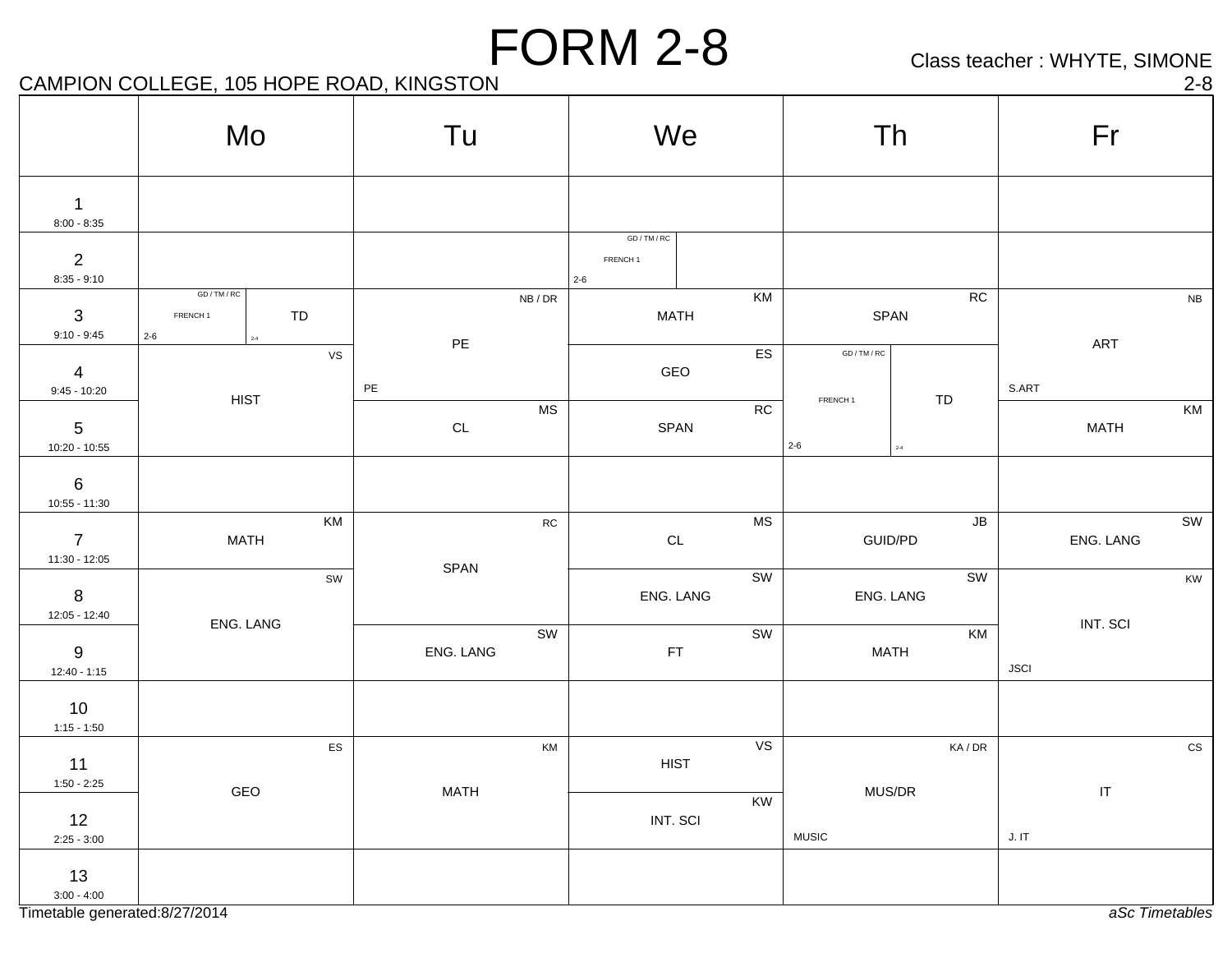Class teacher : HAYDEN, KERRYANN

## CAMPION COLLEGE, 105 HOPE ROAD, KINGSTON 3-1

|                                    | Mo            |               |                                                      | Tu                      | We                                        |                              |                                | Th                      | Fr                             |                                |
|------------------------------------|---------------|---------------|------------------------------------------------------|-------------------------|-------------------------------------------|------------------------------|--------------------------------|-------------------------|--------------------------------|--------------------------------|
| $\mathbf{1}$<br>$8:00 - 8:35$      | <b>BIO</b>    | KW            |                                                      | ${\sf NC}$<br>ENG. LANG | PD/FT                                     | PK/KH                        | TM / GD<br>FRENCH <sub>1</sub> | TD                      | <b>MATH</b>                    | SV                             |
| 2<br>$8:35 - 9:10$                 | $B-LAB$       |               |                                                      |                         | SPAN                                      | <b>RW</b>                    |                                |                         | ENG. LANG                      | NC                             |
| $\sqrt{3}$<br>$9:10 - 9:45$        |               |               |                                                      |                         |                                           |                              |                                |                         |                                |                                |
| $\overline{4}$<br>$9:45 - 10:20$   | <b>HIST</b>   | KH            |                                                      | PK<br>PHY               | CHEM                                      | $\operatorname{\textsf{SC}}$ |                                | ${\sf NC}$<br>ENG. LANG | SPAN                           | RW                             |
| $5\phantom{.0}$<br>$10:20 - 10:55$ | $\mathsf{CL}$ | <b>MS</b>     | P-LAB                                                |                         | <b>JSCI</b>                               |                              |                                | $B-PB$<br>GEO           | <b>HIST</b>                    | KH                             |
| $\,6\,$<br>$10:55 - 11:30$         | GEO           | $B-PB$        |                                                      | SV<br><b>MATH</b>       | <b>MATH</b>                               | $\overline{\text{sv}}$       |                                |                         |                                |                                |
| $\overline{7}$<br>$11:30 - 12:05$  |               |               |                                                      |                         |                                           |                              |                                |                         |                                |                                |
| 8<br>12:05 - 12:40                 | ENG. LANG     | ${\sf NC}$    |                                                      | <b>RW</b>               |                                           | ${\sf SA}$                   |                                | $\mathsf{AL}$           |                                | NB/DR                          |
| $\boldsymbol{9}$<br>$12:40 - 1:15$ |               | $\texttt{SV}$ |                                                      | SPAN                    | $\ensuremath{\mathsf{IT}}\xspace$<br>S.IT |                              | J.ART                          | ART                     | $\mathsf{PE}$<br>$\mathsf{PE}$ |                                |
| 10<br>$1:15 - 1:50$                | <b>MATH</b>   |               | $\mathsf{GD}\,/\,\mathsf{TM}$<br>FRENCH <sub>2</sub> | ${\tt TD}$              | ENG. LANG                                 | NC                           |                                | SV<br><b>MATH</b>       | $\mathsf{CL}$                  | <b>MS</b>                      |
| 11<br>$1:50 - 2:25$                |               |               |                                                      |                         |                                           |                              |                                |                         |                                | GD / TM<br>FRENCH <sub>2</sub> |
| 12<br>$2:25 - 3:00$                |               |               |                                                      |                         |                                           |                              |                                |                         |                                |                                |
| 13<br>$3:00 - 4:00$                |               |               |                                                      |                         |                                           |                              |                                |                         |                                |                                |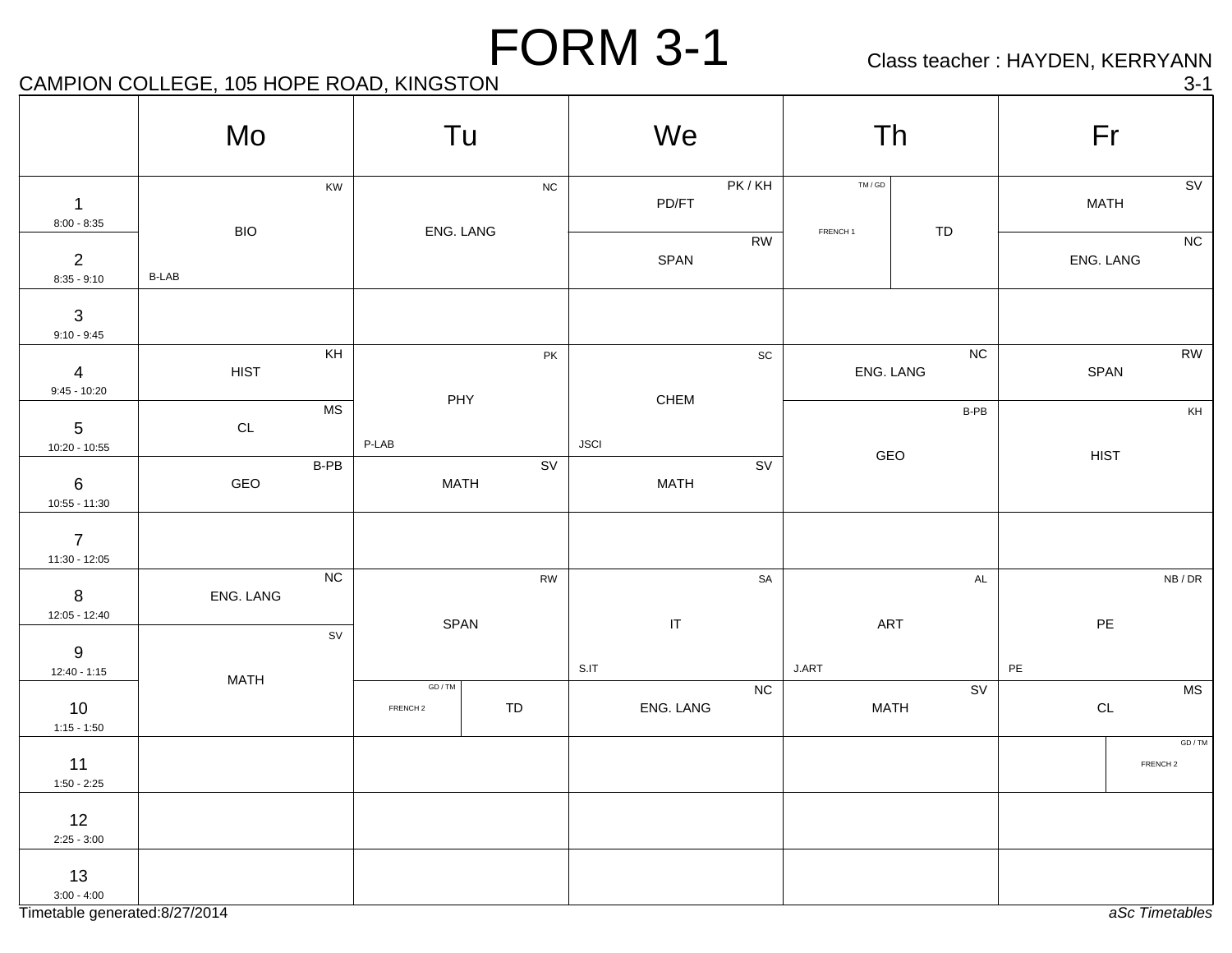Class teacher : SIMPSON, EARL

## CAMPION COLLEGE, 105 HOPE ROAD, KINGSTON 3-2

|                                   | Mo          |                                     | Tu                        |                                     | We          |                        | Th                         |                                   |               | Fr            |                         |
|-----------------------------------|-------------|-------------------------------------|---------------------------|-------------------------------------|-------------|------------------------|----------------------------|-----------------------------------|---------------|---------------|-------------------------|
| $\mathbf{1}$<br>$8:00 - 8:35$     |             |                                     |                           |                                     |             |                        |                            |                                   |               |               |                         |
| $\overline{2}$<br>$8:35 - 9:10$   |             |                                     |                           | GD / TM / RC<br>FRENCH <sub>2</sub> |             |                        |                            |                                   |               |               |                         |
| $\mathbf{3}$<br>$9:10 - 9:45$     |             | $\mathsf{DB}$                       | <b>ES</b><br>GEO          |                                     | SPAN        | AE                     | <b>MS</b><br>$\mathsf{CL}$ |                                   |               | <b>MATH</b>   | $\mathsf{D}\mathsf{B}$  |
| $\overline{4}$<br>$9:45 - 10:20$  | <b>MATH</b> |                                     | KW                        |                                     | <b>HIST</b> | VS                     | $\mathtt{CS}$              |                                   |               |               | $\mathsf{AE}$           |
| $5\phantom{.0}$<br>10:20 - 10:55  |             | NC<br>ENG. LANG                     | <b>BIO</b><br><b>JSCI</b> |                                     | ENG. LANG   | NC                     | S.IT                       | $\ensuremath{\mathsf{IT}}\xspace$ |               | SPAN          |                         |
| $\,6\,$<br>$10:55 - 11:30$        |             |                                     |                           |                                     |             |                        |                            |                                   |               |               |                         |
| $\overline{7}$<br>$11:30 - 12:05$ |             | <b>VS</b><br><b>HIST</b>            | <b>MATH</b>               | DB                                  | <b>MATH</b> | $\mathsf{D}\mathsf{B}$ |                            | ${\sf DB}$<br><b>MATH</b>         |               | ENG. LANG     | NC                      |
| $8\phantom{1}$<br>12:05 - 12:40   |             |                                     | PK/ES<br>PD/FT            |                                     | ES<br>GEO   |                        | PK<br>PHY                  |                                   |               | $\mathsf{PE}$ | ${\sf NB}$ / ${\sf DR}$ |
| 9<br>$12:40 - 1:15$               |             | M <sub>S</sub><br>CL                |                           | AE<br>SPAN                          |             |                        | P-LAB                      |                                   | $\mathsf{PE}$ |               |                         |
| 10<br>$1:15 - 1:50$               |             |                                     |                           |                                     |             |                        |                            |                                   |               |               |                         |
| 11<br>$1:50 - 2:25$               | TD          | GD / RC / TM<br>FRENCH <sub>2</sub> | ENG. LANG                 | ${\sf NC}$                          | CHEM        | CM                     | TD                         | GD/TM/RC<br>FRENCH <sub>2</sub>   |               | ART           | ${\sf NB}$              |
| 12<br>$2:25 - 3:00$               |             |                                     |                           |                                     | $C-LAB$     |                        |                            | NC<br>ENG. LANG                   | J.ART         |               |                         |
| 13<br>$3:00 - 4:00$               |             |                                     |                           |                                     |             |                        |                            |                                   |               |               |                         |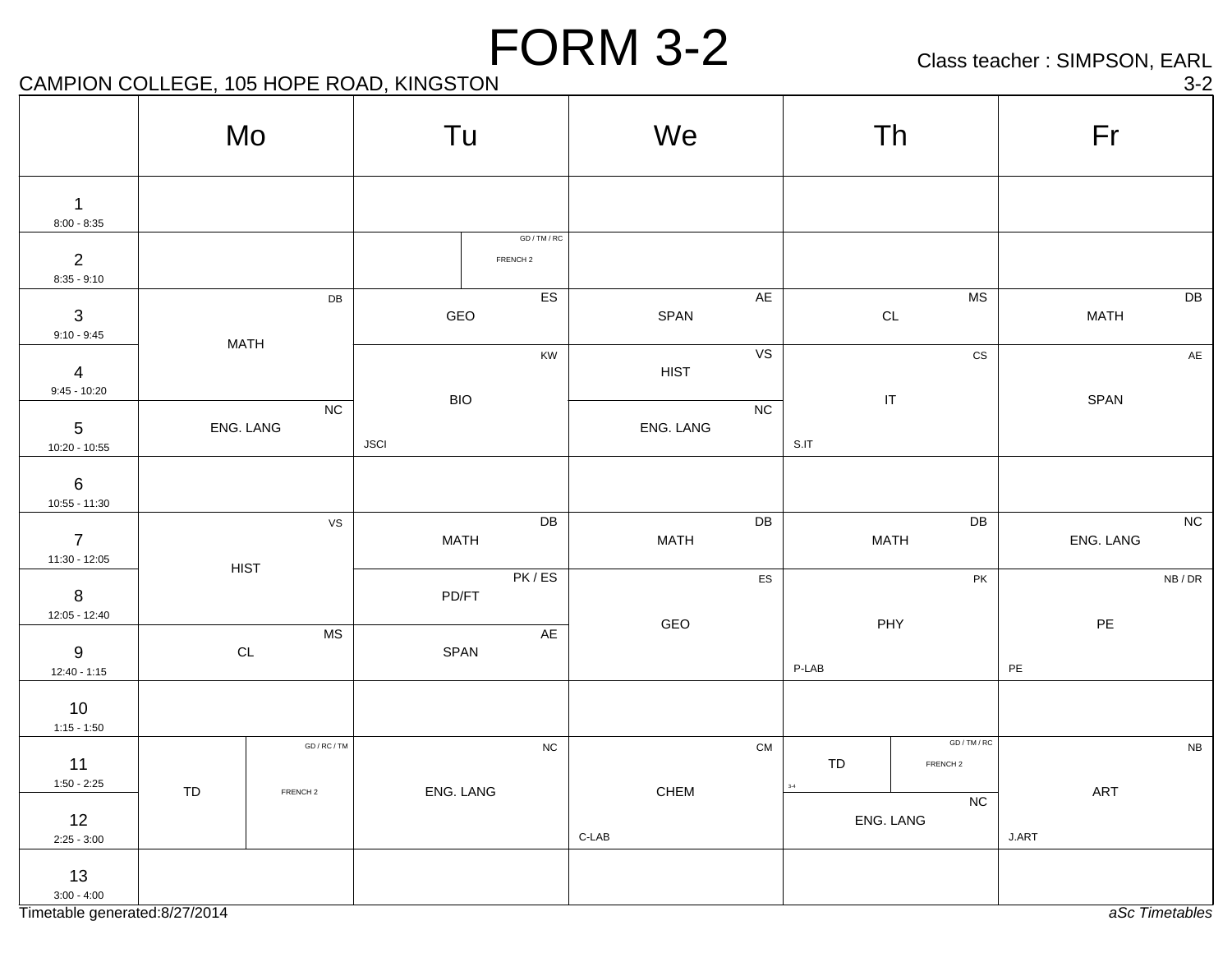Class teacher : LYNCH, AUDREY

## CAMPION COLLEGE, 105 HOPE ROAD, KINGSTON 3-3

|                                   | Mo                                 | Tu                                    | We                    | Th                                                | Fr                                        |
|-----------------------------------|------------------------------------|---------------------------------------|-----------------------|---------------------------------------------------|-------------------------------------------|
| $\overline{1}$<br>$8:00 - 8:35$   | DB<br><b>MATH</b>                  | $\operatorname{\textsf{SC}}$<br>CHEM  | VS<br>HIST            | $\mathsf{CW}/\mathsf{AG}$<br>${\sf FR}$<br>$TD-2$ | KW<br><b>BIO</b>                          |
| $\overline{2}$<br>$8:35 - 9:10$   |                                    | $C-LAB$                               |                       | $22\,$                                            | <b>B-LAB</b>                              |
| $\mathbf{3}$<br>$9:10 - 9:45$     | NC                                 | VS                                    | NC                    |                                                   | $\overline{NC}$                           |
| $\overline{4}$<br>$9:45 - 10:20$  | ENG. LANG                          | <b>HIST</b>                           | ENG. LANG             | PK<br>PHY                                         | ENG. LANG                                 |
| $5\phantom{.0}$<br>10:20 - 10:55  | JP                                 | ${\sf RW}$                            | NB/DR                 | <b>JSCI</b>                                       | DB<br><b>MATH</b>                         |
| $\,6\,$<br>$10:55 - 11:30$        | $\ensuremath{\mathsf{IT}}$<br>S.IT | SPAN                                  | $\mathsf{PE}$<br>$PE$ | DB<br><b>MATH</b>                                 | $\overline{\text{MS}}$<br>$\mathsf{CL}$   |
| $\overline{7}$<br>$11:30 - 12:05$ |                                    |                                       |                       |                                                   |                                           |
| $\bf8$<br>12:05 - 12:40           | ${\sf ES}$                         | DB<br><b>MATH</b>                     | $\mathsf{AL}$         | <b>RW</b><br>SPAN                                 | PK/AL<br>PD/FT                            |
| $9\,$<br>$12:40 - 1:15$           | GEO                                | NC<br>ENG. LANG                       | ART<br><b>J.ART</b>   | ${\sf NC}$                                        | $\overline{RW}$<br>SPAN                   |
| 10<br>$1:15 - 1:50$               | <b>MS</b><br>$\mathsf{CL}$         | CW / AG<br>${\sf FR}$<br>$TD-2$<br>22 | DB<br><b>MATH</b>     | ENG. LANG                                         | $\overline{ES}$<br>GEO                    |
| 11<br>$1:50 - 2:25$               |                                    |                                       |                       |                                                   | GD / TM<br>FRENCH <sub>2</sub><br>$3 - 1$ |
| 12<br>$2:25 - 3:00$               |                                    |                                       |                       |                                                   |                                           |
| 13<br>$3:00 - 4:00$               |                                    |                                       |                       |                                                   |                                           |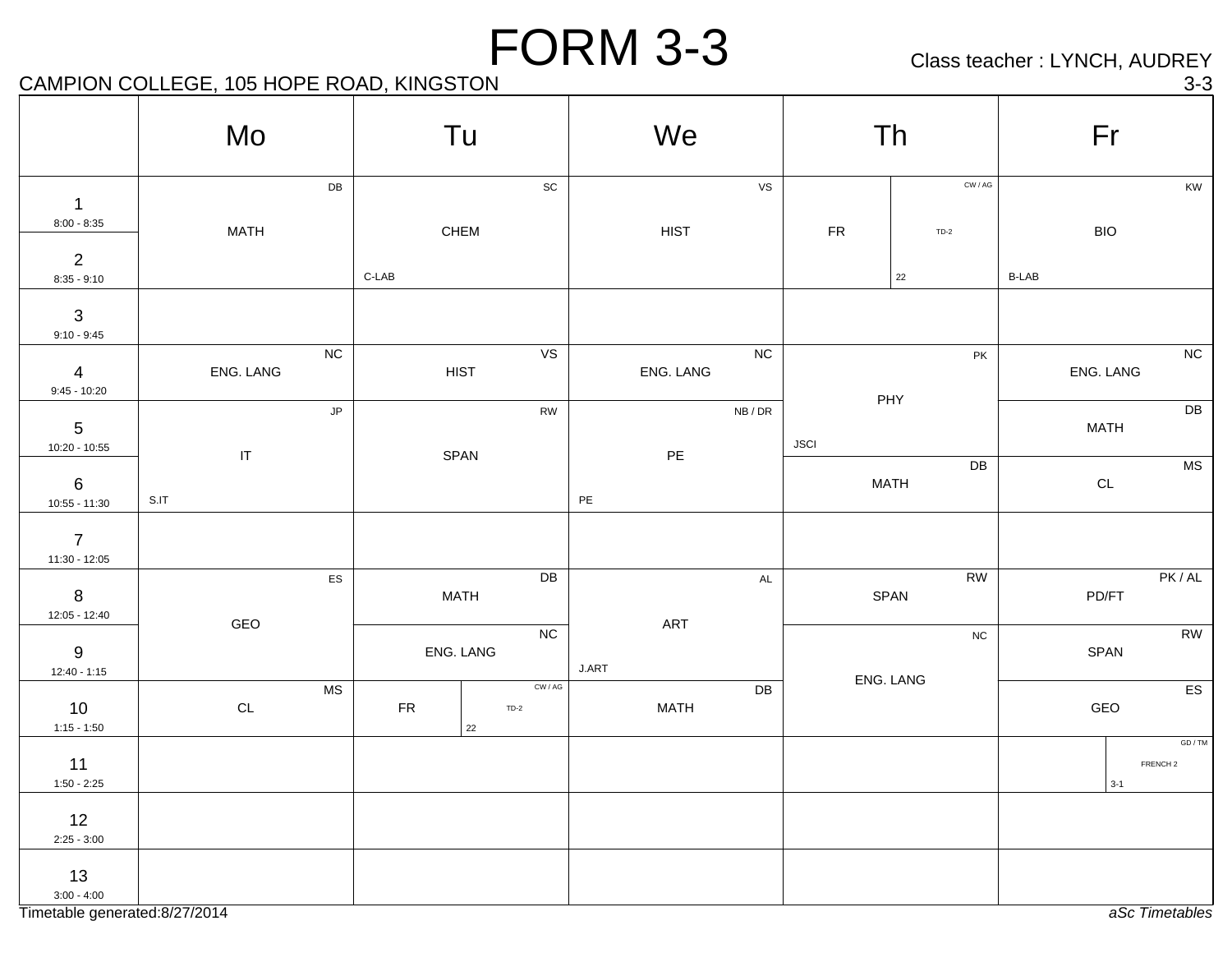Class teacher : SMITH, TANIA

## CAMPION COLLEGE, 105 HOPE ROAD, KINGSTON 3-4

| $\mathbf{1}$<br>$8:00 - 8:35$<br>GD / TM / RC<br>$\overline{2}$<br>FRENCH <sub>2</sub><br>$8:35 - 9:10$<br>$3-2$<br>TS<br>T <sub>S</sub><br>SW<br>SW<br>ENG. LANG<br><b>MATH</b><br><b>MATH</b><br>$\mathbf{3}$<br>$9:10 - 9:45$<br>ENG. LANG<br><b>HIST</b><br>$\mathsf{JP}$<br>${\sf ES}$<br>$\mathsf{AL}$<br>$\overline{4}$<br>$9:45 - 10:20$<br>$\ensuremath{\mathsf{IT}}\xspace$<br>ART<br>GEO<br>PK/TS<br>PD/FT<br>ENG. LANG |                                                                                    |
|------------------------------------------------------------------------------------------------------------------------------------------------------------------------------------------------------------------------------------------------------------------------------------------------------------------------------------------------------------------------------------------------------------------------------------|------------------------------------------------------------------------------------|
|                                                                                                                                                                                                                                                                                                                                                                                                                                    |                                                                                    |
|                                                                                                                                                                                                                                                                                                                                                                                                                                    |                                                                                    |
|                                                                                                                                                                                                                                                                                                                                                                                                                                    | $\mathsf{KH}% \left( \mathcal{N}\right) \equiv\mathsf{K}\left( \mathcal{N}\right)$ |
|                                                                                                                                                                                                                                                                                                                                                                                                                                    |                                                                                    |
| $5\phantom{.0}$<br>$\ensuremath{\mathsf{J}}\xspace\text{-}\ensuremath{\mathsf{ART}}\xspace$<br>S.IT<br>10:20 - 10:55                                                                                                                                                                                                                                                                                                               | SW                                                                                 |
| $6\phantom{.}6$<br>$10:55 - 11:30$                                                                                                                                                                                                                                                                                                                                                                                                 |                                                                                    |
| BB-D<br>SW<br>SW<br>${\tt TS}$<br>$\overline{7}$<br>ENG. LANG<br>$\mathsf{CL}$<br>ENG. LANG<br>11:30 - 12:05                                                                                                                                                                                                                                                                                                                       | $\mathsf{AE}$                                                                      |
| <b>MATH</b><br>SPAN<br>TS<br>${\sf MP}$<br>NB/DR<br>$8\phantom{1}$<br><b>MATH</b><br>12:05 - 12:40                                                                                                                                                                                                                                                                                                                                 |                                                                                    |
| $\mathsf{PE}$<br><b>BIO</b><br>AE<br>KH<br>$9\,$<br><b>HIST</b><br><b>MATH</b><br>SPAN<br>$\mathsf{PE}$<br><b>JSCI</b><br>$12:40 - 1:15$                                                                                                                                                                                                                                                                                           | ${\tt TS}$                                                                         |
| 10<br>$1:15 - 1:50$                                                                                                                                                                                                                                                                                                                                                                                                                |                                                                                    |
| GD/TM/RC<br>${\sf ES}$<br>GD / RC / TM<br>PK<br>11<br>GEO<br>${\tt TD}$<br>FRENCH <sub>2</sub><br>$1:50 - 2:25$<br>$3-2$<br>$_{\rm 3-4}$<br>PHY<br><b>CHEM</b><br>TD<br>FRENCH <sub>2</sub>                                                                                                                                                                                                                                        | $\operatorname{\textsf{sc}}$                                                       |
| BB-D<br>AE<br>12<br>SPAN<br>$\mathsf{CL}$<br><b>JSCI</b><br>$\mbox{C-LAB}$<br>$3 - 2$<br>$2:25 - 3:00$                                                                                                                                                                                                                                                                                                                             |                                                                                    |
| 13<br>$3:00 - 4:00$<br>Timetable generated:8/27/2014                                                                                                                                                                                                                                                                                                                                                                               | aSc Timetables                                                                     |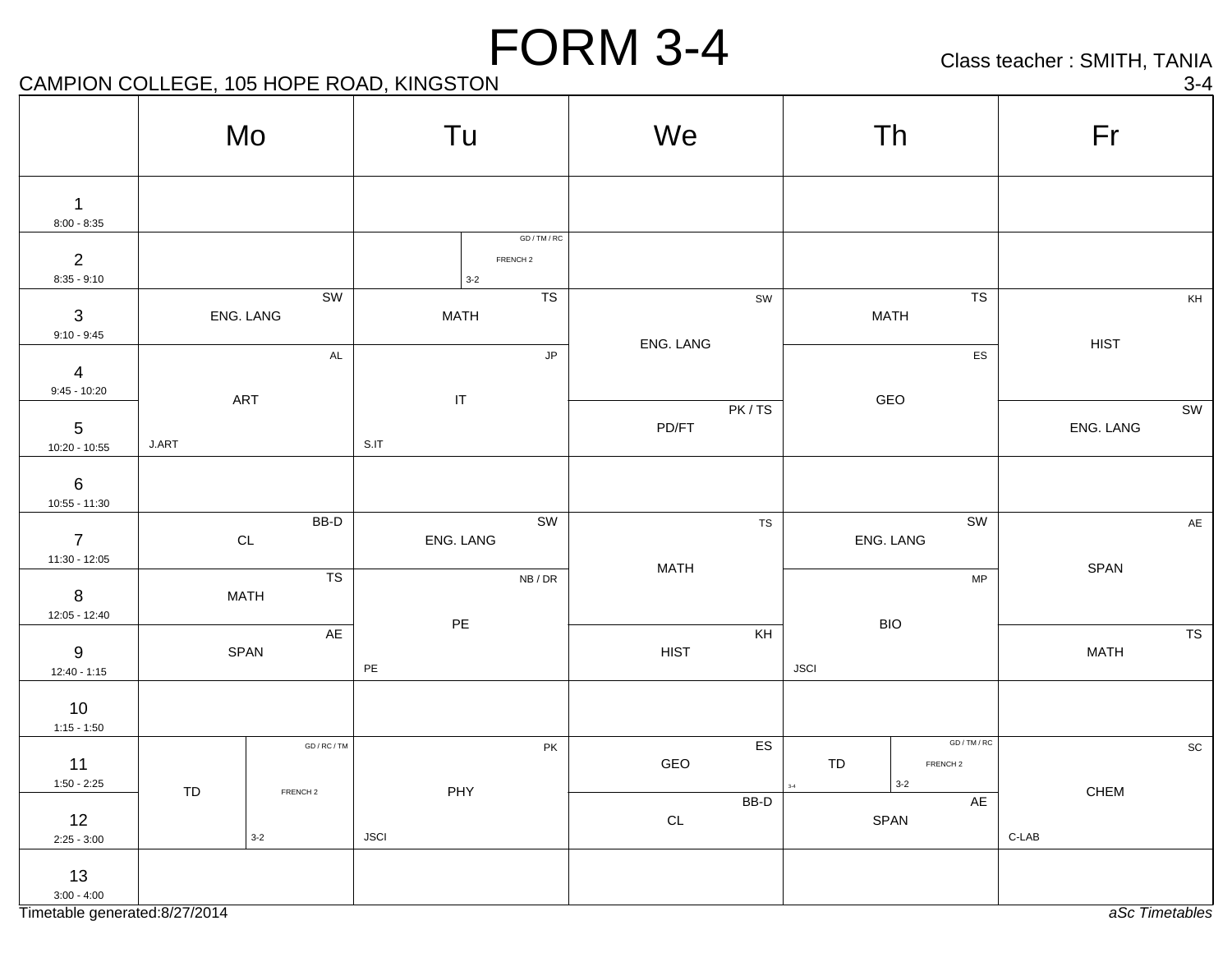Class teacher : POWELL, JULENE

## CAMPION COLLEGE, 105 HOPE ROAD, KINGSTON 3-5

|                                    | Mo                        |            | Tu                      | We            |                         |            | Th                                                 |             | Fr                                        |
|------------------------------------|---------------------------|------------|-------------------------|---------------|-------------------------|------------|----------------------------------------------------|-------------|-------------------------------------------|
| $\overline{1}$<br>$8:00 - 8:35$    | ${\sf RW}$<br>SPAN        |            | KH<br><b>HIST</b>       | <b>BIO</b>    | ${\sf MP}$              | ${\sf FR}$ | CW/AG<br>$TD-2$                                    |             | PK<br>PHY                                 |
| $\overline{2}$<br>$8:35 - 9:10$    |                           |            |                         | <b>B-LAB</b>  |                         | $3-3$      | 22                                                 | $P-LAB$     |                                           |
| $\mathbf{3}$<br>$9:10 - 9:45$      |                           |            |                         |               |                         |            |                                                    |             |                                           |
| $\overline{4}$<br>$9:45 - 10:20$   | PK/BB-D<br>PD/FT          |            | SW<br>ENG. LANG         | <b>MATH</b>   | $\overline{\text{TS}}$  |            | $BB-D$<br>$\mathsf{CL}$                            |             | ${\sf CM}$<br>CHEM                        |
| $5\phantom{.0}$<br>$10:20 - 10:55$ | ${\tt TS}$<br><b>MATH</b> |            |                         | $\mathsf{PE}$ | ${\sf NB}$ / ${\sf DR}$ |            | $\mathsf{JP}$<br>$\ensuremath{\mathsf{IT}}\xspace$ | <b>JSCI</b> |                                           |
| $\,6\,$<br>$10:55 - 11:30$         |                           |            | TS<br><b>MATH</b>       | PE            |                         | J. I T     |                                                    |             | BB-D<br>$\mathsf{CL}$                     |
| $\overline{7}$<br>11:30 - 12:05    |                           |            |                         |               |                         |            |                                                    |             |                                           |
| $\bf8$<br>$12:05 - 12:40$          | B-PB                      |            | $\mathsf{AL}$           | <b>HIST</b>   | KH                      |            | B-PB<br>GEO                                        |             | $\overline{\text{TS}}$<br><b>MATH</b>     |
| $9\,$<br>$12:40 - 1:15$            | GEO                       | J.ART      | ART                     | SPAN          | ${\sf RW}$              |            | TS<br><b>MATH</b>                                  |             | SW<br>ENG. LANG                           |
| 10<br>$1:15 - 1:50$                | SW<br>ENG. LANG           | ${\sf FR}$ | CW / AG<br>$TD-2$<br>22 | ENG. LANG     | SW                      |            | SW<br>ENG. LANG                                    |             | <b>RW</b><br>SPAN                         |
| 11<br>$1:50 - 2:25$                |                           |            |                         |               |                         |            |                                                    |             | GD / TM<br>FRENCH <sub>2</sub><br>$3 - 1$ |
| 12<br>$2:25 - 3:00$                |                           |            |                         |               |                         |            |                                                    |             |                                           |
| 13<br>$3:00 - 4:00$                |                           |            |                         |               |                         |            |                                                    |             |                                           |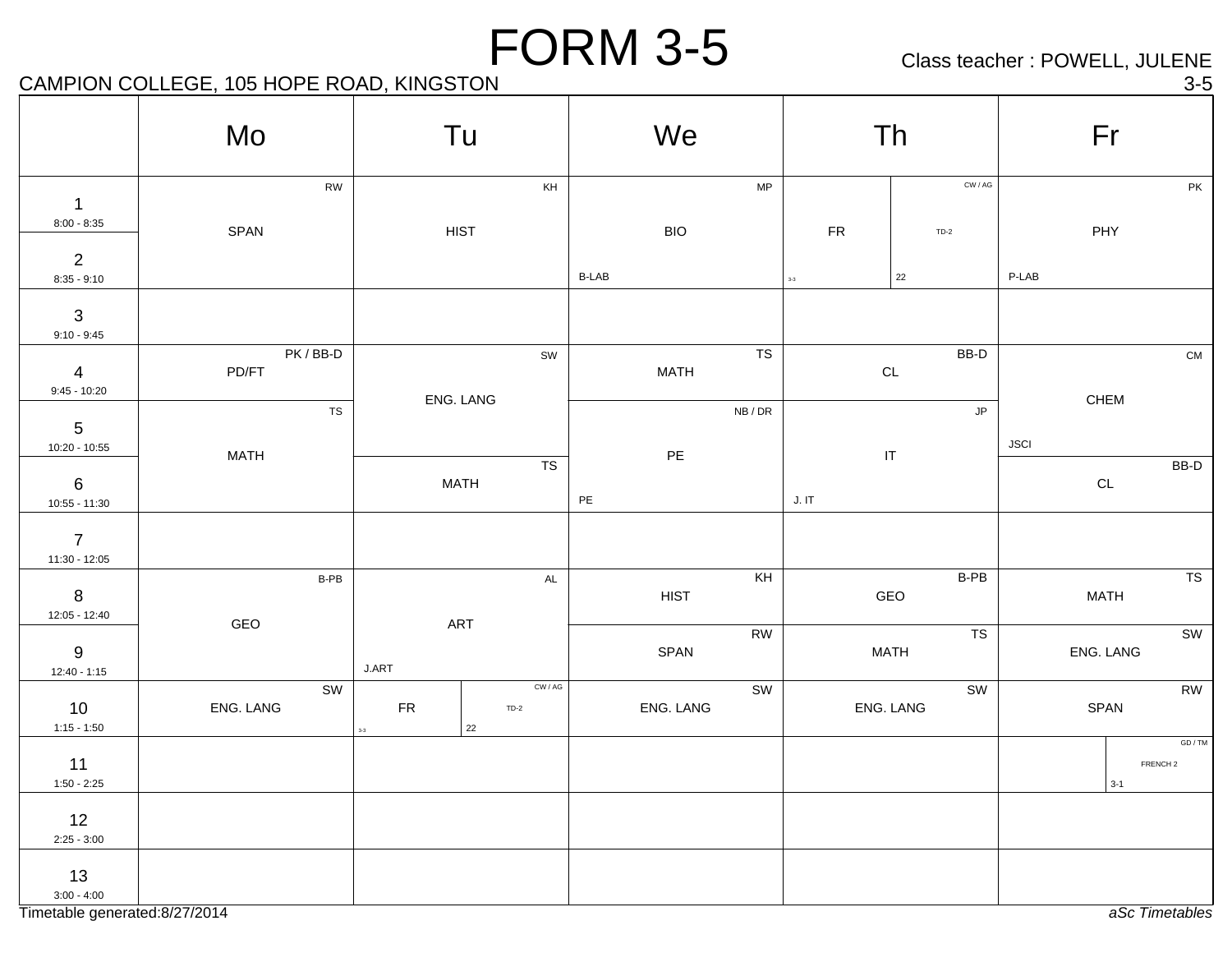Class teacher : ELLIS, ALDEAN

CAMPION COLLEGE, 105 HOPE ROAD, KINGSTON 3-6

|                                    |             | Mo                | Tu            |                                          | We                         |                        | Th                   |                                             | Fr                                        |                        |
|------------------------------------|-------------|-------------------|---------------|------------------------------------------|----------------------------|------------------------|----------------------|---------------------------------------------|-------------------------------------------|------------------------|
| $\overline{1}$<br>$8:00 - 8:35$    |             |                   |               |                                          |                            |                        |                      |                                             |                                           |                        |
| $\overline{2}$<br>$8:35 - 9:10$    |             |                   | ${\sf FR}$    |                                          |                            |                        |                      |                                             |                                           |                        |
| $\mathbf{3}$<br>$9:10 - 9:45$      |             | SV<br><b>MATH</b> |               | SW<br>ENG. LANG                          | <b>MATH</b>                | $\overline{\text{sv}}$ |                      | SV                                          |                                           | $\mathsf{JP}$          |
| $\overline{4}$<br>$9:45 - 10:20$   |             | SW                |               | $\mathsf{D}\text{-}\mathsf{D}\mathsf{J}$ |                            | B-PB                   | <b>MATH</b>          |                                             | $\ensuremath{\mathsf{IT}}\xspace$<br>S.IT |                        |
| $5\phantom{.0}$<br>10:20 - 10:55   |             | ENG. LANG         |               | <b>HIST</b>                              | GEO                        |                        | ENG. LANG            | SW                                          | GEO                                       | $B-PB$                 |
| $6\phantom{.}6$<br>$10:55 - 11:30$ |             |                   |               |                                          |                            |                        |                      |                                             |                                           |                        |
| $\overline{7}$<br>$11:30 - 12:05$  |             | PK/AE<br>PD/FT    |               | SV<br><b>MATH</b>                        | ENG. LANG                  | <b>SW</b>              |                      | ${\sf NB}$                                  | <b>MATH</b>                               | SV                     |
| $8\phantom{1}$<br>12:05 - 12:40    |             | BB                |               | NB/DR                                    |                            | $\mathsf{A}\mathsf{E}$ | ART<br>S.ART         |                                             | ENG. LANG                                 | $\overline{\text{SW}}$ |
| $9\,$<br>$12:40 - 1:15$            | <b>JSCI</b> | PHY               | $\mathsf{PE}$ | $\mathsf{PE}$                            | SPAN                       |                        | SPAN                 | AE                                          | $\mathsf{CL}$                             | $BB-D$                 |
| 10<br>$1:15 - 1:50$                |             |                   |               |                                          |                            |                        |                      |                                             |                                           |                        |
| 11<br>$1:50 - 2:25$                |             | CW / AG           |               | ${\sf CM}$                               |                            | $\mathsf{PK}$          | ${\sf FR}$<br>$22\,$ | $\textsf{CW} \, / \, \textsf{AG}$<br>$TD-2$ | SPAN                                      | AE                     |
| 12<br>$2:25 - 3:00$                | ${\sf FR}$  | $TD-2$<br>22      | $C-LAB$       | CHEM                                     | <b>BIO</b><br><b>B-LAB</b> |                        | $\mathsf{CL}$        | $\overline{BB}$ -D                          | <b>HIST</b>                               | $D-DJ$                 |
| 13<br>$3:00 - 4:00$                |             |                   |               |                                          |                            |                        |                      |                                             |                                           |                        |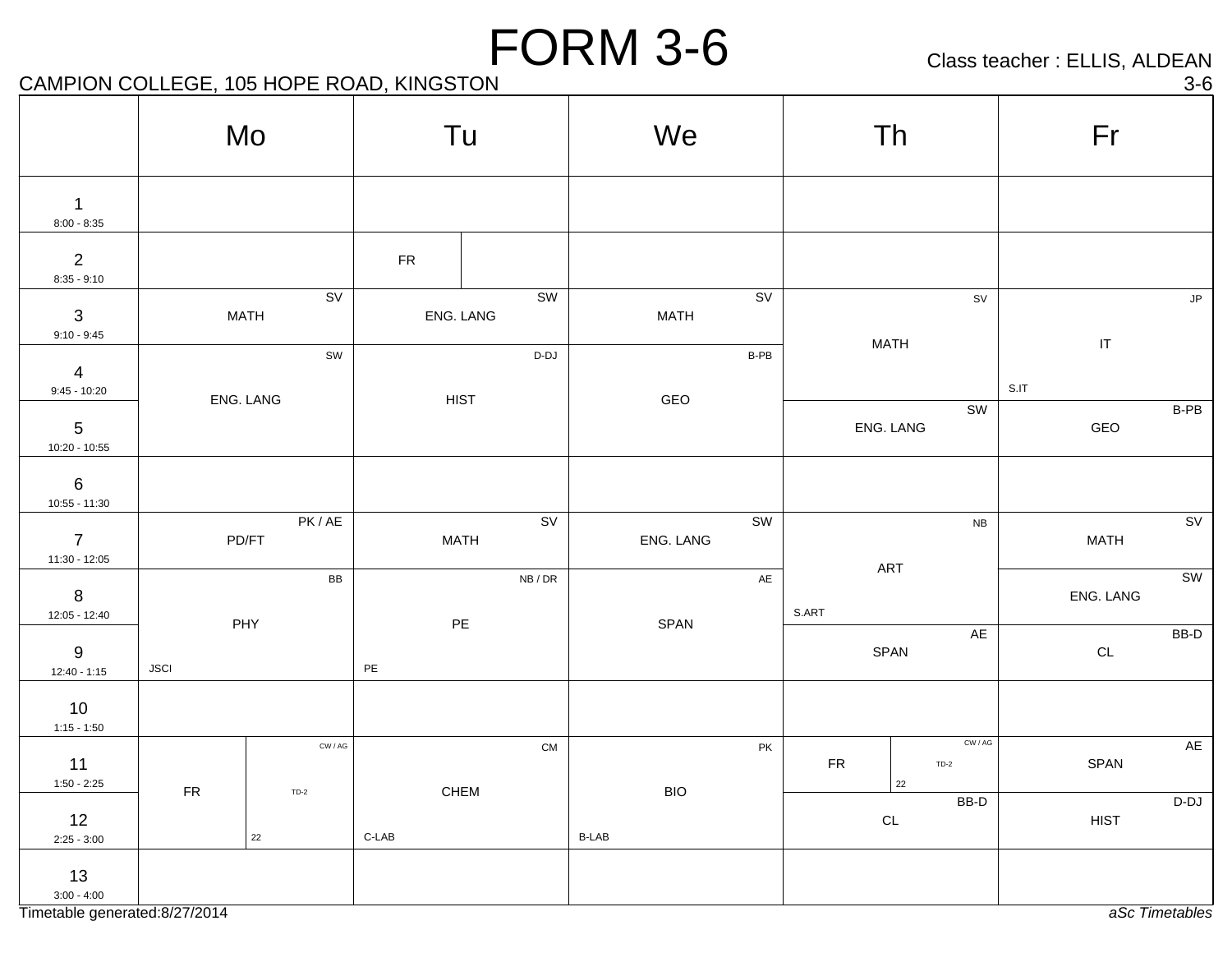Class teacher : RAMPAIR, GILLIAN

## CAMPION COLLEGE, 105 HOPE ROAD, KINGSTON 3-7

|                                                       | Mo            |               |                           | Tu          |                   |       | We                                |                      |                    | Th                                |             | Fr                             |
|-------------------------------------------------------|---------------|---------------|---------------------------|-------------|-------------------|-------|-----------------------------------|----------------------|--------------------|-----------------------------------|-------------|--------------------------------|
| $\mathbf{1}$<br>$8:00 - 8:35$                         |               | $\mathsf{AL}$ |                           |             | PK                |       | SPAN                              | $AE$                 |                    | $\textsf{CW} \, / \, \textsf{AG}$ | <b>HIST</b> | $D-DJ$                         |
| $\sqrt{2}$<br>$8:35 - 9:10$                           | ART<br>S.ART  |               | <b>B-LAB</b>              | <b>BIO</b>  |                   |       | <b>MATH</b>                       | DB                   | FR<br>$_{\rm 3-3}$ | $TD-2$<br>22                      |             | AE<br>SPAN                     |
| $\ensuremath{\mathsf{3}}$<br>$9:10 - 9:45$            |               |               |                           |             |                   |       |                                   |                      |                    |                                   |             |                                |
| $\overline{4}$<br>$9:45 - 10:20$                      | $\mathsf{PE}$ | NB/DR         |                           | <b>MATH</b> | $\mathsf{DB}$     |       | $\ensuremath{\mathsf{IT}}\xspace$ | $\mathsf{JP}$        |                    | $\mathsf{A}\mathsf{E}$<br>SPAN    |             | ${\sf GR}$<br>ENG. LANG        |
| $\overline{5}$<br>$10:20 - 10:55$                     | $\mathsf{PE}$ | ${\sf DB}$    |                           |             | ${\sf GR}$        | S.IT  |                                   | ${\sf GR}$           |                    | ${\sf GR}$                        |             | $\mathsf{D}\mathsf{B}$         |
| $\,6\,$<br>$10:55 - 11:30$                            | <b>MATH</b>   |               |                           | ENG. LANG   |                   |       | ENG. LANG                         |                      |                    | ENG. LANG                         | <b>MATH</b> |                                |
| $\overline{7}$<br>$11:30 - 12:05$                     |               | ${\sf GR}$    |                           |             | BB                |       |                                   | ${\sf CM}$           |                    | $BB-D$                            |             | B-PB                           |
| $\boldsymbol{8}$<br>12:05 - 12:40<br>$\boldsymbol{9}$ | ENG. LANG     | $D-DJ$        |                           | PHY         |                   |       | CHEM                              |                      |                    | $\mathsf{CL}$<br>$B-PB$<br>GEO    | GEO         |                                |
| $12:40 - 1:15$<br>10                                  | <b>HIST</b>   |               | <b>JSCI</b><br>${\sf FR}$ |             | CW / AG<br>$TD-2$ | C-LAB | $\mathsf{CL}$                     | $_{\rm BB\text{-}D}$ |                    | ${\sf DB}$<br><b>MATH</b>         |             | PK/GR<br>PD/FT                 |
| $1:15 - 1:50$<br>11                                   |               |               |                           | $22\,$      |                   |       |                                   |                      |                    |                                   |             | GD / TM<br>FRENCH <sub>2</sub> |
| $1:50 - 2:25$<br>12<br>$2:25 - 3:00$                  |               |               |                           |             |                   |       |                                   |                      |                    |                                   |             | $3-1$                          |
| 13<br>$3:00 - 4:00$                                   |               |               |                           |             |                   |       |                                   |                      |                    |                                   |             |                                |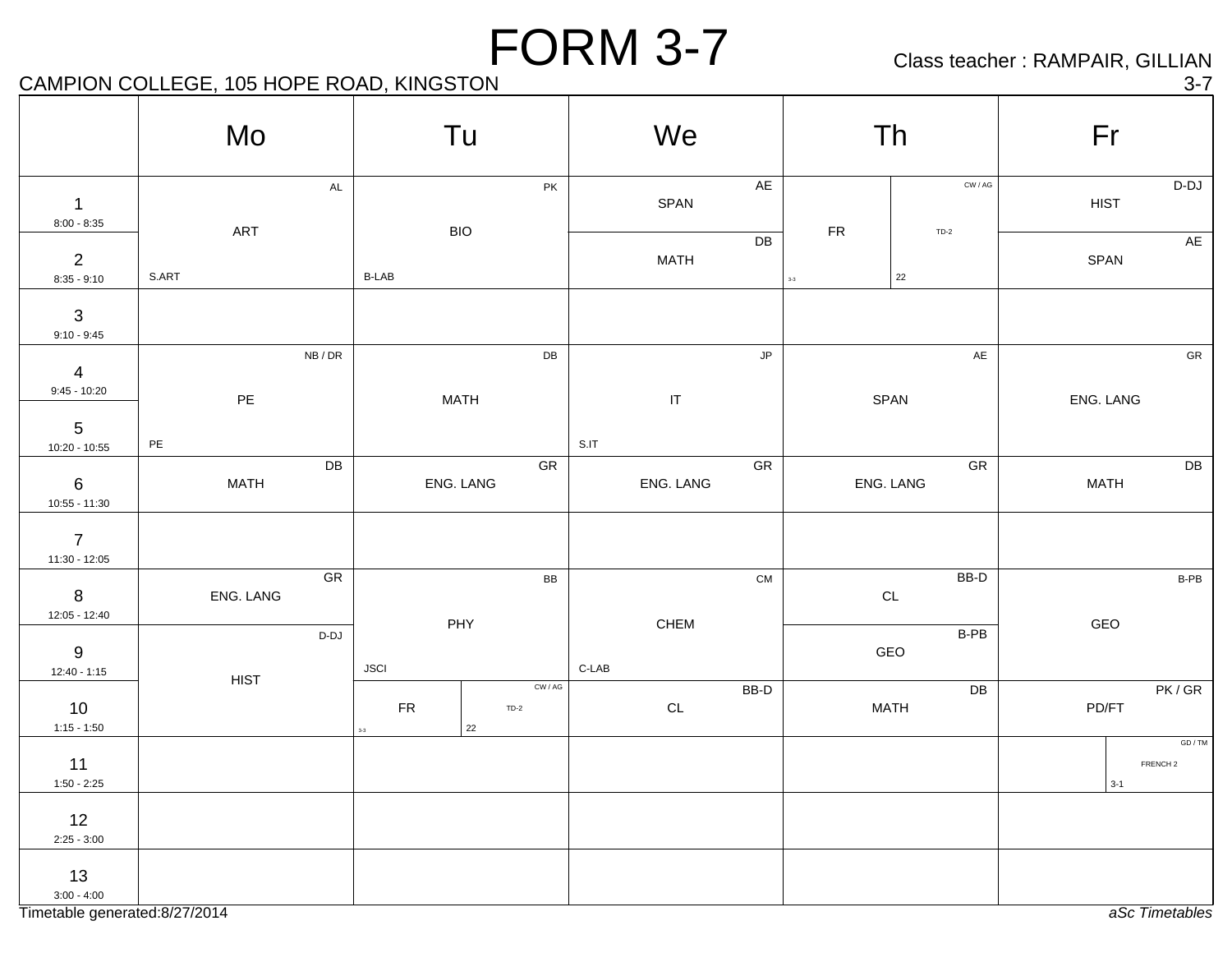## CAMPION COLLEGE, 105 HOPE ROAD, KINGSTON CAMPION Class teacher : CHINTERSINGH, NOLDA

|                                                                        | Mo                                                                                                                                  | Tu                                                                                                                                                                                                                                                                                                                                                                                             | We                                                                                                                                                                                                            | Th                                                                                                                                       | Fr                                                                                                                                                                                                                              |
|------------------------------------------------------------------------|-------------------------------------------------------------------------------------------------------------------------------------|------------------------------------------------------------------------------------------------------------------------------------------------------------------------------------------------------------------------------------------------------------------------------------------------------------------------------------------------------------------------------------------------|---------------------------------------------------------------------------------------------------------------------------------------------------------------------------------------------------------------|------------------------------------------------------------------------------------------------------------------------------------------|---------------------------------------------------------------------------------------------------------------------------------------------------------------------------------------------------------------------------------|
| $\mathbf{1}$                                                           | <b>NC</b><br>ENG. LANG                                                                                                              | SG                                                                                                                                                                                                                                                                                                                                                                                             | SV                                                                                                                                                                                                            | <b>NC</b>                                                                                                                                | SG                                                                                                                                                                                                                              |
| $8:00 - 8:35$                                                          | 24<br>SG                                                                                                                            | <b>CHEM</b>                                                                                                                                                                                                                                                                                                                                                                                    | <b>MATH</b>                                                                                                                                                                                                   | ENG. LANG                                                                                                                                | CHEM                                                                                                                                                                                                                            |
| $\overline{2}$<br>$8:35 - 9:10$                                        | <b>CHEM</b><br>C-LAB                                                                                                                | <b>SLR</b>                                                                                                                                                                                                                                                                                                                                                                                     | 28                                                                                                                                                                                                            | 26                                                                                                                                       | <b>SLR</b>                                                                                                                                                                                                                      |
| 3<br>$9:10 - 9:45$                                                     | MP<br><b>CS</b><br>OH<br>LG<br>PM<br>AE<br>D-BIO<br>D-POA D-PHYS D-ECON D-SPAN<br>$D-IT$                                            | KW<br>PM<br>SB<br>KH<br>SA<br>AG<br><b>CR</b><br>B-BIO<br>B- POB B- PHYS B- GEO B- SPAN<br>B-TD<br>$B - IT$<br>$P-LAB$ 24<br>J. IT 28                                                                                                                                                                                                                                                          | GD<br>MP<br>KW<br>DH<br>LG<br>AG<br>PM<br>RW<br>$ C1-BIO C-POB$ $C-PHY$ $C-ECO$ $C-SPA$ $C-TD$<br>$\begin{array}{ c c c c c }\n\hline\n\text{C-FRE} & \text{C2-BIO} & \text{E-BIO}\n\end{array}$<br>$P-LAB25$ | OH<br>MP<br><b>SB</b><br>L-JD<br>AE<br>NB<br>E-POA E-PHYS E-HIST E-SPAN<br>E-ART                                                         | KW<br>SB<br>KH<br>SA<br>AG<br><b>PM</b><br>CR<br>B-BIO   B-POB   B-PHYS   B-GEO   B-SPAN<br>$B - IT$<br>B-TD                                                                                                                    |
| 4<br>$9:45 - 10:20$                                                    | $B-LAB$ 23<br>$P-LAB$ 21<br>26<br>S.IT                                                                                              | <b>B-LAB</b> 21<br>23                                                                                                                                                                                                                                                                                                                                                                          | B-LAB <sub>21</sub><br>23<br>28<br>24                                                                                                                                                                         | JSCI B-LAB 21<br>$ P-LAB $ 24<br>23                                                                                                      | $S.ART$ $ B-LAB 21$<br><b>SLR</b><br> 24<br>23<br>J. IT 28                                                                                                                                                                      |
| 5                                                                      | SV<br><b>MATH</b>                                                                                                                   | <b>NC</b><br>ENG. LANG                                                                                                                                                                                                                                                                                                                                                                         | <b>MS</b><br>CL                                                                                                                                                                                               | <b>SV</b><br><b>MATH</b>                                                                                                                 | NC<br>ENG. LANG                                                                                                                                                                                                                 |
| 10:20 - 10:55<br>6<br>10:55 - 11:30<br>$\overline{7}$<br>11:30 - 12:05 | 26<br>KW<br>PM RW<br><b>MP</b><br>DH<br>LG<br>AG<br>GD<br>26<br>$SLR$ 25<br>21<br>22<br>23<br>30                                    | 26<br>MP<br>OH<br>SB<br>$L-JD$<br>AE<br>NB<br>$\left  \text{C1-BIO} \right  \text{C-POB} \left  \text{C-PHY} \right  \text{C-ECO} \left  \text{C-SPA} \right  \text{C-TD} \left  \text{C-THE} \right  \text{C2-BIO} \left  \text{ E-BIO} \right  \text{ E-POA} \left  \text{ E-PHYS} \right  \text{ E-HIST} \left  \text{ E-SPAN} \right  \text{ E-ART}$<br>B-LABB-LAB 21<br>$P-LAB$ 23<br> 24 | 21<br>MP<br>OH<br>LG<br>PM<br>AE<br>CS<br>D-BIO D-POA D-PHYS D-ECON D-SPAN<br>$ S.ART B-LAB 21$<br>$P-LAB$ 24<br>23<br>S.IT                                                                                   | 24<br>KW<br><b>PM</b><br>SB<br>KH<br>CR<br><b>SA</b><br>AG<br>$P-LAB$ 23<br>24<br>$\overline{\text{S}}$ .IT 28<br>$B-LAB$ 21             | 24<br>MP<br>GD<br>KW<br>DH<br>LG<br><b>PM</b><br>RW<br>AG<br>D-IT  B-BIO  B-POB B-PHYS B-GEO B-SPAN B-IT   B-TD C1-BIO C-POB C-PHY C-ECO C-SPA C-TD C-FRE C2-BIO<br>B-LAB <sub>21</sub><br>$P-LAB24$<br>23<br>28<br>25<br>C-LAB |
| 8<br>12:05 - 12:40                                                     |                                                                                                                                     |                                                                                                                                                                                                                                                                                                                                                                                                |                                                                                                                                                                                                               |                                                                                                                                          |                                                                                                                                                                                                                                 |
| 9                                                                      | L-JD / NC<br>PD/FT                                                                                                                  | SV<br><b>MATH</b>                                                                                                                                                                                                                                                                                                                                                                              | <b>NC</b><br>ENG. LANG                                                                                                                                                                                        | MS<br>CL                                                                                                                                 | SV<br><b>MATH</b>                                                                                                                                                                                                               |
| 12:40 - 1:15                                                           | 21                                                                                                                                  | 26                                                                                                                                                                                                                                                                                                                                                                                             | 26                                                                                                                                                                                                            | 21                                                                                                                                       | 25                                                                                                                                                                                                                              |
| 10<br>$1:15 - 1:50$                                                    | <b>MP</b><br><b>SB</b><br>L-JD<br>AE<br>NB<br>OH<br>E-BIO<br>E-POA<br>E-PHYS E-HIST E-SPAN<br>E-ART<br>B-LAB 21<br>$P-LAB$ 23<br>24 | MP<br>OH<br>LG<br>AE<br>cs<br>PM<br>D-BIO<br>D-POA<br>D-PHYS   D-ECON<br>D-SPAN<br>D-IT<br>J.ART $\overline{B-LAB}$ 26<br>$P-LAB$ 25<br>J. IT<br>24                                                                                                                                                                                                                                            | KW<br>KH<br><b>SA</b><br>AG<br>PM<br>SB<br>CR<br>B- POB  B- PHYS   B- GEO  B- SPAN<br>B-TD<br>B-BIO<br>$B - IT$<br>$B-LAB$ 21<br>$P-LAB$ 24<br>J. IT 28<br>23                                                 | MP<br>OH<br>LG<br>PM<br><b>AE</b><br>cs<br>D-IT<br>D-BIO<br>D-POA<br>D-PHYS   D-ECON   D-SPAN  <br>$B-LAB$ 21<br>SLR<br>S.IT<br>25<br>23 | MP<br>OH<br>SB<br>$L-JD$<br>AE<br><b>NB</b><br>E-SPAN E-ART<br>E-BIO<br>E-HIST<br>E-POA<br>E-PHYS<br>$B-LAB$ 23<br>$P-LAB$ 24<br>S.ART<br>25                                                                                    |
| 11<br>$1:50 - 2:25$                                                    | MA<br>SA<br>.JP<br><b>G-ADD MATH</b><br>G1-IT<br>G <sub>2</sub> -IT                                                                 |                                                                                                                                                                                                                                                                                                                                                                                                | SA<br>JP.<br>MA<br>G1-IT<br>G <sub>2</sub> -IT<br>S.IT<br><b>SLR</b><br>G-ADD MATH                                                                                                                            |                                                                                                                                          | MA<br>SA<br>G-ADD MATH<br>G1-IT<br>G <sub>2</sub> -IT                                                                                                                                                                           |
| 12<br>$2:25 - 3:00$                                                    | 25<br>J.IT<br>$S.\mathsf{IT}$                                                                                                       |                                                                                                                                                                                                                                                                                                                                                                                                | 25                                                                                                                                                                                                            |                                                                                                                                          | S.IT<br>CS LAB<br>25                                                                                                                                                                                                            |
| 13<br>$3:00 - 4:00$                                                    |                                                                                                                                     |                                                                                                                                                                                                                                                                                                                                                                                                |                                                                                                                                                                                                               |                                                                                                                                          |                                                                                                                                                                                                                                 |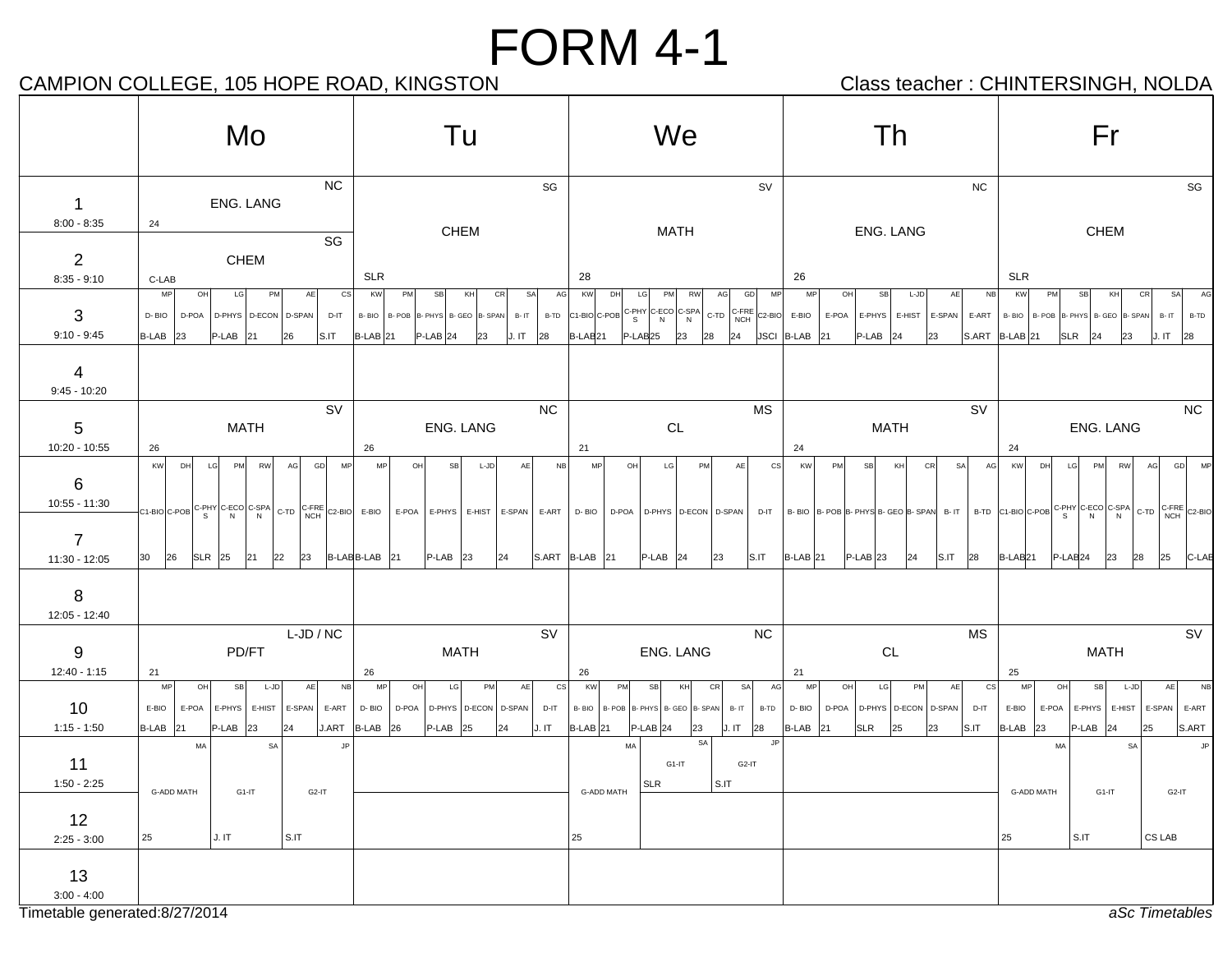## CAMPION COLLEGE, 105 HOPE ROAD, KINGSTON CAMPION Class teacher : WHYTE, KAVELLE

|                                                       | Mo                                                                                                                                                                                                                                                                           | Tu                                                                                                                                                    | We                                                                                                                                               | Th                                                                                                                                                                                                                                                                                                                                                                                                              | Fr                                                                                                                                        |
|-------------------------------------------------------|------------------------------------------------------------------------------------------------------------------------------------------------------------------------------------------------------------------------------------------------------------------------------|-------------------------------------------------------------------------------------------------------------------------------------------------------|--------------------------------------------------------------------------------------------------------------------------------------------------|-----------------------------------------------------------------------------------------------------------------------------------------------------------------------------------------------------------------------------------------------------------------------------------------------------------------------------------------------------------------------------------------------------------------|-------------------------------------------------------------------------------------------------------------------------------------------|
| $\mathbf 1$<br>$8:00 - 8:35$                          |                                                                                                                                                                                                                                                                              | SK-B<br>$\mathsf{CS}\xspace$<br>MA<br>FI-ADD MATH<br>F2-ADD MATH<br>F-IT                                                                              | CS<br>SK-B<br>MA<br>$F-IT$<br>J. IT<br>FI-ADD MATH<br>F2-ADD MATH                                                                                |                                                                                                                                                                                                                                                                                                                                                                                                                 | SK-B<br>MA<br>CS<br>FI-ADD MATH<br>F2-ADD MATH<br>F-IT                                                                                    |
| $\overline{2}$<br>$8:35 - 9:10$                       | AE<br>$\csc$<br>SG<br>OH<br><b>LG</b><br>PM                                                                                                                                                                                                                                  | J. IT<br>26<br>25<br>CR<br>SA<br>PM<br><b>SB</b><br>KH<br>AG<br>NH                                                                                    | 24<br>21<br>LG<br>GD<br>sc<br>DH<br>PM<br><b>RW</b><br>AG                                                                                        | NB<br><sub>SC</sub><br>OH<br>SB<br>L-JD<br>AE                                                                                                                                                                                                                                                                                                                                                                   | J. IT<br>23<br>30<br>CR<br>PM<br><b>SB</b><br>KH<br>SA<br>NH<br>AC                                                                        |
| 3<br>$9:10 - 9:45$                                    | D- CHEM D-POA D-PHYS D-ECON D-SPAN<br>$D-IT$<br>$P-LAB$ 21<br>$C-LAB$ 23<br>26<br> S.IT                                                                                                                                                                                      | B-CHEM B- POB B- PHYS B- GEO B- SPAN B- IT<br>B-TD<br>$C$ -LAB $ 21$<br>$P-LAB$ 24<br>23<br>J. IT<br>28                                               | C-LAB <sub>21</sub><br>$P-LAB25$<br>23<br>28<br>24                                                                                               | E-CHEM   E-POA   E-PHYS   E-HIST   E-SPAN   E-ART   B-CHEM   B- POB   B- PHYS   B- GEO   B- SPAN  <br>$C-LAB$ 21<br>$P-LAB$ 24<br>23<br>S.ART                                                                                                                                                                                                                                                                   | $B - IT$<br>B-TD<br>$C-LAB$ 21<br>$SLR$ 24<br>J. IT<br>28<br>23                                                                           |
| 4                                                     | LN<br>ENG. LANG                                                                                                                                                                                                                                                              | LN<br>ENG. LANG                                                                                                                                       | <b>SV</b><br><b>MATH</b>                                                                                                                         | LN<br>ENG. LANG                                                                                                                                                                                                                                                                                                                                                                                                 | <b>MS</b><br>CL                                                                                                                           |
| $9:45 - 10:20$<br>5<br>10:20 - 10:55                  | 21                                                                                                                                                                                                                                                                           | 24                                                                                                                                                    | 21                                                                                                                                               | 21                                                                                                                                                                                                                                                                                                                                                                                                              | 23                                                                                                                                        |
| 6<br>10:55 - 11:30<br>7                               | scl<br>LG<br><b>PM</b><br>AG<br>GD<br>DH<br><b>RW</b><br>$\left  \begin{matrix} C-POB \\ M \end{matrix} \right $ C-POB $\left  \begin{matrix} C-PHY & C-ECO & C-SPA \\ S & N & N \end{matrix} \right $ $\left  \begin{matrix} C-TD & C-FREE \\ NCH & N \end{matrix} \right $ | <sub>SC</sub><br>OH<br>NB<br>SB<br>$L-JD$<br>AE<br>E-CHEM E-POA<br>E-PHYS E-HIST                                                                      | SG<br>PM<br>OH<br>LG<br>AE<br>CS<br>E-SPAN   E-ART   D- CHEM   D-POA   D-PHYS   D-ECON   D-SPAN                                                  | AG<br>PM<br>SB<br>KH<br><b>CR</b><br>SA<br><b>NH</b><br>D-IT B-CHEM B- POB B- PHYS B- GEO B- SPAN B- IT   B-TD $\Big  \text{C-CHE} \Big  \text{C-PDF} \Big  \text{C-PDF} \Big  \text{C-CPHY} \Big  \text{C-EC} \Big  \text{C-SPA} \Big  \text{C-CPIY} \Big  \text{C-CPIY} \Big  \text{C-CPIY} \Big  \text{C-CPIY} \Big  \text{C-CPIY} \Big  \text{C-CPIY} \Big  \text{C-CPIY} \Big  \text{C-CPIY} \Big  \text{$ | scl<br>DH<br>RW<br>AG<br>LG<br><b>PM</b><br>GD<br>C-FRE<br>NCH                                                                            |
| 11:30 - 12:05                                         | C-LAB <sub>26</sub><br><b>SLR</b> 25<br>21<br>22<br>23<br><b>SV</b>                                                                                                                                                                                                          | $C-LAB$ 21<br>$P-LAB$ 23<br> 24<br><b>SV</b>                                                                                                          | $SART   C-LAB   21$<br>$P-LAB$ 24<br> S.IT <br>23<br>$L$ -JD / KW                                                                                | $C$ -LAB 21<br>$P-LAB$ 23<br>S.IT<br> 24 <br>28<br><b>MS</b>                                                                                                                                                                                                                                                                                                                                                    | SLR 21<br>$P-LAB24$<br>23<br>28<br>25<br>LN                                                                                               |
| 8<br>12:05 - 12:40                                    | <b>MATH</b><br>24                                                                                                                                                                                                                                                            | <b>MATH</b><br>21                                                                                                                                     | PD/FT<br>21                                                                                                                                      | CL<br>23                                                                                                                                                                                                                                                                                                                                                                                                        | ENG. LANG<br>21                                                                                                                           |
| 9<br>12:40 - 1:15                                     |                                                                                                                                                                                                                                                                              |                                                                                                                                                       |                                                                                                                                                  |                                                                                                                                                                                                                                                                                                                                                                                                                 |                                                                                                                                           |
| 10<br>$1:15 - 1:50$                                   | <b>NB</b><br><b>SC</b><br>OHI<br>$\ensuremath{\mathsf{SB}}$<br>L-JD<br>AE<br>E-CHEM E-POA E-PHYS E-HIST E-SPAN<br>$P-LAB$ 23<br>J.ART<br>$C-LAB$ 21<br>24                                                                                                                    | SG<br>OH<br>cs<br>LG<br>PM<br>AE<br>E-ART   D- CHEM   D-POA   D-PHYS   D-ECON   D-SPAN  <br>D-IT<br>$C-LAB$ 26<br>$P-LAB$ 25<br>J. IT<br>$ 24\rangle$ | NH<br>PM<br>SB<br>KH<br>CR<br>SA<br>AG<br>B-CHEM B- POB B- PHYS B- GEO B- SPAN<br>$B - IT$<br>$ C$ -LAB $ 21$<br>$P-LAB$ 24<br>J. IT<br>28<br>23 | LG<br>cs<br>SG<br>OH<br>PM<br>AE<br>B-TD D-CHEM D-POA D-PHYS D-ECON D-SPAN<br>D-IT<br>$C-LAB$ 21<br><b>SLR</b><br>25<br>S.IT<br>23                                                                                                                                                                                                                                                                              | SC <br>OH<br>AE<br>SB<br>L-JD<br><b>NB</b><br>E-CHEM E-POA E-PHYS<br>E-HIST E-SPAN E-ART<br>$ C$ -LAB $ 23 $<br>$P-LAB$ 24<br>25<br>S.ART |
| 11                                                    | <b>KW</b>                                                                                                                                                                                                                                                                    | <b>KW</b>                                                                                                                                             | LN                                                                                                                                               | KW<br><b>BIO</b>                                                                                                                                                                                                                                                                                                                                                                                                | SV                                                                                                                                        |
| $1:50 - 2:25$                                         | <b>BIO</b>                                                                                                                                                                                                                                                                   | <b>BIO</b>                                                                                                                                            | ENG. LANG                                                                                                                                        | 30<br>SV                                                                                                                                                                                                                                                                                                                                                                                                        | <b>MATH</b>                                                                                                                               |
| 12<br>$2:25 - 3:00$                                   | 33                                                                                                                                                                                                                                                                           | <b>B-LAB</b>                                                                                                                                          | 23                                                                                                                                               | <b>MATH</b><br>22                                                                                                                                                                                                                                                                                                                                                                                               | 21                                                                                                                                        |
| 13<br>$3:00 - 4:00$<br>Timetable generated: 8/27/2014 |                                                                                                                                                                                                                                                                              |                                                                                                                                                       |                                                                                                                                                  |                                                                                                                                                                                                                                                                                                                                                                                                                 | aSc Timetables                                                                                                                            |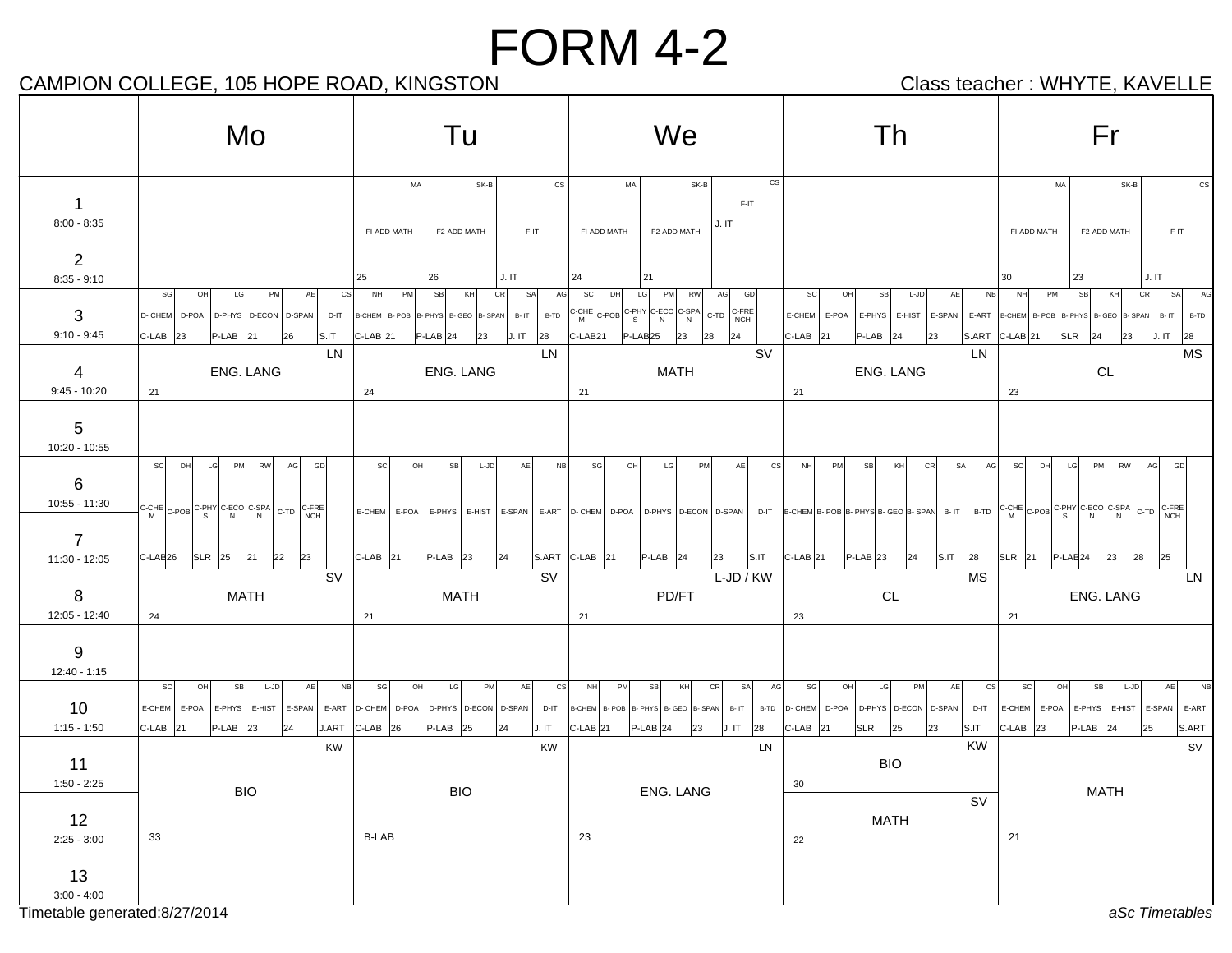## CAMPION COLLEGE, 105 HOPE ROAD, KINGSTON CAMPION Class teacher : MORRIS, PATRICE

|                                                         | Mo                                                                                                                                                                              | Tu                                                                                                                                                                                                                                                                       | We                                                                                                                                                                                         | Th                                                                                                                                                                  | Fr                                                                                                                                                                                                                                                       |
|---------------------------------------------------------|---------------------------------------------------------------------------------------------------------------------------------------------------------------------------------|--------------------------------------------------------------------------------------------------------------------------------------------------------------------------------------------------------------------------------------------------------------------------|--------------------------------------------------------------------------------------------------------------------------------------------------------------------------------------------|---------------------------------------------------------------------------------------------------------------------------------------------------------------------|----------------------------------------------------------------------------------------------------------------------------------------------------------------------------------------------------------------------------------------------------------|
| $\overline{1}$<br>$8:00 - 8:35$                         | PM                                                                                                                                                                              | $C-G$                                                                                                                                                                                                                                                                    | <b>RM</b>                                                                                                                                                                                  | <b>MS</b><br>CL<br>21                                                                                                                                               | PM                                                                                                                                                                                                                                                       |
| $\overline{2}$                                          | POB                                                                                                                                                                             | ENG. LANG                                                                                                                                                                                                                                                                | MATH                                                                                                                                                                                       | <b>PM</b><br>POB                                                                                                                                                    | POB                                                                                                                                                                                                                                                      |
| $8:35 - 9:10$                                           | 23                                                                                                                                                                              | 23                                                                                                                                                                                                                                                                       | 23                                                                                                                                                                                         | 23                                                                                                                                                                  | 21                                                                                                                                                                                                                                                       |
| 3<br>$9:10 - 9:45$                                      | <b>MP</b><br>OH<br>PM<br>SG<br>LG<br>AE<br>cs<br>D-BIO<br>D-POA D-PHYS D-ECON D-SPAN<br>$D-IT$<br>D-CHEM<br>B-LAB <sub>23</sub><br>$P-LAB$ 21<br>S.IT<br>26                     | <b>KW</b><br>SA<br>AG<br>NH<br>SB<br>KH<br>CR<br>B- BIO   B-CHEM   B- PHYS   B- GEO   B- SPAN<br>B-TD<br>$B - IT$<br>C-LAB B-LAB C-LAB P-LAB 24<br>23<br>J. IT<br>28                                                                                                     | KW<br>scl<br>LG<br>MP<br>PM<br>RW<br>AG<br>GD<br>c-LA<br>S<br>B-LABB<br>$P-LAB25$<br>24<br>23<br>28                                                                                        | <b>MP</b><br>OH<br><b>SB</b><br>L-JD<br>AE<br>NB<br>SC<br>E-ART<br>JSCI B-LAB 21<br>$P-LAB$ 24<br>23                                                                | KW<br>SA<br>NH<br>SB<br>KH<br>CR<br>B- BIO B-CHEM B- PHYS B- GEO B- SPAN<br>$B - IT$<br>B-TD<br>$ C-LAB $ S.ART B-LAB $ C-LAB $ SLR $ 24$<br>23<br>$J. I T$ 28                                                                                           |
| 4<br>$9:45 - 10:20$                                     |                                                                                                                                                                                 |                                                                                                                                                                                                                                                                          |                                                                                                                                                                                            |                                                                                                                                                                     |                                                                                                                                                                                                                                                          |
|                                                         | <b>RM</b>                                                                                                                                                                       | <b>RM</b>                                                                                                                                                                                                                                                                | $C-G$                                                                                                                                                                                      | <b>RM</b>                                                                                                                                                           | $C-G$                                                                                                                                                                                                                                                    |
| 5<br>$10:20 - 10:55$                                    | <b>MATH</b>                                                                                                                                                                     | <b>MATH</b>                                                                                                                                                                                                                                                              | ENG. LANG                                                                                                                                                                                  | <b>MATH</b><br>21                                                                                                                                                   | ENG. LANG                                                                                                                                                                                                                                                |
| 6<br>$10:55 - 11:30$<br>$\overline{7}$<br>11:30 - 12:05 | 23<br><b>KW</b><br>GD<br>scl<br>LG<br>PM<br><b>MP</b><br><b>RW</b><br>AG<br>$C-LA$<br>$SLR$ 25<br>30<br>B<br>22<br>23<br>21                                                     | 22<br><b>MP</b><br>OH<br>SB<br>NB<br>L-JD<br>SC<br>AF<br>C1-Bio C-CHE C-PHY C-ECO C-SPA C-TD C-FRE C2-Bio E-Bio E-POA E-PHYS E-HIST E-SPAN E-CHEM E-ART D- Bio D-POA D-PHYS D-ECON D-SPAN<br>$ C-LAB $ S.ART $ B-LAB $ 21<br>B-LABB-LAB 21<br>$P-LAB$ 23<br>$ 24\rangle$ | 23<br>MP<br>OH<br>LG<br>PM<br>SG<br>csl<br>AF<br>D-IT<br>$P-LAB$ 24<br>23<br>S.IT                                                                                                          | CR<br>AG<br>KW<br><b>SR</b><br>KH<br><b>SA</b><br>$ C$ -LAB $ B$ -LAB $ C$ -LAB $ P$ -LAB $ 23$<br>$S.\mathsf{IT}$ 28<br>$ 24\rangle$                               | 23<br>LG<br>GD<br>MF<br>KW<br>PM<br>RW<br>AG<br>SC.<br>$\left  \text{D-ChEM} \right $ B-BIO B-CHEMB-PHYS B-GEO B-SPAN B-IT $\left  \text{B-TD} \right $ C-1-BIO C-CHE C-PHY C-ECO C-SPA C-TD C-FRE C2-BIO<br>B-LABSLR P-LAB24<br>23<br>28<br>25<br>C-LAE |
| 8<br>12:05 - 12:40                                      |                                                                                                                                                                                 |                                                                                                                                                                                                                                                                          |                                                                                                                                                                                            |                                                                                                                                                                     |                                                                                                                                                                                                                                                          |
|                                                         | $C-G$                                                                                                                                                                           | L-JD / PM                                                                                                                                                                                                                                                                | MS                                                                                                                                                                                         | $C-G$                                                                                                                                                               | <b>RM</b>                                                                                                                                                                                                                                                |
| 9<br>$12:40 - 1:15$                                     | <b>ENG. LANG</b><br>23                                                                                                                                                          | PD/FT<br>23                                                                                                                                                                                                                                                              | <b>CL</b><br>23                                                                                                                                                                            | <b>ENG. LANG</b><br>23                                                                                                                                              | <b>MATH</b><br>23                                                                                                                                                                                                                                        |
| 10<br>$1:15 - 1:50$                                     | <b>MP</b><br>OH<br><b>SB</b><br>$L-JD$<br>AE<br> SC <br><b>NB</b><br>E-BIO<br>E-POA E-PHYS E-HIST E-SPAN E-CHEM E-ART<br>C-LAB J.ART B-LAB 26<br>$B-LAB$ 21<br>$P-LAB$ 23<br>24 | <b>MP</b><br>OH<br>LG<br>PM<br>AE<br><b>CS</b><br>sg <br>D-BIO<br>D-POA<br>D-PHYS D-ECON D-SPAN<br>$P-LAB$ 25<br>$ 24\rangle$                                                                                                                                            | KW<br>NH<br><b>SB</b><br>KH<br>CR<br>SA<br>AG<br>D-IT   D-CHEM   B- BIO   B-CHEM   B- PHYS   B- GEO   B- SPAN<br>$B - IT$<br>B-TD<br>J. IT $ C-LAB B-LAB C-LAB P-LAB 24$<br>J. IT 28<br>23 | <b>MP</b><br>OH<br>LG<br>PM<br>AE<br>cs<br>SG<br>$D - BIO$<br>D-POA<br>D-PHYS D-ECON D-SPAN<br>$D-IT$<br>$SLR$ 25<br>$ S.IT $ $ C-LAB B-LAB 23$<br>$B-LAB$ 21<br>23 | scl<br>MP<br>OH<br>SB<br>L-JD<br>AE<br>E-HIST E-SPAN E-CHEM E-ART<br>D-CHEM E-BIO<br>E-POA<br>E-PHYS<br>C-LAB S.ART<br>$P-LAB$ 24<br>25                                                                                                                  |
|                                                         | MA<br>SA<br><b>JP</b>                                                                                                                                                           |                                                                                                                                                                                                                                                                          | SA<br>MA                                                                                                                                                                                   |                                                                                                                                                                     | MA<br>SA                                                                                                                                                                                                                                                 |
| 11<br>$1:50 - 2:25$                                     | <b>G-ADD MATH</b><br>G1-IT<br>$G2-IT$                                                                                                                                           |                                                                                                                                                                                                                                                                          | $G1-IT$<br>G <sub>2</sub> -IT<br>$S.\mathsf{IT}$<br><b>SLR</b><br>G-ADD MATH                                                                                                               |                                                                                                                                                                     | <b>G-ADD MATH</b><br>G1-IT<br>G <sub>2</sub> -IT                                                                                                                                                                                                         |
| 12                                                      |                                                                                                                                                                                 |                                                                                                                                                                                                                                                                          |                                                                                                                                                                                            |                                                                                                                                                                     |                                                                                                                                                                                                                                                          |
| $2:25 - 3:00$                                           | $\mathsf{s}$ .IT<br>25<br>J. IT                                                                                                                                                 |                                                                                                                                                                                                                                                                          | 25                                                                                                                                                                                         |                                                                                                                                                                     | CS LAB<br>25<br>S.IT                                                                                                                                                                                                                                     |
| 13<br>$3:00 - 4:00$                                     |                                                                                                                                                                                 |                                                                                                                                                                                                                                                                          |                                                                                                                                                                                            |                                                                                                                                                                     |                                                                                                                                                                                                                                                          |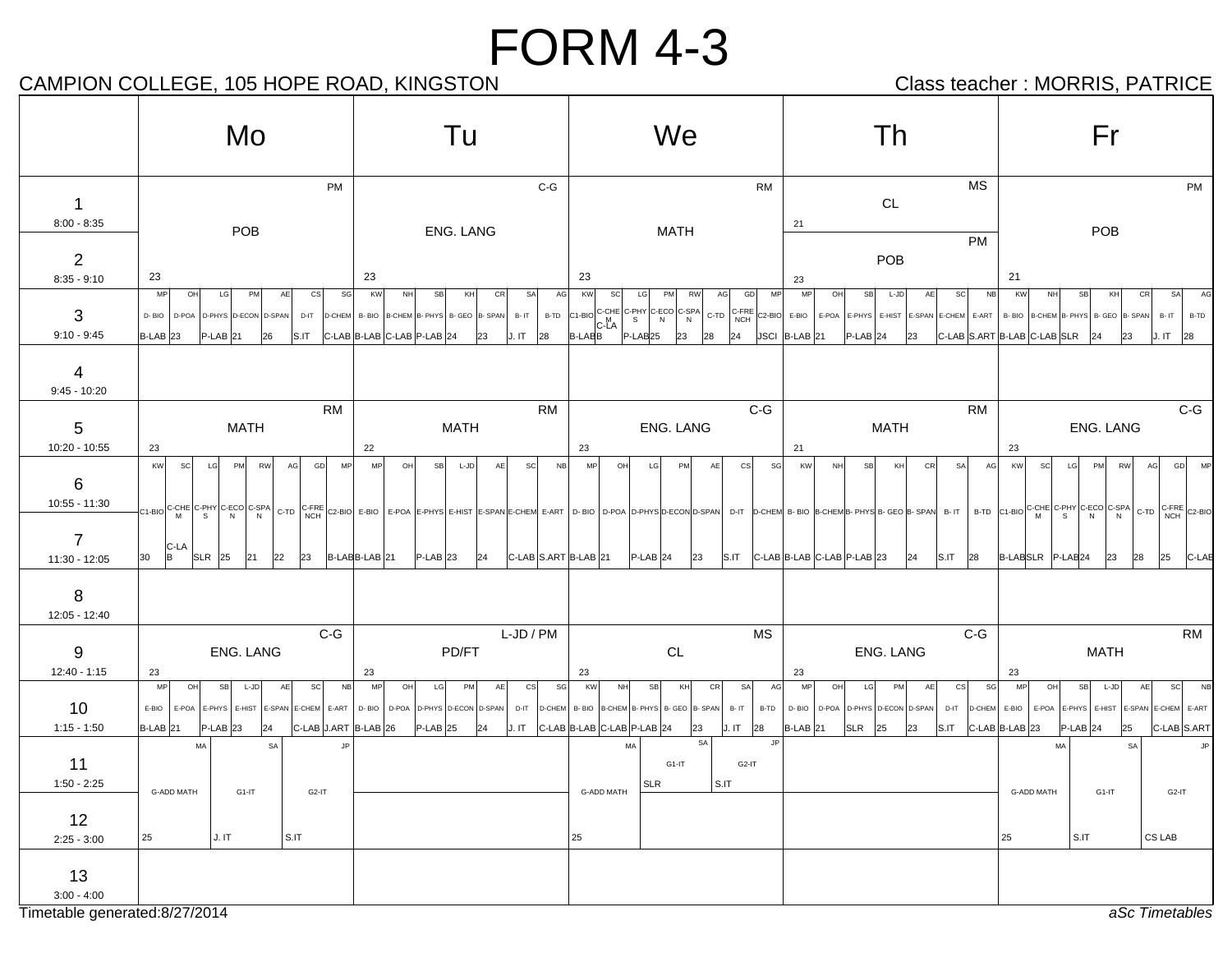## CAMPION COLLEGE, 105 HOPE ROAD, KINGSTON CAMPION Class teacher : GREEN, LAVERN

|                                                       | Mo                                                                                                                                                                                         | Tu                                                                                                                            | We                                                                                                                                                                                                                                 | Th                                                                                                                                           | Fr                                                                                                                                                                               |
|-------------------------------------------------------|--------------------------------------------------------------------------------------------------------------------------------------------------------------------------------------------|-------------------------------------------------------------------------------------------------------------------------------|------------------------------------------------------------------------------------------------------------------------------------------------------------------------------------------------------------------------------------|----------------------------------------------------------------------------------------------------------------------------------------------|----------------------------------------------------------------------------------------------------------------------------------------------------------------------------------|
| 1<br>$8:00 - 8:35$                                    |                                                                                                                                                                                            | cs<br>SK-B<br>MA<br>FI-ADD MATH<br>F2-ADD MATH<br>F-IT                                                                        | $_{\rm CS}$<br>MA<br>SK-B<br>F-IT<br>J. IT<br>FI-ADD MATH<br>F2-ADD MATH                                                                                                                                                           |                                                                                                                                              | SK-B<br>MA<br><b>CS</b><br>F2-ADD MATH<br>F-IT<br>FI-ADD MATH                                                                                                                    |
| $\overline{2}$<br>$8:35 - 9:10$                       | MP<br>cs<br>SG<br><b>PM</b><br>AE<br>OH                                                                                                                                                    | J.IT<br>25<br>26<br>KW<br>PM<br>KH<br>CR<br>SA<br>AG<br>NH                                                                    | 24<br>21<br>KW<br>DH<br>PM<br>RW<br>AG<br>GD<br><b>MP</b><br><b>SC</b>                                                                                                                                                             | sc<br>MP<br>OH<br>$L-JD$<br>AE<br>NB                                                                                                         | J.IT<br>30<br>23<br>PM<br>CR<br>SA<br>AG<br>KW<br>KH<br><b>N<sub>F</sub></b>                                                                                                     |
| 3<br>$9:10 - 9:45$                                    | D-BIO<br>D-POA   D-ECON   D-SPAN  <br>$D-IT$<br>$B-LAB$ 23<br> S.IT <br>21<br>26                                                                                                           | $ D\text{-CHEM} $ B-BIO $ B\text{-POB} $ B-GEO $ B\text{-SPAN} $ B-IT $ $<br>C-LAB B-LAB 21<br>J. IT 28<br>$ 24\rangle$<br>23 | B-TD B-CHEM C1-BIO C-POB C-ECO C-SPA C-TD C-FRE C2-BIO C-CHE<br>$ {\underline{\text{src}}} \overline{\underset{B}{\text{c-M}}} $<br>C-LAB B-LAB21<br>$\begin{array}{ c c c c c } \hline 25 & 23 \\ \hline \end{array}$<br>28<br>24 | E-BIO<br>E-POA E-HIST E-SPAN E-ART<br>E-CHEM B-BIO<br>S.ART C-LAB B-LAB 21<br>$B-LAB$ 21<br>23<br>24                                         | B- POB   B- GEO   B- SPAN<br>$B - IT$<br>B-TD B-CHEM<br>23<br>J. IT<br>28<br>C-LAB<br>24                                                                                         |
| 4<br>$9:45 - 10:20$                                   | <b>MS</b><br>CL<br>24                                                                                                                                                                      | $C-G$<br>ENG. LANG<br>21                                                                                                      | $C-G$<br>ENG. LANG<br>25                                                                                                                                                                                                           | $C-G$<br>ENG. LANG<br>23                                                                                                                     | $C-G$<br>ENG. LANG<br>24                                                                                                                                                         |
| 5<br>10:20 - 10:55                                    |                                                                                                                                                                                            |                                                                                                                               |                                                                                                                                                                                                                                    |                                                                                                                                              |                                                                                                                                                                                  |
| 6<br>$10:55 - 11:30$                                  | <b>MP</b><br><b>SC</b><br>KW<br>PM<br>RW<br>DH<br>AG<br>GD<br>C1-BIO C-POB <sup>C-ECO</sup> C-SPA C-TD C-FRE C2-BIO C-CHE E-BIO E-POA E-HIST E-SPAN E-ART E-CHEM D-BIO D-POA D-ECON D-SPAN | SC <br>MP<br>OH<br>L-JD<br>AE<br>NB                                                                                           | MP<br>OH<br>PM<br>AE<br><sub>cs</sub><br>SG                                                                                                                                                                                        | CR<br><b>SA</b><br><b>KW</b><br>PM<br>KH<br>AG<br>NH                                                                                         | PM<br><b>KW</b><br>DH<br>AG<br>GD<br>MP.<br><b>RW</b><br><b>SC</b><br>D-IT D-CHEM B- BIO B- POB B- GEO B- SPAN B-IT B-TD B-CHEM C1-BIO C-POB C-ECO C-SPA C-TD C-FRE C2-BIO C-CHE |
| 7<br>11:30 - 12:05                                    | 25<br>22<br>23<br>B-LABC-LABB-LAB 21<br>30<br>26<br>$ 21\rangle$                                                                                                                           | S.ART C-LAB B-LAB 21<br>23<br>$ 24\rangle$                                                                                    | 23<br>S.IT<br>24                                                                                                                                                                                                                   | C-LAB B-LAB 21<br>$ 24\rangle$<br>$ S.IT $ 28<br>23                                                                                          | C-LAB B-LAB21<br>23<br>28<br>25<br>$ 24\rangle$<br>C-LABSLR                                                                                                                      |
| 8<br>12:05 - 12:40                                    | VT<br><b>MATH</b><br>25                                                                                                                                                                    | VT<br><b>MATH</b><br>24                                                                                                       | VT<br><b>MATH</b><br>22                                                                                                                                                                                                            | L-JD / LG<br>PD/FT<br>24                                                                                                                     | <b>VT</b><br><b>MATH</b><br>26                                                                                                                                                   |
| 9<br>$12:40 - 1:15$                                   |                                                                                                                                                                                            |                                                                                                                               |                                                                                                                                                                                                                                    |                                                                                                                                              |                                                                                                                                                                                  |
| 10<br>$1:15 - 1:50$                                   | <b>MP</b><br>SC<br>OH<br>L-JD<br>AE<br>N <sub>B</sub><br>E-HIST   E-SPAN   E-ART<br>E-BIO<br>E-POA<br>J.ART C-LAB B-LAB 26<br>$B-LAB$ 21<br>24<br>23                                       | OH<br>PM<br> SG <br>MP<br>AE<br>cs<br>E-CHEM D-BIO<br>D-CHEM<br>D-POA D-ECON D-SPAN<br>D-IT<br>25<br>J. IT<br>$ 24\rangle$    | KW<br>PM<br>KH<br><b>CR</b><br><b>SA</b><br>AG<br><b>NH</b><br>B- BIO   B- POB   B- GEO   B- SPAN  <br>$B - IT$<br>B-TD<br>$ C-LAB $ $ B-LAB $ 21<br>23<br>J. IT 28<br>$ 24\rangle$                                                | PM<br>sg<br>MP<br>OH<br>AE<br><b>CS</b><br>B-CHEM D-BIO<br>D-POA D-ECON D-SPAN<br>D-IT<br>D-CHEM<br>C-LAB B-LAB<br>25<br> S.IT <br> 21<br>23 | MP<br>OH<br>$L-JD$<br>N <sub>B</sub><br>SC<br>AE<br>E-ART E-CHEM<br>E-BIO<br>E-POA<br>E-HIST   E-SPAN<br>$CLAB$ B-LAB 23<br>S.ART C-LAB<br>24<br>25                              |
| 11<br>$1:50 - 2:25$                                   | $C-G$<br>ENG. LANG                                                                                                                                                                         | MS<br>CL<br>22                                                                                                                | LG<br>PHY                                                                                                                                                                                                                          | VT<br><b>MATH</b>                                                                                                                            | LG<br>PHY                                                                                                                                                                        |
| 12<br>$2:25 - 3:00$                                   | 23                                                                                                                                                                                         | LG<br>PHY<br>P-LAB                                                                                                            | P-LAB                                                                                                                                                                                                                              | 26                                                                                                                                           | SLR                                                                                                                                                                              |
| 13<br>$3:00 - 4:00$<br>Timetable generated: 8/27/2014 |                                                                                                                                                                                            |                                                                                                                               |                                                                                                                                                                                                                                    |                                                                                                                                              | aSc Timetables                                                                                                                                                                   |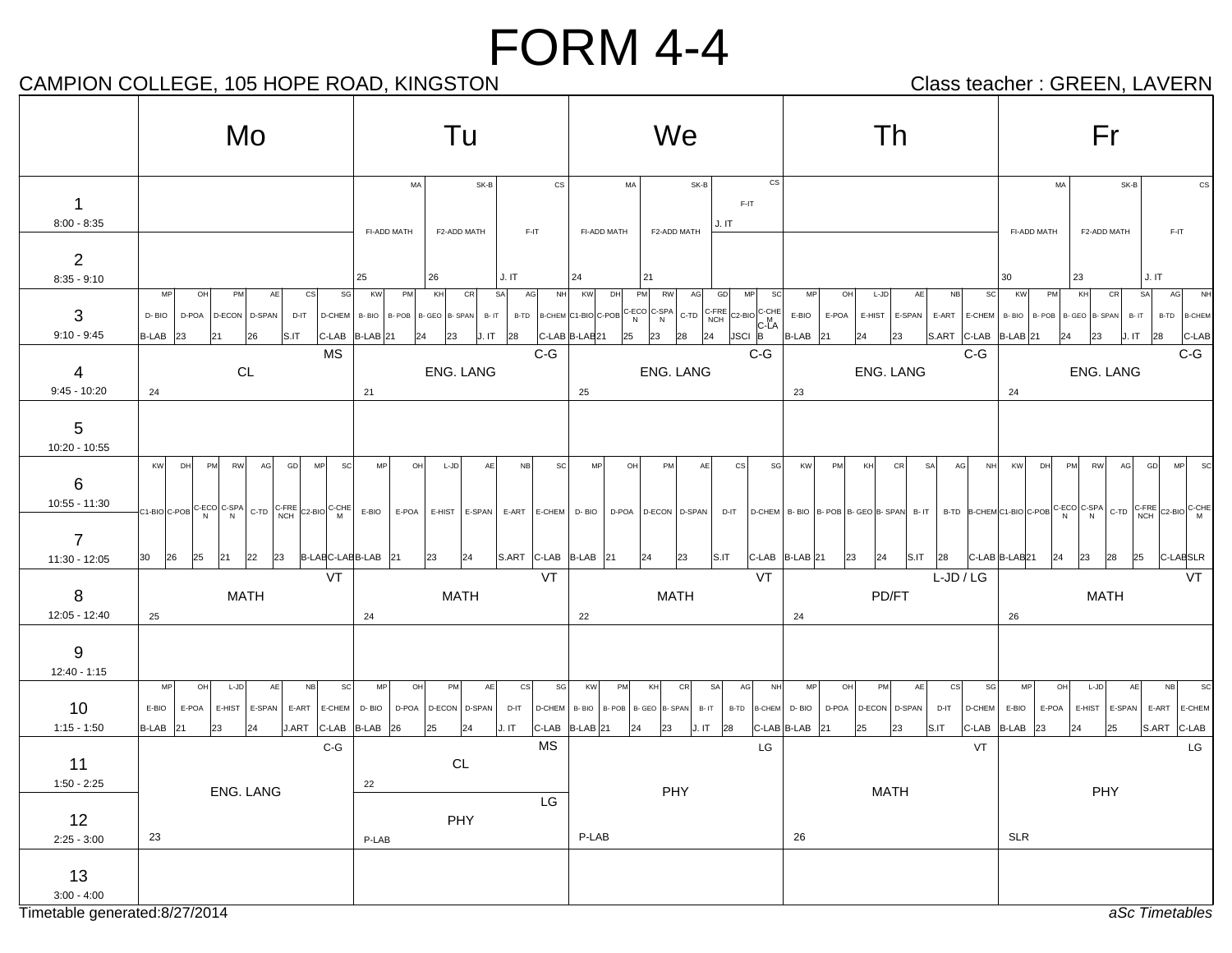## CAMPION COLLEGE, 105 HOPE ROAD, KINGSTON CAMPION Class teacher : ALCOCK, A

|                               | Mo                                                                                                                                                                                                                                                                                                                                                                                                                                                                                                                                  | Tu                                                                                                                                                                                                                                                                                          | We                                                                                                                                                                                                                                                                                                                                                                       | Th                                                                                                                                                    | Fr                                                                                                                                                                                   |
|-------------------------------|-------------------------------------------------------------------------------------------------------------------------------------------------------------------------------------------------------------------------------------------------------------------------------------------------------------------------------------------------------------------------------------------------------------------------------------------------------------------------------------------------------------------------------------|---------------------------------------------------------------------------------------------------------------------------------------------------------------------------------------------------------------------------------------------------------------------------------------------|--------------------------------------------------------------------------------------------------------------------------------------------------------------------------------------------------------------------------------------------------------------------------------------------------------------------------------------------------------------------------|-------------------------------------------------------------------------------------------------------------------------------------------------------|--------------------------------------------------------------------------------------------------------------------------------------------------------------------------------------|
| 1<br>$8:00 - 8:35$            | L-JD                                                                                                                                                                                                                                                                                                                                                                                                                                                                                                                                | AA                                                                                                                                                                                                                                                                                          | VT                                                                                                                                                                                                                                                                                                                                                                       | $L-JD$                                                                                                                                                | BB-D<br>$\mathsf{CL}$<br>22                                                                                                                                                          |
| $\overline{2}$                | <b>HIST</b>                                                                                                                                                                                                                                                                                                                                                                                                                                                                                                                         | ENG. LANG                                                                                                                                                                                                                                                                                   | <b>MATH</b>                                                                                                                                                                                                                                                                                                                                                              | <b>HIST</b>                                                                                                                                           | VT<br><b>MATH</b>                                                                                                                                                                    |
| $8:35 - 9:10$                 | 26                                                                                                                                                                                                                                                                                                                                                                                                                                                                                                                                  | 21                                                                                                                                                                                                                                                                                          | 26                                                                                                                                                                                                                                                                                                                                                                       | 25                                                                                                                                                    | 22                                                                                                                                                                                   |
| 3<br>$9:10 - 9:45$            | MP<br>OH<br>PM<br>AE<br>cs<br>SG<br>LG<br>D-BIO<br>D-POA D-PHYS D-ECON D-SPAN<br>D-IT<br>$P-LAB$ 21<br>$B-LAB$ 23<br>26<br>S.IT                                                                                                                                                                                                                                                                                                                                                                                                     | KW<br>PM<br>CR<br><b>SB</b><br>KH<br><b>SA</b><br>$\left  \text{D-CHEM} \right $ B- BIO $\left  \text{B-POB} \right $ $\text{B-PHY}\left  \text{B-GEO} \right $ $\text{B-SPA}\left  \text{B-SPA} \right $<br>$B - IT$ $B - TD$<br>P-LAB <sub>24</sub><br>C-LAB B-LAB21<br>J. IT<br>23<br>28 | $\begin{array}{ c c c c c c c c } \hline & \textrm{NH} & \textrm{KW} & \textrm{DH} & \textrm{LG} & \textrm{PM} & \textrm{PMO} & \textrm{SC} \\ \hline \textrm{B}-\textrm{B}-\textrm{B}-\textrm{B}-\textrm{B}-\textrm{B}-\textrm{B}-\textrm{B}-\textrm{B}-\textrm{B}-\textrm{B}-\textrm{B}-\textrm{B}-\textrm{B}-\textrm{B}-\textrm{B}-\textrm{B}-\textrm{B}-\textrm{B}-$ | N <sub>B</sub><br>OH<br><b>SB</b><br>SC<br>AE<br>MP<br>E-BIO<br>E-POA E-PHYS E-CHEM E-SPAN<br><b>B-LAB</b><br>P-LAB<br>$ C-LAB $ 23<br> 21            | <b>KW</b><br>PM<br>SB<br>CR<br>SA<br>AG<br>NH<br>KH<br>B-CHE<br>E-ART $B-BOB-BOBB-BHYB-GEOB-B-BYN$<br>$B - IT$<br>B-TD<br>$SLR$ 24<br>$S.ART$ $ B-LAB 21$<br>J. IT 28<br>23<br>C-LAB |
| 4<br>$9:45 - 10:20$           |                                                                                                                                                                                                                                                                                                                                                                                                                                                                                                                                     |                                                                                                                                                                                                                                                                                             |                                                                                                                                                                                                                                                                                                                                                                          |                                                                                                                                                       |                                                                                                                                                                                      |
| 5<br>10:20 - 10:55            | VT<br><b>MATH</b><br>25                                                                                                                                                                                                                                                                                                                                                                                                                                                                                                             | VT<br><b>MATH</b><br>21                                                                                                                                                                                                                                                                     | L-JD<br><b>HIST</b><br>25                                                                                                                                                                                                                                                                                                                                                | AA<br>ENG. LANG<br>26                                                                                                                                 | AA<br>ENG. LANG<br>25                                                                                                                                                                |
| 6<br>10:55 - 11:30            | KW DH<br>LG PM RW AG GD MP SC<br>$-\left \frac{1}{100}\right \left \frac{1}{100}\right \left \frac{1}{100}\right \left \frac{1}{100}\right \left \frac{1}{100}\right \left \frac{1}{100}\right \left \frac{1}{100}\right \left \frac{1}{100}\right \left \frac{1}{100}\right \left \frac{1}{100}\right \left \frac{1}{100}\right \left \frac{1}{100}\right \left \frac{1}{100}\right \left \frac{1}{100}\right \left \frac{1}{100}\right \left \frac{1}{100}\right \left \frac{1}{100}\right \left \frac{1}{100}\right \left \frac$ | MP<br>NB<br>$\cap$<br>SB<br>SC<br>AE<br>E-BIO<br>E-POA   E-PHYS   E-CHEM   E-SPAN   E-ART   D- BIO   D-POA   D-PHYS   D-ECON   D-SPAN                                                                                                                                                       | SG<br>MP<br>LG<br>PM<br>OH<br>CS<br>AF                                                                                                                                                                                                                                                                                                                                   | KW<br>PM<br>SB<br><b>CR</b><br>KH<br><b>SA</b><br>AG<br>NH                                                                                            | KW  DH  LG  PM  RW  AG  GD  MP  SC <br>D-CHEM B-BOOB-POB B-PHY B-GEO B-SPA B-IT B-TD B-CHE BLOCER PO CHE TO N AN TO THE BLOCER                                                       |
| 7<br>11:30 - 12:05            | <b>B-LAC-L</b><br>AB<br>lB.<br>30<br><b>SLR</b> 25<br>$ 21\rangle$<br>$ 22\rangle$<br>23<br><b>26</b>                                                                                                                                                                                                                                                                                                                                                                                                                               | $B-LAB$ 21<br>$P-LAB$ C-LAB 24                                                                                                                                                                                                                                                              | $ S.ART B-LAB 21$<br>$P-LAB$ 24<br>S.IT<br>23                                                                                                                                                                                                                                                                                                                            | C-LABB<br>C-LAB B-LAB21<br>$P-LAB23$<br>S.IT<br>28<br>24                                                                                              | IP-LA<br>C-L<br><b>B-LA</b><br>AB SLR<br>lB.<br>24<br>23<br>28<br>25                                                                                                                 |
| 8<br>12:05 - 12:40            |                                                                                                                                                                                                                                                                                                                                                                                                                                                                                                                                     |                                                                                                                                                                                                                                                                                             |                                                                                                                                                                                                                                                                                                                                                                          |                                                                                                                                                       |                                                                                                                                                                                      |
| 9                             | AA<br><b>ENG. LANG</b>                                                                                                                                                                                                                                                                                                                                                                                                                                                                                                              | BB-D<br>CL                                                                                                                                                                                                                                                                                  | AA<br>ENG. LANG                                                                                                                                                                                                                                                                                                                                                          | VT<br><b>MATH</b>                                                                                                                                     | L-JD / AA<br>PD/FT                                                                                                                                                                   |
| $12:40 - 1:15$                | 25                                                                                                                                                                                                                                                                                                                                                                                                                                                                                                                                  | 22                                                                                                                                                                                                                                                                                          | 21                                                                                                                                                                                                                                                                                                                                                                       | 25                                                                                                                                                    | 22                                                                                                                                                                                   |
| 10<br>$1:15 - 1:50$           | MP<br><b>SB</b><br><sub>SC</sub><br>AE<br><b>NB</b><br>OH<br>E-PHYS E-CHEM E-SPAN<br>E-ART<br>E-BIO<br>E-POA<br><b>B-LAB</b><br>P-LAB C-LAB<br>J.ART<br> 21<br> 24                                                                                                                                                                                                                                                                                                                                                                  | <b>MP</b><br>SG<br>OH<br><b>LG</b><br>PM<br><sub>CS</sub><br><b>AE</b><br>D-BIO D-POA<br>D-PHYS D-ECON D-SPAN<br>D-IT<br>$P-LAB$ 25<br>J. IT<br>$B-LAB$ 26<br> 24                                                                                                                           | <b>KW</b><br>PM<br><b>SB</b><br>CR<br>AG<br><b>NH</b><br>KH<br>SA<br>$\left  \text{D-CHEM} \right  \text{B- BIO} \left  \text{B-POB} \right  \text{B-PHY} \left  \text{B- GEO} \right  \text{B-SPA}$<br>$B-IT$ $B-TD$ $B-CHE$<br>$C-LA$<br>B<br>J. IT<br>28<br>C-LAB B-LAB21<br>P-LAB <sub>24</sub><br>23                                                                | MP<br> SG <br>OH<br>LG<br>PM<br>AE<br>$\csc$<br>$D - BIO$<br>D-POA D-PHYS D-ECON D-SPAN<br>D-IT<br><b>B-LAB</b> 21<br><b>SLR</b><br>S.IT<br>25<br> 23 | MP<br>OH<br>SB<br><b>SC</b><br>AE<br><b>NB</b><br>D-CHEM E-BIO<br>E-POA<br>E-PHYS   E-CHEM   E-SPAN  <br>E-ART<br>C-LAB B-LAB<br>P-LAB C-LAB<br>S.ART<br>23<br>25                    |
|                               | <b>JP</b><br>SA<br>MA                                                                                                                                                                                                                                                                                                                                                                                                                                                                                                               |                                                                                                                                                                                                                                                                                             | SA<br><b>JP</b><br>MA                                                                                                                                                                                                                                                                                                                                                    |                                                                                                                                                       | <b>SA</b><br>MA                                                                                                                                                                      |
| 11<br>$1:50 - 2:25$           | G-ADD MATH<br>G2-IT<br>G1-IT                                                                                                                                                                                                                                                                                                                                                                                                                                                                                                        |                                                                                                                                                                                                                                                                                             | G1-IT<br>G <sub>2</sub> -IT<br><b>SLR</b><br>$\vert$ S.IT<br>G-ADD MATH                                                                                                                                                                                                                                                                                                  |                                                                                                                                                       | G-ADD MATH<br>$G1-IT$<br>G <sub>2</sub> -IT                                                                                                                                          |
| 12<br>$2:25 - 3:00$           | S.IT<br>J. IT<br>25                                                                                                                                                                                                                                                                                                                                                                                                                                                                                                                 |                                                                                                                                                                                                                                                                                             | 25                                                                                                                                                                                                                                                                                                                                                                       |                                                                                                                                                       | CS LAB<br>S.IT<br>25                                                                                                                                                                 |
| 13                            |                                                                                                                                                                                                                                                                                                                                                                                                                                                                                                                                     |                                                                                                                                                                                                                                                                                             |                                                                                                                                                                                                                                                                                                                                                                          |                                                                                                                                                       |                                                                                                                                                                                      |
| $3:00 - 4:00$                 |                                                                                                                                                                                                                                                                                                                                                                                                                                                                                                                                     |                                                                                                                                                                                                                                                                                             |                                                                                                                                                                                                                                                                                                                                                                          |                                                                                                                                                       |                                                                                                                                                                                      |
| Timetable generated:8/27/2014 |                                                                                                                                                                                                                                                                                                                                                                                                                                                                                                                                     |                                                                                                                                                                                                                                                                                             |                                                                                                                                                                                                                                                                                                                                                                          |                                                                                                                                                       | aSc Timetables                                                                                                                                                                       |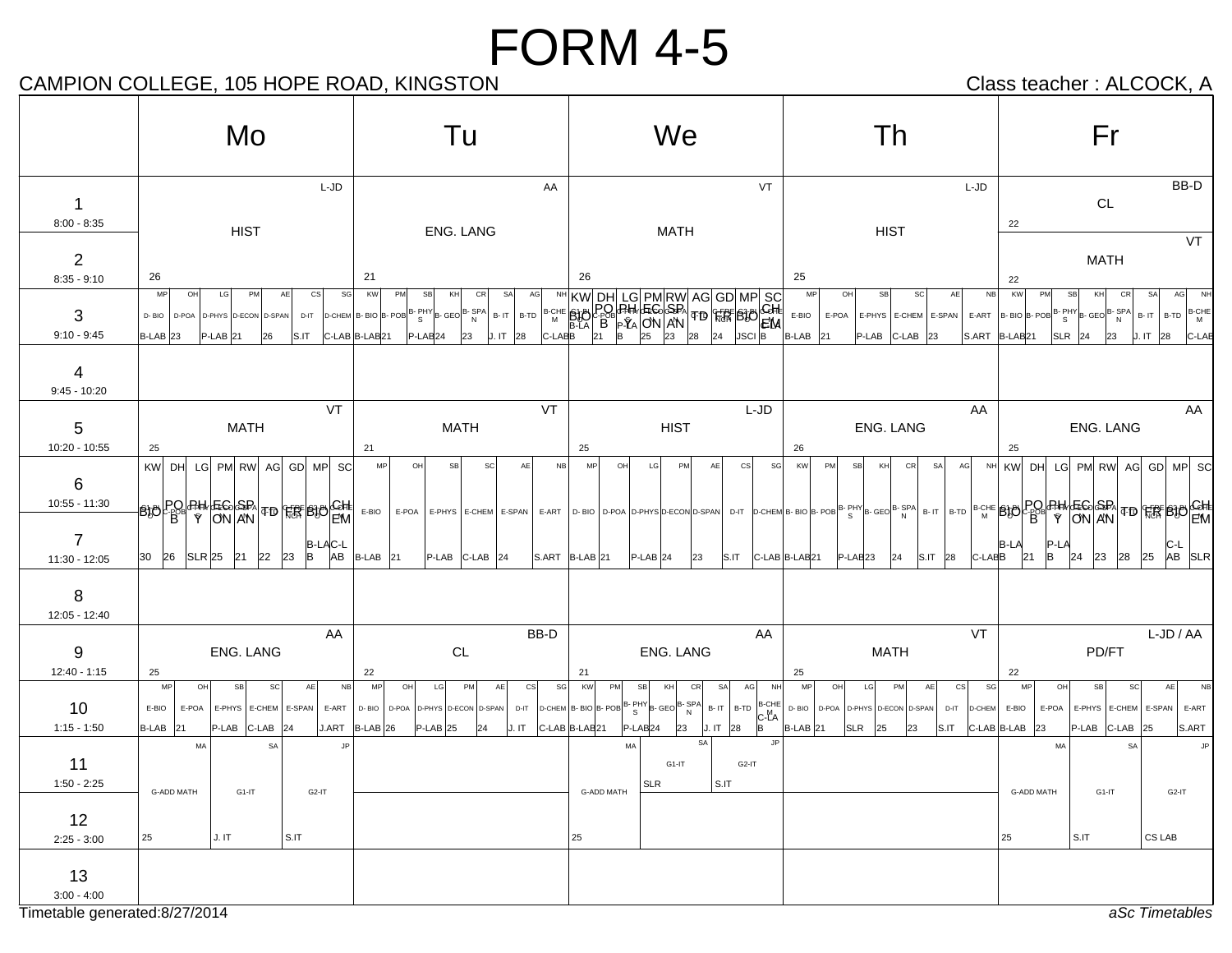## CAMPION COLLEGE, 105 HOPE ROAD, KINGSTON CAMPION Class teacher : REID-NEIL, CONNIE

|                                                         | Mo                                                                                                                                                              | Tu                                                                                                                                                            | We                                                                                                                                         | Th                                                                                                                                                                               | Fr                                                                                                                                                                                                                                                                                                                                                     |  |
|---------------------------------------------------------|-----------------------------------------------------------------------------------------------------------------------------------------------------------------|---------------------------------------------------------------------------------------------------------------------------------------------------------------|--------------------------------------------------------------------------------------------------------------------------------------------|----------------------------------------------------------------------------------------------------------------------------------------------------------------------------------|--------------------------------------------------------------------------------------------------------------------------------------------------------------------------------------------------------------------------------------------------------------------------------------------------------------------------------------------------------|--|
| $\mathbf{1}$<br>$8:00 - 8:35$                           |                                                                                                                                                                 | $\mathtt{CS}$<br>MA<br>SK-B<br>FI-ADD MATH<br>$F-IT$<br>F2-ADD MATH                                                                                           | CS<br>SK-B<br>MA<br>$F-IT$<br>J.IT<br>F2-ADD MATH<br>FI-ADD MATH                                                                           |                                                                                                                                                                                  | MA<br>SK-B<br>CS<br>FI-ADD MATH<br>F2-ADD MATH<br>F-IT                                                                                                                                                                                                                                                                                                 |  |
| $\overline{2}$<br>$8:35 - 9:10$                         |                                                                                                                                                                 | 26<br>J. IT<br>25                                                                                                                                             | 21<br>24                                                                                                                                   |                                                                                                                                                                                  | 23<br>J.IT<br>30                                                                                                                                                                                                                                                                                                                                       |  |
| 3<br>$9:10 - 9:45$                                      | cs<br><b>MP</b><br>OH<br>LG<br>SG<br>PM<br>D-BIO<br>D-POA<br>D-PHYS D-ECON D-CHEM<br>$D-IT$<br>B-LAB 23<br>P-LAB <sub>21</sub><br>C-LAB<br>S.IT                 | <b>SB</b><br>KH<br>SA<br>AG<br>KW<br>PM<br>NH<br>B-BIO<br>B- POB B- PHYS B- GEO B- CHEM<br>$B - IT$<br>$B-LAB$ 21<br>P-LAB <sub>24</sub><br>C-LAB J. IT<br>28 | sc <br>DH<br>LG<br>PM<br>AG<br>GD<br>MP<br>KW<br>B-LAB <sub>21</sub><br>$P-LAB25$<br>C-LAB <sub>28</sub><br>24                             | MP<br>sc<br>O <sub>H</sub><br>SB<br>L-JD<br>NB<br>E-POA E-PHYS E-HIST E-CHEM<br>E-ART<br>JSCI B-LAB<br>$P-LAB$ 24<br>C-LAB S.ART<br> 21                                          | <b>SB</b><br>KH<br>SA<br>KW<br>PM<br>NH<br>B-BIO B-POB B-PHYS B-GEO B-CHEM B-IT<br>B-TD<br>$SLR$ 24<br>$B-LAB$ 21<br>C-LAB J. IT<br>28                                                                                                                                                                                                                 |  |
| 4<br>$9:45 - 10:20$                                     | VT<br><b>MATH</b><br>22                                                                                                                                         | AA<br>ENG. LANG<br>26                                                                                                                                         | VT<br><b>MATH</b><br>22                                                                                                                    | AA<br>ENG. LANG<br>26                                                                                                                                                            | AA<br>ENG. LANG<br>25                                                                                                                                                                                                                                                                                                                                  |  |
| $\overline{5}$<br>10:20 - 10:55                         |                                                                                                                                                                 |                                                                                                                                                               |                                                                                                                                            |                                                                                                                                                                                  |                                                                                                                                                                                                                                                                                                                                                        |  |
| 6<br>$10:55 - 11:30$<br>$\overline{7}$<br>11:30 - 12:05 | KW<br>DH<br>LG<br>PM<br>GD<br>MP<br><b>SC</b><br>AG<br>$23$ B-LABB-LAB $21$<br>30<br>26<br>$ SLR 25$ $ C-LAB22$                                                 | MP<br>OH<br>SB<br>L-JD<br>scl<br>NB<br>$ C-LAB $ S.ART $ B-LAB $ 21<br>$P-LAB$ 23                                                                             | <b>MP</b><br>OH<br>PM<br>LG<br>SG<br><sub>cs</sub><br>C-LAB S.IT<br>$P-LAB$ 24                                                             | <b>KW</b><br>PM<br><b>SB</b><br>KH<br><b>NH</b><br><b>SA</b><br>AG<br>$B$ -LAB 21<br>$P-LAB$ 23<br>$ C$ -LAB $ S$ .IT<br>28                                                      | GD<br><b>KW</b><br>DH<br>LG<br>PM<br>scl<br>AG<br>MF<br>C1-BIO C-POB C-PHY C-ECO C-CHE C-TD C-FRE C2-BIO E-BIO E-POA E-PHYS E-HIST E-CHEM E-ART   D-BIO   D-POA   D-PHYS   D-ECON D-CHEM   D-IT   B-BIO  B-PHYS B-GEO  B-CHE   B-TD  C-BIO C-POB C-PHY C-ECO C-CHE   C-TD   C-FRE C2-B<br>B-LAB <sub>21</sub><br>$P-LAB24$<br>$SLR$ 28<br>$ 25 $ C-LAI |  |
| 8                                                       | AA<br>ENG. LANG                                                                                                                                                 | CR.<br><b>SPAN</b>                                                                                                                                            | BB-D<br>CL                                                                                                                                 | VT<br><b>MATH</b>                                                                                                                                                                | BB-D<br>CL                                                                                                                                                                                                                                                                                                                                             |  |
| 12:05 - 12:40                                           | 26                                                                                                                                                              | 23                                                                                                                                                            | 25                                                                                                                                         | 22                                                                                                                                                                               | 24                                                                                                                                                                                                                                                                                                                                                     |  |
| 9<br>$12:40 - 1:15$                                     |                                                                                                                                                                 |                                                                                                                                                               |                                                                                                                                            |                                                                                                                                                                                  |                                                                                                                                                                                                                                                                                                                                                        |  |
| 10<br>$1:15 - 1:50$                                     | NB<br><b>MP</b><br><b>SB</b><br> SC <br>OH<br>L-JD<br>E-BIO<br>E-POA<br>E-PHYS<br>E-HIST E-CHEM<br>E-ART<br>B-LAB <sub>21</sub><br>$P-LAB$ 23<br>C-LAB<br>J.ART | MP<br>OH<br>LG<br>PM<br>SG<br>$\csc$<br>D-BIO<br>D-POA D-PHYS D-ECON D-CHEM<br>D-IT<br>$B-LAB$ 26<br>$C-LAB$ J. IT<br>$P-LAB$ 25                              | KW<br>NH<br>SA<br>AG<br>PM<br>SB<br>KH<br>B-TD<br>B-BIO B-POB<br>B-PHYS B-GEO B-CHEM B-IT<br>$B-LAB$ 21<br>$P-LAB$ 24<br>C-LAB J. IT<br>28 | cs<br><b>MP</b><br>O <sub>H</sub><br>PM<br>$\mathbb S \mathbb G$<br>LG<br>D-BIO<br>D-POA<br>D-PHYS   D-ECON   D-CHEM<br>$D-IT$<br><b>B-LAB</b><br>SLR<br>25<br>C-LAB S.IT<br> 21 | MP<br>OH<br><b>SB</b><br><sub>SC</sub><br>L-JD<br>E-BIO<br>E-POA<br>E-PHYS<br>E-HIST<br>E-CHEM<br>E-ART<br><b>B-LAB</b><br>23<br>$P-LAB$ 24<br>C-LAB S.ART                                                                                                                                                                                             |  |
| 11<br>$1:50 - 2:25$<br>12                               | CR<br><b>SPAN</b>                                                                                                                                               | $L-JD / CR$<br>PD/FT<br>21<br>VT<br><b>MATH</b>                                                                                                               | AA<br>ENG. LANG                                                                                                                            | CR<br><b>SPAN</b>                                                                                                                                                                | VT<br><b>MATH</b>                                                                                                                                                                                                                                                                                                                                      |  |
| $2:25 - 3:00$                                           | 21                                                                                                                                                              | 21                                                                                                                                                            | 26                                                                                                                                         | 25                                                                                                                                                                               | 24                                                                                                                                                                                                                                                                                                                                                     |  |
| 13<br>$3:00 - 4:00$                                     |                                                                                                                                                                 |                                                                                                                                                               |                                                                                                                                            |                                                                                                                                                                                  |                                                                                                                                                                                                                                                                                                                                                        |  |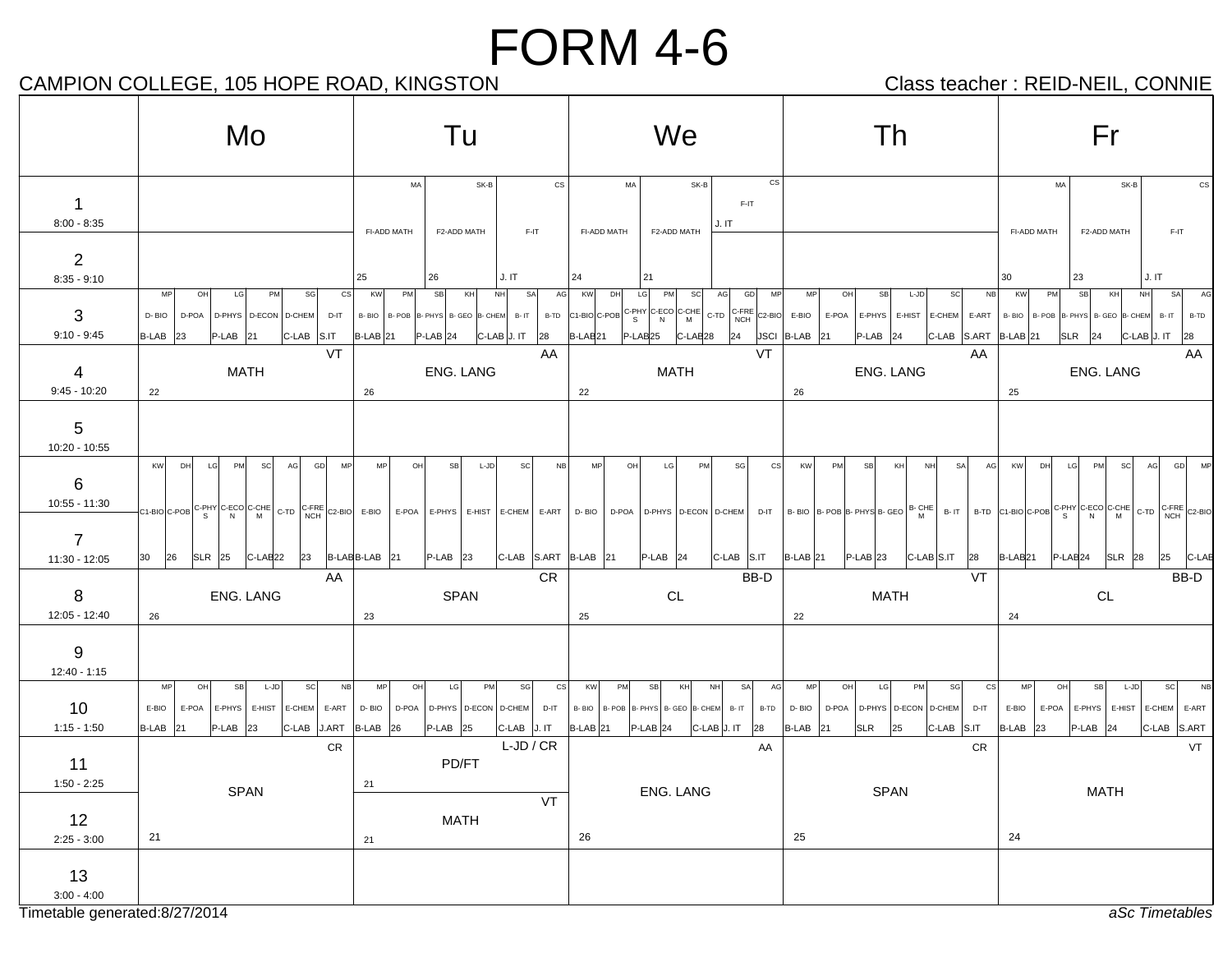## CAMPION COLLEGE, 105 HOPE ROAD, KINGSTON CAMPION Class teacher : BENZENE BARKER-DUNN

|                                                      | Mo<br>Tu                                                                                                                                                                                                             |                                                                                                                                                 | We                                                                                                                                                                           | Th                                                                                                                                      | Fr                                                                                                                                                                                                  |
|------------------------------------------------------|----------------------------------------------------------------------------------------------------------------------------------------------------------------------------------------------------------------------|-------------------------------------------------------------------------------------------------------------------------------------------------|------------------------------------------------------------------------------------------------------------------------------------------------------------------------------|-----------------------------------------------------------------------------------------------------------------------------------------|-----------------------------------------------------------------------------------------------------------------------------------------------------------------------------------------------------|
| 1<br>$8:00 - 8:35$                                   | <b>JP</b><br>GR<br>IT<br>ENG. LANG                                                                                                                                                                                   |                                                                                                                                                 | <b>TS</b><br><b>MATH</b><br>25                                                                                                                                               | JP<br>$\mathsf{I}\mathsf{T}$                                                                                                            | <b>TS</b><br><b>MATH</b>                                                                                                                                                                            |
| $\overline{2}$<br>$8:35 - 9:10$                      | S.IT<br>24<br>MP<br>OH<br>LG<br>PM<br>SG<br>AE<br>KW<br>PM<br><b>SB</b><br>KH<br>CR<br><b>NH</b>                                                                                                                     |                                                                                                                                                 | BB-D<br>CL<br>25                                                                                                                                                             | S.IT<br>AE<br>MP<br>OH<br>SB<br>L-JD<br>SC<br>NB                                                                                        | 24<br>KW<br>PM<br>SB<br>KH<br>CR<br><b>NH</b>                                                                                                                                                       |
| 3<br>$9:10 - 9:45$                                   | D-BIO<br>D-POA<br>D-PHYS   D-ECON   D-CHEM  <br>D-SPAN<br>B-BIO<br>B-POB<br>B-PHYS B-GEO B-SPAN B-CHEM B-TD<br>P-LAB<br><b>B-LAB</b><br>$C-LAB$ 26<br>$P-LAB$ 24<br>$C-LAB$ 28<br>23<br><b>B-LAB</b> 21<br>23<br> 21 |                                                                                                                                                 | E-BIO<br>E-POA E-PHYS E-HIST<br>E-CHEM E-SPAN<br>E-ART<br><b>B-LAB</b> 21<br>$P-LAB$ 24<br>$ C-LAB 23$                                                                       |                                                                                                                                         | B-BIO<br>B-POB<br>B- PHYS B- GEO B- SPAN B-CHEM<br>B-TD<br>S.ART B-LAB 21<br><b>SLR</b><br>C-LAB <sub>28</sub><br> 24<br>23                                                                         |
| 4<br>$9:45 - 10:20$                                  | GR                                                                                                                                                                                                                   | <b>TS</b>                                                                                                                                       | GR                                                                                                                                                                           | <b>TS</b>                                                                                                                               | BB-D                                                                                                                                                                                                |
| 5<br>10:20 - 10:55                                   | ENG. LANG<br><b>MATH</b><br>21<br>23                                                                                                                                                                                 |                                                                                                                                                 | <b>ENG. LANG</b><br>24                                                                                                                                                       | <b>MATH</b><br>25                                                                                                                       | <b>CL</b><br>26                                                                                                                                                                                     |
| 6<br>10:55 - 11:30<br>7                              | KW DH<br>PM SC AG GD MP RW<br>LG<br>BBC BHLEGGH  TD FR BBC AN E-BIO<br> C-L<br>B-LA                                                                                                                                  | MP<br>OH<br><b>SB</b><br>L-JD<br>SC<br>AE<br>N <sub>B</sub><br>E-POA E-PHYS E-HIST E-CHEM E-SPAN E-ART                                          | PM<br>AE<br>MP<br>OH<br>LG<br>SG<br>D-POA<br>D-BIO                                                                                                                           | KW<br>PM<br>SB<br>KH<br>CR<br><b>NHI</b>                                                                                                | AG KW<br>LG PM<br>SC AG GD MP RW<br>DH<br>D-PHYS D-ECON D-CHEM D-SPAN B- BIO B-POB B- PHYS B- GEO B- SPAN B-CHEM B-TD BBB C-BH C-OCHE TD THE BBB SPAN<br>P-LA<br> B-LA<br>IC-L                      |
| 11:30 - 12:05<br>8<br>12:05 - 12:40                  | AB<br><b>B</b><br><b>SLR</b> 25<br>$ 22\rangle$<br>23<br>30<br>26<br>21                                                                                                                                              | $B-LAB$ 21<br>$P-LAB$ 23<br>$ C$ -LAB $ 24$                                                                                                     | $P-LAB$ 24<br>C-LAB<br>$S.ART$ B-LAB 21<br>$ 23\rangle$                                                                                                                      | $B-LAB$ 21<br>$P-LAB$ 23<br>$C$ -LAB $ 28$<br>24                                                                                        | AB 23<br>IB.<br><b>B</b><br><b>SLR</b> 28<br>25<br>121<br>24                                                                                                                                        |
| 9<br>12:40 - 1:15                                    | <b>TS</b><br><b>MATH</b><br>26                                                                                                                                                                                       | JP<br>$\mathsf{I}\mathsf{T}$<br>S.IT                                                                                                            | $L$ -JD / JP<br>PD/FT<br>22                                                                                                                                                  | GR<br>ENG. LANG<br>24                                                                                                                   | GR<br>ENG. LANG<br>24                                                                                                                                                                               |
| 10<br>$1:15 - 1:50$                                  | MP<br>OH<br>SB<br>L-JD<br><sub>SC</sub><br>AE<br>N <sub>B</sub><br>E-BIO<br>E-POA E-PHYS E-HIST E-CHEM E-SPAN<br>E-ART<br>B-LAB <sub>21</sub><br>$P-LAB$ 23<br>$C$ -LAB $ 24$                                        | AE<br>MP<br>OH<br>LG<br>PM<br>sgl<br>D-PHYS   D-ECON   D-CHEM   D-SPAN  <br>D-BIO<br>D-POA<br>J.ART B-LAB<br>P-LAB<br>$ C-LAB $ 24<br> 26<br>25 | KW<br>AG<br>PM<br>SB<br>KH<br>CR<br><b>NH</b><br>B- BIO   B- POB   B- PHYS   B- GEO   B- SPAN   B-CHEM<br>B-TD<br>$P-LAB$ 24<br>23<br>C-LAB <sub>28</sub><br><b>B-LAB</b> 21 | SG<br>AE<br>MP<br>LG<br>PM<br>OH<br>D-POA D-PHYS D-ECON D-CHEM D-SPAN<br>D-BIO<br>$C-LAB$ 23<br><b>B-LAB</b><br><b>SLR</b><br>25<br> 21 | <b>MP</b><br><b>AE</b><br>OH<br><b>SB</b><br>L-JD<br>sc<br><b>NB</b><br>E-BIO<br>E-POA<br>E-PHYS   E-HIST   E-CHEM   E-SPAN   E-ART<br>S.ART<br>B-LAB <sub>23</sub><br>$P-LAB$ 24<br>$C$ -LAB $ 25$ |
| 11<br>$1:50 - 2:25$                                  | MA<br>JP<br>SA<br><b>G-ADD MATH</b><br>G1-IT<br>$G2-IT$                                                                                                                                                              |                                                                                                                                                 | SA<br><b>JP</b><br>MA<br>G1-IT<br>G <sub>2</sub> -IT<br>S.IT<br><b>SLR</b><br>G-ADD MATH                                                                                     |                                                                                                                                         | JP.<br>MA<br>SA<br>G-ADD MATH<br>G1-IT<br>G <sub>2</sub> -IT                                                                                                                                        |
| 12<br>$2:25 - 3:00$                                  | J. IT<br>$S.\mathsf{IT}$<br>25                                                                                                                                                                                       |                                                                                                                                                 | 25                                                                                                                                                                           |                                                                                                                                         | S.IT<br>CS LAB<br>$ 25\rangle$                                                                                                                                                                      |
| 13<br>$3:00 - 4:00$<br>Timetable generated:8/27/2014 |                                                                                                                                                                                                                      |                                                                                                                                                 |                                                                                                                                                                              |                                                                                                                                         | aSc Timetables                                                                                                                                                                                      |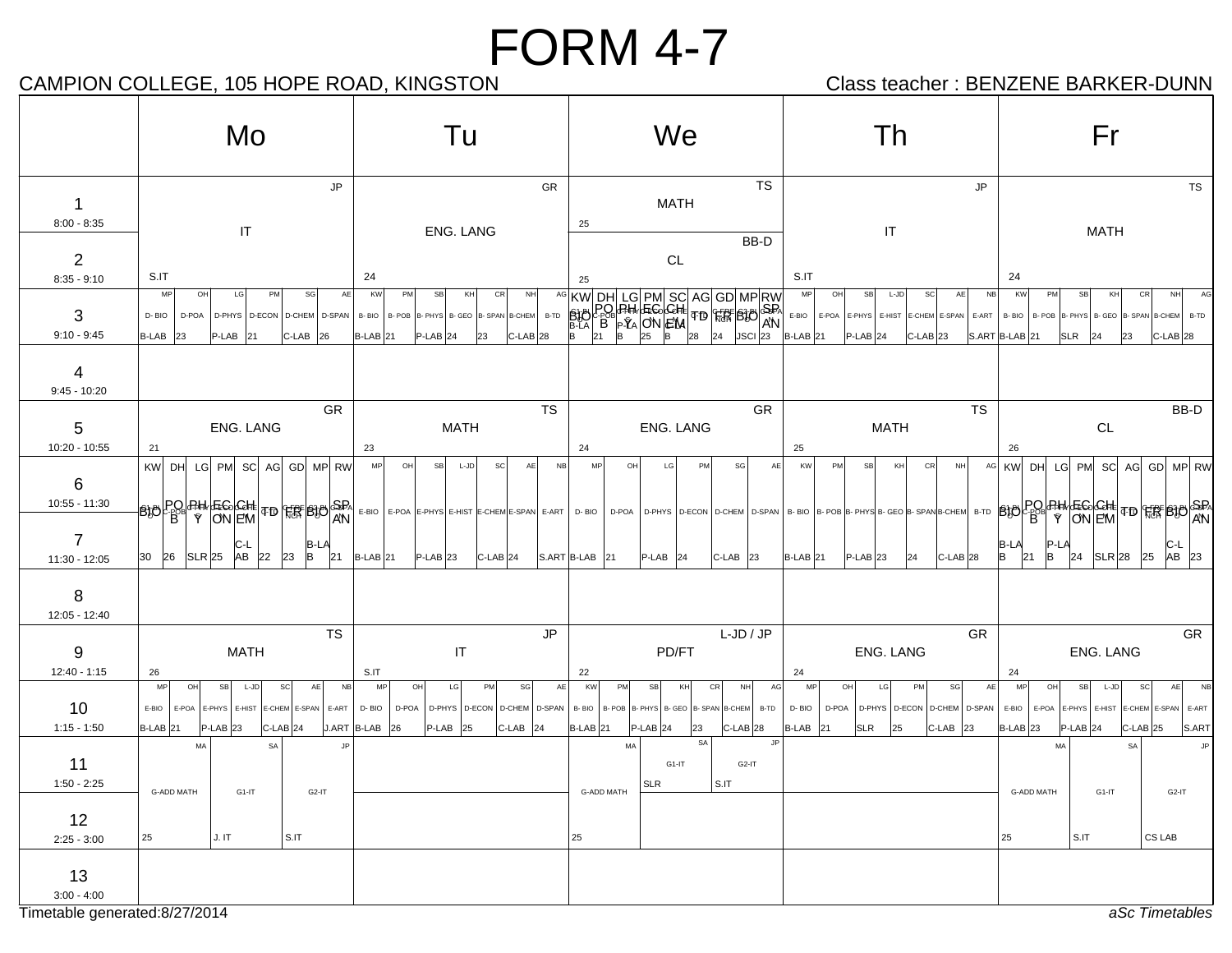#### CAMPION COLLEGE, 105 HOPE ROAD, KINGSTON CAMPION Class teacher : SMITH, PETA-GAYE

|                                   | Mo                                                                                                                                                             | Tu                                                                                                                                                        | We                                                                                                                                 | Th                                                                                                                                                                    | Fr                                                                                                                                                        |
|-----------------------------------|----------------------------------------------------------------------------------------------------------------------------------------------------------------|-----------------------------------------------------------------------------------------------------------------------------------------------------------|------------------------------------------------------------------------------------------------------------------------------------|-----------------------------------------------------------------------------------------------------------------------------------------------------------------------|-----------------------------------------------------------------------------------------------------------------------------------------------------------|
| $\mathbf{1}$<br>$8:00 - 8:35$     | BB-D<br>CL<br>27                                                                                                                                               | VT<br><b>MATH</b>                                                                                                                                         | ENG. LANG                                                                                                                          | BB-D<br>GR<br>CL<br>27                                                                                                                                                | PS<br><b>SPAN</b>                                                                                                                                         |
| $\overline{2}$<br>$8:35 - 9:10$   | VT<br>MATH<br>27                                                                                                                                               | 30                                                                                                                                                        | 27                                                                                                                                 | GR<br>ENG. LANG<br>27                                                                                                                                                 | 27                                                                                                                                                        |
| $\mathbf{3}$<br>$9:10 - 9:45$     | NH<br>SB<br>OH<br>$KP-B$<br><b>RC</b><br>AH                                                                                                                    |                                                                                                                                                           |                                                                                                                                    |                                                                                                                                                                       |                                                                                                                                                           |
| 4<br>$9:45 - 10:20$               | C-CHEM C-PHYS<br>$C-POB$<br>C-BIO<br>C-FR<br>C-GEO<br>C-LAB SLR<br>31<br><b>B-LAB</b><br>29<br>AG<br><b>CM</b><br><b>NH</b><br>PM<br><b>SB</b><br>OH           | sg<br>LG<br>NB<br>AH<br>CM<br>PM<br>NM<br>$\frac{1}{3}$ E-CHE E-PHY                                                                                       | CM<br>PM<br>SB<br>OH<br>NH<br>$E = ART$ $E - GEO$ $E - BO$ $E - BO$ $E - HST$ $B - BIO$ $B - CHEM$ $B - ECON$ $B - PHYS$ $B - POA$ | AG<br>SG<br>LG<br><b>NB</b><br>AH<br>CM<br>PM<br>NM<br>$B-TD$ $E-CHE$ $E-PHY$<br>$E-ART$ E-GEO E-BIO $E-FCO$ E-HIST C-CHEM C-PHYS                                     | <b>NH</b><br>SB<br>OH<br>$KP-B$<br><b>RC</b><br>AH<br>C-POB C-BIO<br>C-FR C-GEO                                                                           |
| 5<br>10:20 - 10:55                | B-BIO   B-CHEM   B-ECON   B-PHYS  <br>B-POA<br>B-TD<br>B-LAB C-LAB 27<br>SLR<br>31<br><b>PS</b>                                                                | C-LABSLR<br>$ S.ART 31$ $ B-LAB 30$<br>29<br><b>PS</b>                                                                                                    | B-LAB C-LAB 29<br>$P-LAB$ 30                                                                                                       | C-LABP-LAB<br>$S.ART127$ $B-LAB30$<br>29<br>RM/PS<br>VT                                                                                                               | $ C-LAB P-LAB $<br>29<br>B-LAB<br>30<br>GR                                                                                                                |
| 6<br>$10:55 - 11:30$              | SPAN<br>27                                                                                                                                                     | SPAN<br>27                                                                                                                                                | PD/FT<br>27                                                                                                                        | MATH<br>27                                                                                                                                                            | ENG. LANG<br>27                                                                                                                                           |
| $\overline{7}$<br>$11:30 - 12:05$ |                                                                                                                                                                |                                                                                                                                                           |                                                                                                                                    |                                                                                                                                                                       |                                                                                                                                                           |
| 8<br>12:05 - 12:40                | SG LG<br>NF-J<br>SA<br>CM OH<br>D-CHE D-PHY<br>D-POA D-IT D-BIO D-POB<br>M<br><b>S</b><br>C-LABP-LAB<br>29<br>$S.IT$ $B-LAB32$                                 | SG LG<br>NF-J<br>C <sub>M</sub><br>OH<br><b>SA</b><br>$\frac{1.4832}{PM}$ D-CHE D-PHY<br>$\frac{1.4832}{M}$ M<br>D-POA D-IT   D-BIO   D-POB C-CHEM C-PHYS | <b>NH</b><br><b>SB</b><br>OH<br>KP-B<br>C-POB C-BIO                                                                                | <b>CM</b><br><b>NH</b><br>PM<br>SB<br>OH<br>AG<br>RC<br>AH<br>B-BIO  B-CHEM  B-ECON   B-PHYS  <br>B-POA<br>$ SLR $ 29<br>B-LAB C-LAB 31<br>C-FR C-GEO                 | CM<br>NH<br>PM<br><b>SB</b><br>OH<br>AG<br>B-TD   B-BIO   B-CHEM   B-ECON   B-PHYS   B-POA<br>B-TD<br>B-LAB C-LAB 30<br>33<br>29                          |
| 9<br>$12:40 - 1:15$               | AH CM<br>SG<br>LG<br>NB<br>$E-CHE$ $E-PHY$<br>$M$ S<br>$E-ART$ $E-GEO$ $E-BIO$ $E-ECO$ $E-HIST$<br>$ S.ART 29$ $ B-LAB 27$ $ 30$ $ C-LAB P-LAB $<br>C-LABP-LAB | $\begin{vmatrix} \cos \\ 31 \end{vmatrix}$ LAB B-LAB 29                                                                                                   | SLR P-LAB<br>B-LAB<br>30                                                                                                           | SG<br>SA CM<br>NF-J<br>O <sub>H</sub><br>LG<br>D-CHE D-PHY<br>D-POA D-IT D-BIO D-POB D-CHE D-PHY<br>M<br><b>S</b><br>27<br>C-LABSLR<br>27<br>S.IT B-LAB <sub>29</sub> | SA CM OH<br>sg <br>$NF-J$<br>LG<br>$ D-POA $ D-IT $ D-BIO $ D-POB<br>$\begin{vmatrix} \text{CS} \\ \text{LAB} \end{vmatrix}$ B-LAB 29<br>27<br>C-LABP-LAB |
| 10 <sup>°</sup><br>$1:15 - 1:50$  | <b>GR</b><br>ENG. LANG<br>27                                                                                                                                   | <b>GR</b><br><b>ENG. LANG</b><br>27                                                                                                                       | <b>MATH</b><br>27                                                                                                                  | VT<br><b>PS</b><br>SPAN<br>27                                                                                                                                         | <b>VT</b><br><b>MATH</b><br>27                                                                                                                            |
| 11<br>$1:50 - 2:25$               | OH<br>G-IT<br>CS LAB                                                                                                                                           | DB<br><b>G-ADD MATH</b>                                                                                                                                   | OH<br>G-IT<br><b>G-ADD MATH</b>                                                                                                    | DB<br>DB<br>OH<br>G-IT<br><b>G-ADD MATH</b>                                                                                                                           |                                                                                                                                                           |
| 12<br>$2:25 - 3:00$               |                                                                                                                                                                |                                                                                                                                                           | J. IT                                                                                                                              | S.IT                                                                                                                                                                  |                                                                                                                                                           |
| 13<br>$3:00 - 4:00$               |                                                                                                                                                                |                                                                                                                                                           |                                                                                                                                    |                                                                                                                                                                       |                                                                                                                                                           |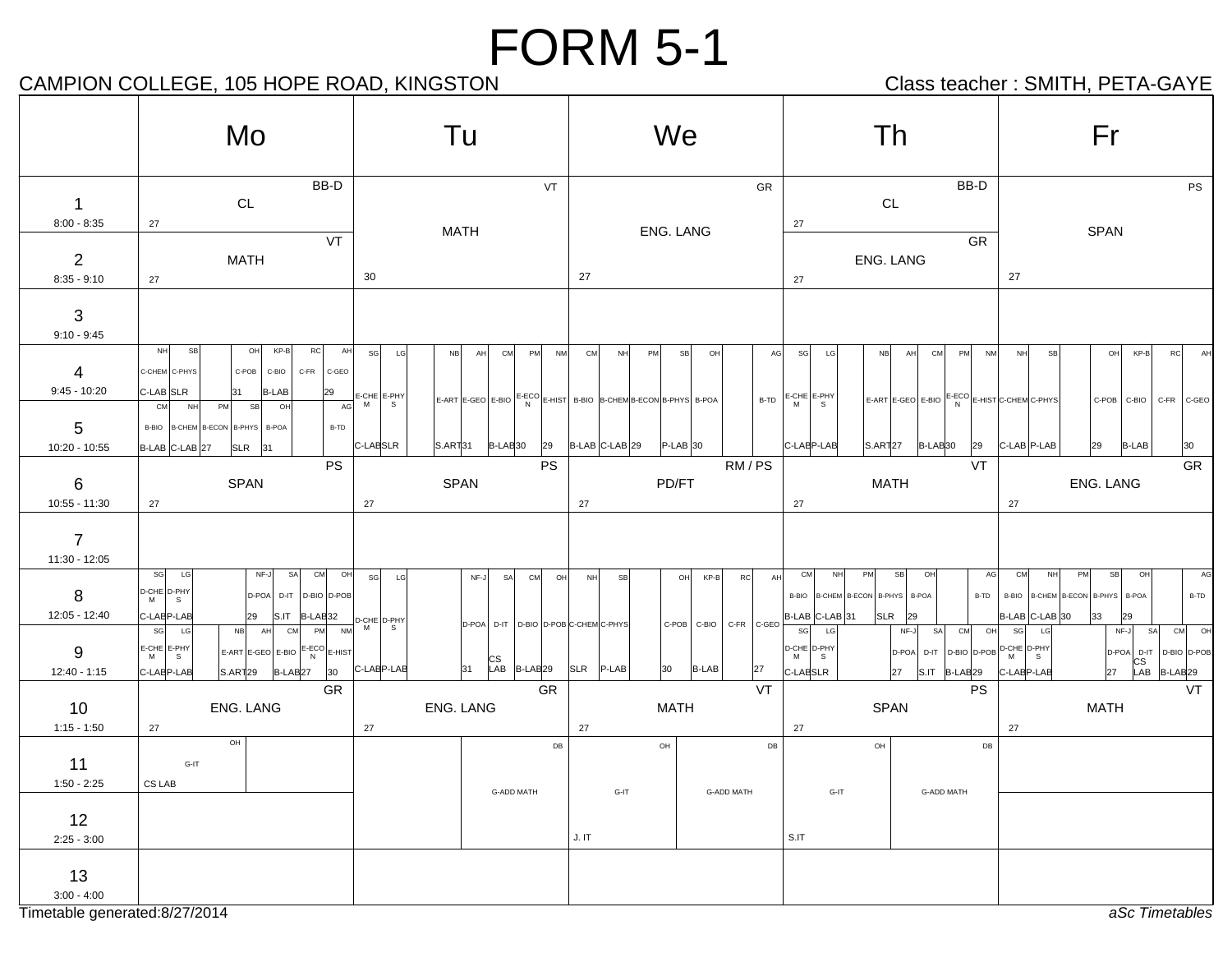CAMPION COLLEGE, 105 HOPE ROAD, KINGSTON Class teacher : POWELL-BENNETT, KASHENA

|                                                     | Mo                                                                                                                                                                                                                                                                                           | Tu                                                                                                                                                                                                                                                                                                                  | We                                                                                                                                | Th                                                                                                                                                                                                                                                                            | Fr                                                                                                                                                                                                                                                                                                       |
|-----------------------------------------------------|----------------------------------------------------------------------------------------------------------------------------------------------------------------------------------------------------------------------------------------------------------------------------------------------|---------------------------------------------------------------------------------------------------------------------------------------------------------------------------------------------------------------------------------------------------------------------------------------------------------------------|-----------------------------------------------------------------------------------------------------------------------------------|-------------------------------------------------------------------------------------------------------------------------------------------------------------------------------------------------------------------------------------------------------------------------------|----------------------------------------------------------------------------------------------------------------------------------------------------------------------------------------------------------------------------------------------------------------------------------------------------------|
| $\mathbf{1}$<br>$8:00 - 8:35$                       |                                                                                                                                                                                                                                                                                              | $\mathsf{JP}$<br>SA<br>$F1-IT$<br>$F2-IT$                                                                                                                                                                                                                                                                           | SA<br>JP<br>$F1-IT$<br>$F2-IT$<br>32<br>S.IT                                                                                      |                                                                                                                                                                                                                                                                               | JP<br>SA<br>$F1-IT$<br>F <sub>2-IT</sub>                                                                                                                                                                                                                                                                 |
| 2<br>$8:35 - 9:10$                                  |                                                                                                                                                                                                                                                                                              | CS LAB<br>S.IT                                                                                                                                                                                                                                                                                                      |                                                                                                                                   |                                                                                                                                                                                                                                                                               | S.IT<br>33                                                                                                                                                                                                                                                                                               |
| $\overline{\mathbf{3}}$<br>$9:10 - 9:45$            | RM<br><b>MATH</b><br>27                                                                                                                                                                                                                                                                      | RM/KP-B<br>PD/FT<br>27                                                                                                                                                                                                                                                                                              | KP-B<br><b>BIO</b><br>33                                                                                                          | GR.<br><b>ENG. LANG</b><br>27                                                                                                                                                                                                                                                 | BB-D<br>$\mathsf{CL}$<br>29                                                                                                                                                                                                                                                                              |
| $\overline{4}$<br>$9:45 - 10:20$<br>$5\overline{)}$ | NH<br><b>SB</b><br>CR<br>OH<br>AH<br><sub>RC</sub><br>C-FR C-GEO<br>C-CHEM C-PHYS C-SPAN C-POB<br>C-LABSLR 30<br>29<br>31<br>NH<br>PM<br>SB<br>AG<br>OH<br>CR<br>B-CHEM B-ECON B-PHYS   B-POA   B-SPAN   B-TD                                                                                | SG<br><b>NM</b><br>LG<br><b>PS</b><br>NB<br>AH<br>PM<br>$\begin{vmatrix} E\text{-CHE} \\ M \end{vmatrix}$ $\begin{vmatrix} E\text{-}PPA \\ S \end{vmatrix}$ $\begin{vmatrix} E\text{-}ART \\ N \end{vmatrix}$ $E\text{-}GET$ $\begin{vmatrix} E\text{-}GEO \end{vmatrix}$<br>$ \text{E-ECO} _{\text{E-HIST}} $<br>N | PM<br><b>SB</b><br>O <sub>F</sub><br>CR<br>AG<br><b>NH</b><br>B-CHEMB-ECON B-PHYS B-POA B-SPAN                                    | SG<br>LG<br><b>PS</b><br><b>NB</b><br>PM<br><b>NM</b><br>AH<br>$B-TD$ $E-CHE$ $E-PHY$ $E-SPA$ $E-ART$ $E-GEO$                                                                                                                                                                 | <b>NH</b><br><b>SB</b><br>CR<br>OH<br>RC<br>AH<br>$\left \text{E-ECO}\right _{\text{E-HIST}}$ C-CHEM C-PHYS C-SPAN C-POB<br>C-FR C-GEO                                                                                                                                                                   |
| 10:20 - 10:55<br>$6\phantom{1}6$<br>10:55 - 11:30   | <b>SLR</b><br>$ C-LAB 27$<br>31<br>30                                                                                                                                                                                                                                                        | C-LAESLR 32<br>S.ART31<br>30<br>29                                                                                                                                                                                                                                                                                  | $P-LAB$ 30<br>$ C$ -LAB $ 29$<br>31                                                                                               | C-LABP-LAB31<br>S.ART <sub>27</sub><br>30<br>29                                                                                                                                                                                                                               | $ C$ -LAB $ P$ -LAB $ 31$<br>29<br>30                                                                                                                                                                                                                                                                    |
| $\overline{7}$<br>11:30 - 12:05                     | <b>GR</b><br>ENG. LANG<br>27                                                                                                                                                                                                                                                                 | <b>RM</b><br>MATH<br>27                                                                                                                                                                                                                                                                                             | GR<br>ENG. LANG<br>27                                                                                                             | <b>RM</b><br><b>MATH</b><br>27                                                                                                                                                                                                                                                | <b>RM</b><br><b>MATH</b><br>27                                                                                                                                                                                                                                                                           |
| 8<br>12:05 - 12:40<br>9<br>$12:40 - 1:15$           | SG<br>LG<br>PS<br>NF-J<br>SA<br>OH<br>D-CHE D-PHY D-SPA<br>D-POA<br>D-POB<br>$D-IT$<br>N<br>S<br>S.IT<br>C-LABP-LAB31<br>32<br>29<br>SG<br>PM<br>LG<br>PS<br>NB<br>AH<br>$E-CHE$ $E-PHY$ $E-SPA$ $E-ART$ $E-GEO$<br>$ \text{E-ECO} $ <sub>E-HIST</sub><br>N<br>27 30<br>C-LABP-LAB31 S.ART29 | SG<br>LG<br><b>PS</b><br>NF-J<br>SA<br>OH<br>$\frac{32}{NM}$ D-CHE D-PHY D-SPA<br>D-POA D-IT<br> CS<br>LAB<br>31<br>C-LABP-LAB32<br>29                                                                                                                                                                              | NH<br>SB<br>CR<br>OH<br>RC<br>AH<br>$C-GEO$<br>D-POB C-CHEM C-PHYS C-SPAN C-POB<br>C-FR<br>$ 30\rangle$<br>$ SLR $ P-LAB 31<br>27 | <b>NH</b><br><b>SB</b><br>OH<br>CR<br>AG<br><b>PM</b><br>B-CHEM B-ECON B-PHYS<br>B-POA B-SPAN<br>B-TD<br>$ C-LAB $ 31<br>SLR<br>29<br>$ 30\rangle$<br>sg<br>LG<br>PS<br>SA<br>NF-J<br>OH<br>D-CHE D-PHY D-SPA<br>D-POA D-IT<br>M<br>S<br>N<br>C-LABSLR 32<br>27<br>S.IT<br>29 | AG<br>PM<br>SB<br>OH<br>CR<br>B-CHEM B-ECON B-PHYS<br>B-POA B-SPAN<br>B-TD<br>$C$ -LAB 30<br>33<br>29<br>31<br>sg<br>LG<br>NF-J<br>OH<br><b>SA</b><br>PS<br>$\left  D-POB \right  D-CHE \left  D-PHY \right  D-SPA \left  D-SPA \right $<br>D-POA D-IT<br>D-POB<br>CS<br>LAB<br>C-LABP-LAB30<br>27<br>29 |
| 10<br>$1:15 - 1:50$                                 |                                                                                                                                                                                                                                                                                              |                                                                                                                                                                                                                                                                                                                     |                                                                                                                                   |                                                                                                                                                                                                                                                                               |                                                                                                                                                                                                                                                                                                          |
| 11<br>$1:50 - 2:25$<br>12<br>$2:25 - 3:00$          | KP-B<br><b>BIO</b><br><b>B-LAB</b>                                                                                                                                                                                                                                                           | GR<br>ENG. LANG<br>27<br>KP-B<br><b>BIO</b><br>33                                                                                                                                                                                                                                                                   | <b>RM</b><br><b>MATH</b><br>27                                                                                                    | BB-D<br>CL<br>29<br>KP-B<br><b>BIO</b><br>33                                                                                                                                                                                                                                  | GR<br>ENG. LANG<br>27                                                                                                                                                                                                                                                                                    |
| 13<br>$3:00 - 4:00$                                 |                                                                                                                                                                                                                                                                                              |                                                                                                                                                                                                                                                                                                                     |                                                                                                                                   |                                                                                                                                                                                                                                                                               |                                                                                                                                                                                                                                                                                                          |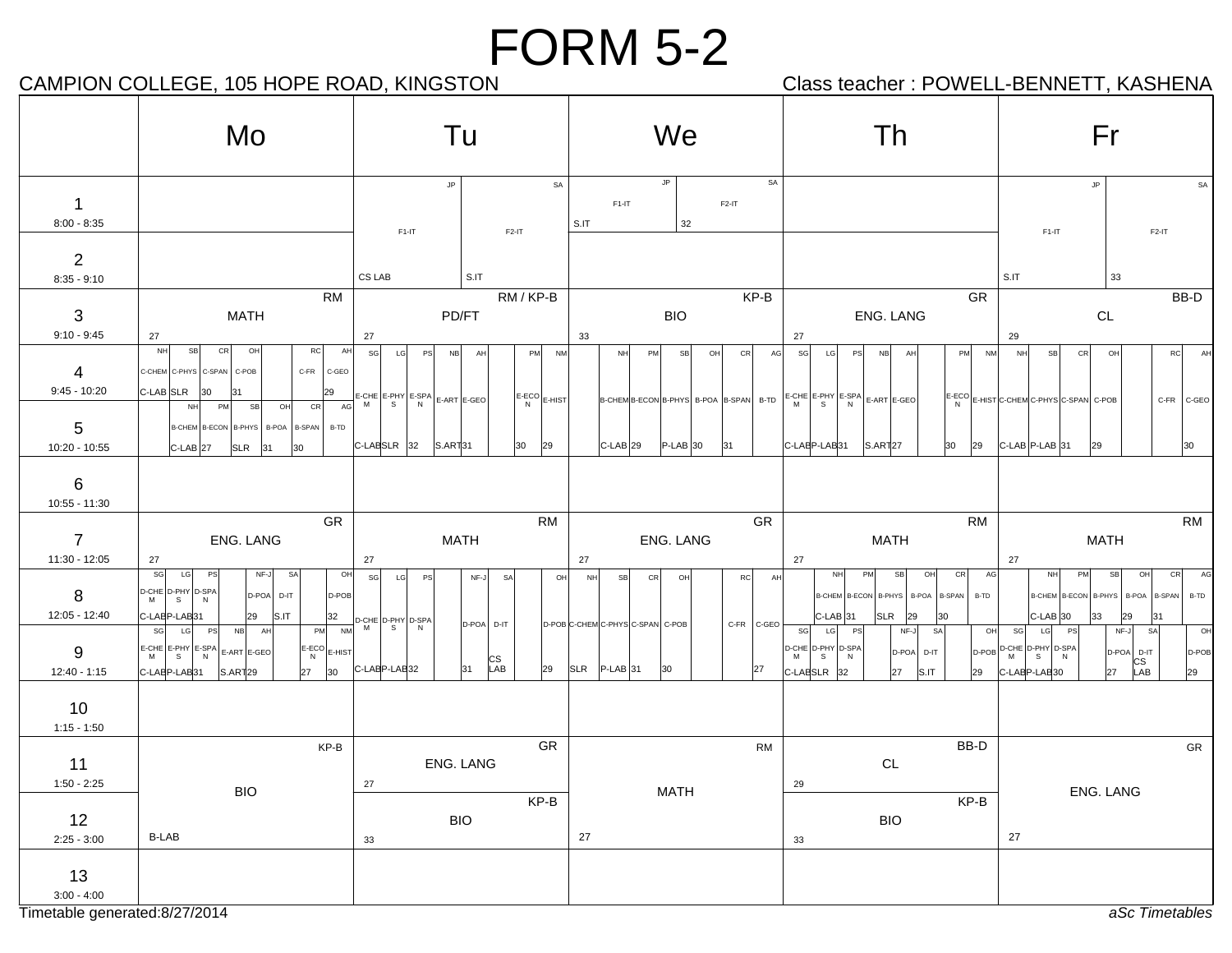## CAMPION COLLEGE, 105 HOPE ROAD, KINGSTON Class teacher : VIJAYARAGHAVAN, SHEENA

|                                      | Mo                                                                                                                                                                                                                                                                                                                 | Tu                                                                                                                                                                                                                                                                   | We                                                                                    | Th                                                                                                                                                                                                                  | Fr                                                                                                                                                                                     |
|--------------------------------------|--------------------------------------------------------------------------------------------------------------------------------------------------------------------------------------------------------------------------------------------------------------------------------------------------------------------|----------------------------------------------------------------------------------------------------------------------------------------------------------------------------------------------------------------------------------------------------------------------|---------------------------------------------------------------------------------------|---------------------------------------------------------------------------------------------------------------------------------------------------------------------------------------------------------------------|----------------------------------------------------------------------------------------------------------------------------------------------------------------------------------------|
| $\mathbf 1$<br>$8:00 - 8:35$         | RM/SV<br>PD/FT<br>29                                                                                                                                                                                                                                                                                               | <b>RM</b><br>MATH                                                                                                                                                                                                                                                    | <b>NH</b><br>CHEM                                                                     | <b>CW</b><br>ENG. LANG                                                                                                                                                                                              | <b>NH</b><br>CHEM<br>C-LAB                                                                                                                                                             |
| $\overline{2}$<br>$8:35 - 9:10$      | <b>RM</b><br><b>MATH</b><br>29                                                                                                                                                                                                                                                                                     | 29                                                                                                                                                                                                                                                                   | C-LAB                                                                                 | 29                                                                                                                                                                                                                  | BB-D<br>$\mathsf{CL}$<br>29                                                                                                                                                            |
| 3<br>$9:10 - 9:45$                   |                                                                                                                                                                                                                                                                                                                    |                                                                                                                                                                                                                                                                      |                                                                                       |                                                                                                                                                                                                                     |                                                                                                                                                                                        |
| $\overline{4}$<br>$9:45 - 10:20$     | SB<br>CR<br>OH<br>KP-B<br>RC<br>AH<br>C-PHYS C-SPAN<br>$C-POB$<br>C-BIO<br>C-FR<br>C-GEO<br>SLR<br>30<br><b>B-LAB</b><br>131<br>29<br>CM<br>PM<br>SB<br>O <sub>H</sub><br>CR<br>AG                                                                                                                                 | LG<br><b>NB</b><br>AH<br>CM<br>PM<br><b>NM</b><br><b>PS</b><br>$\left \frac{\text{E-PHY}}{\text{S}}\right $ E-SPA $\left \frac{\text{E-APX}}{\text{N}}\right $ E-GEO $\left \frac{\text{E-EO}}{\text{N}}\right $ E-HIST $\left \frac{\text{B-BIO}}{\text{N}}\right $ | <b>CM</b><br>CR<br>PM<br>SB<br>OH<br>AG<br>B-ECON B-PHYS B-POA B-SPAN B-TD            | PS<br><b>NB</b><br>C <sub>M</sub><br>PM<br><b>NM</b><br>LG<br>AH<br>$\left  \frac{E-PHY}{S} \right  \xrightarrow[N]{E-SPA} \left  \xrightarrow[E-RTO] \xrightarrow[E-BIO] \xrightarrow[E-BIO] \xrightarrow[E-HIST]$ | CR<br>OH<br>$KP-B$<br>RC<br>AH<br>SB<br>C-PHYS C-SPAN C-POB C-BIO<br>C-FR C-GEO                                                                                                        |
| 5<br>10:20 - 10:55                   | B-BIO<br>B-ECON B-PHYS B-POA B-SPAN<br>B-TD<br>B-LAB<br>$SLR$ 31<br>$ 30\rangle$<br>27                                                                                                                                                                                                                             | $ S.ART 31$ $ B-LAB 30$<br>$SLR$ 32<br>29                                                                                                                                                                                                                            | <b>B-LAB</b><br>$P-LAB$ 30<br>29<br>31                                                | P-LAB31<br>S.ART <sub>27</sub><br>B-LAB <sub>30</sub><br>29                                                                                                                                                         | $P-LAB$ 31<br>29<br>B-LAB<br>30                                                                                                                                                        |
| 6<br>10:55 - 11:30                   | $\mathsf{CW}$<br>ENG. LANG<br>29                                                                                                                                                                                                                                                                                   | <b>NH</b><br>CHEM<br><b>SLR</b>                                                                                                                                                                                                                                      | <b>CW</b><br>ENG. LANG<br>29                                                          | <b>RM</b><br><b>MATH</b><br>29                                                                                                                                                                                      | ${\sf\small CW}$<br>ENG. LANG<br>29                                                                                                                                                    |
| $\overline{7}$<br>11:30 - 12:05      |                                                                                                                                                                                                                                                                                                                    |                                                                                                                                                                                                                                                                      |                                                                                       |                                                                                                                                                                                                                     |                                                                                                                                                                                        |
| 8<br>12:05 - 12:40                   | LG<br>PS<br>SA<br>CM<br>NF-J<br>OH<br>$D-PHY$ $D-SPA$<br>S $N$<br>D-POA<br>D-IT D-BIO D-POB<br>S<br>P-LAB <sub>31</sub><br>29<br>S.IT B-LAB32                                                                                                                                                                      | LG<br>PS<br>NF-J<br>SA<br>CM<br>OH<br>D-PHY D-SPA<br>D-POA D-IT D-BIO D-POB                                                                                                                                                                                          | SB<br>CR<br>OH<br>$KP-B$<br><b>RC</b><br>AH<br>C-PHYSC-SPAN C-POB C-BIO<br>C-FR C-GEO | SB<br>OH<br>CR<br>AG<br>CM<br>PM<br>B-TD<br>B-BIO<br>B-ECON B-PHYS<br>B-POA<br><b>B-SPAN</b><br>B-LAB<br>31<br><b>SLR</b><br>29<br>30                                                                               | CM<br>CR<br>AG<br>PM<br>SB<br>OH<br>B-TD<br>B-BIO<br><b>B-ECON</b><br><b>B-PHYS</b><br>B-POA<br><b>B-SPAN</b><br>B-LAB<br>$ 30\rangle$<br>33<br>29<br>31                               |
| 9<br>12:40 - 1:15                    | NB<br>CM<br>PM<br>LG<br>PS<br>AH<br><b>NM</b><br>$\left  \frac{\text{E-PHY}}{\text{S}} \right  \frac{\text{E-SPA}}{\text{N}} \right  \text{E-ART} \left  \text{E-GEO} \right  \text{E-BIO} \left  \frac{\text{E-ECO}}{\text{N}} \right  \text{E-HIST}$<br>P-LAB <sub>31</sub><br>B-LAB27 30<br>S.ART <sub>29</sub> | $\mathsf{s}$<br>N<br>$\begin{vmatrix} \text{CS} \\ \text{LAB} \end{vmatrix}$ B-LAB 29<br>$P-LAB$ 32<br>31                                                                                                                                                            | $P-LAB$ 31<br>27<br>30<br><b>B-LAB</b>                                                | PS<br>SA<br>LG<br>NF-J<br>CM<br>OH<br>D-PHY D-SPA<br>D-POA<br>D-IT   D-BIO   D-POB<br>$\mathsf{s}$<br>$\overline{N}$<br>S.IT B-LAB <sub>29</sub><br>$SLR$ 32<br>27                                                  | SA<br>LG<br>PS<br>NF-J<br>CM<br>OH<br>D-PHY D-SPA<br>D-POA<br>D-IT D-BIO D-POB<br>$\mathbb S$<br>N<br>$\begin{vmatrix} \text{CS} \\ \text{LAB} \end{vmatrix}$ B-LAB29<br>27<br>P-LAB30 |
| 10<br>$1:15 - 1:50$                  | <b>NH</b><br><b>CHEM</b><br>SLR                                                                                                                                                                                                                                                                                    | <b>CW</b><br>ENG. LANG<br>29                                                                                                                                                                                                                                         | <b>RM</b><br><b>MATH</b><br>29                                                        | BB-D<br>CL<br>29                                                                                                                                                                                                    | <b>RM</b><br><b>MATH</b><br>29                                                                                                                                                         |
| 11<br>$1:50 - 2:25$<br>12            | OH<br>$G-IT$<br>CS LAB                                                                                                                                                                                                                                                                                             | DB<br><b>G-ADD MATH</b>                                                                                                                                                                                                                                              | DB<br>OH<br><b>G-ADD MATH</b><br>$G-IT$                                               | $\mathsf{OH}$<br>DB<br>$G-IT$<br>G-ADD MATH                                                                                                                                                                         |                                                                                                                                                                                        |
| $2:25 - 3:00$<br>13<br>$3:00 - 4:00$ |                                                                                                                                                                                                                                                                                                                    |                                                                                                                                                                                                                                                                      | J. IT                                                                                 | S.IT                                                                                                                                                                                                                |                                                                                                                                                                                        |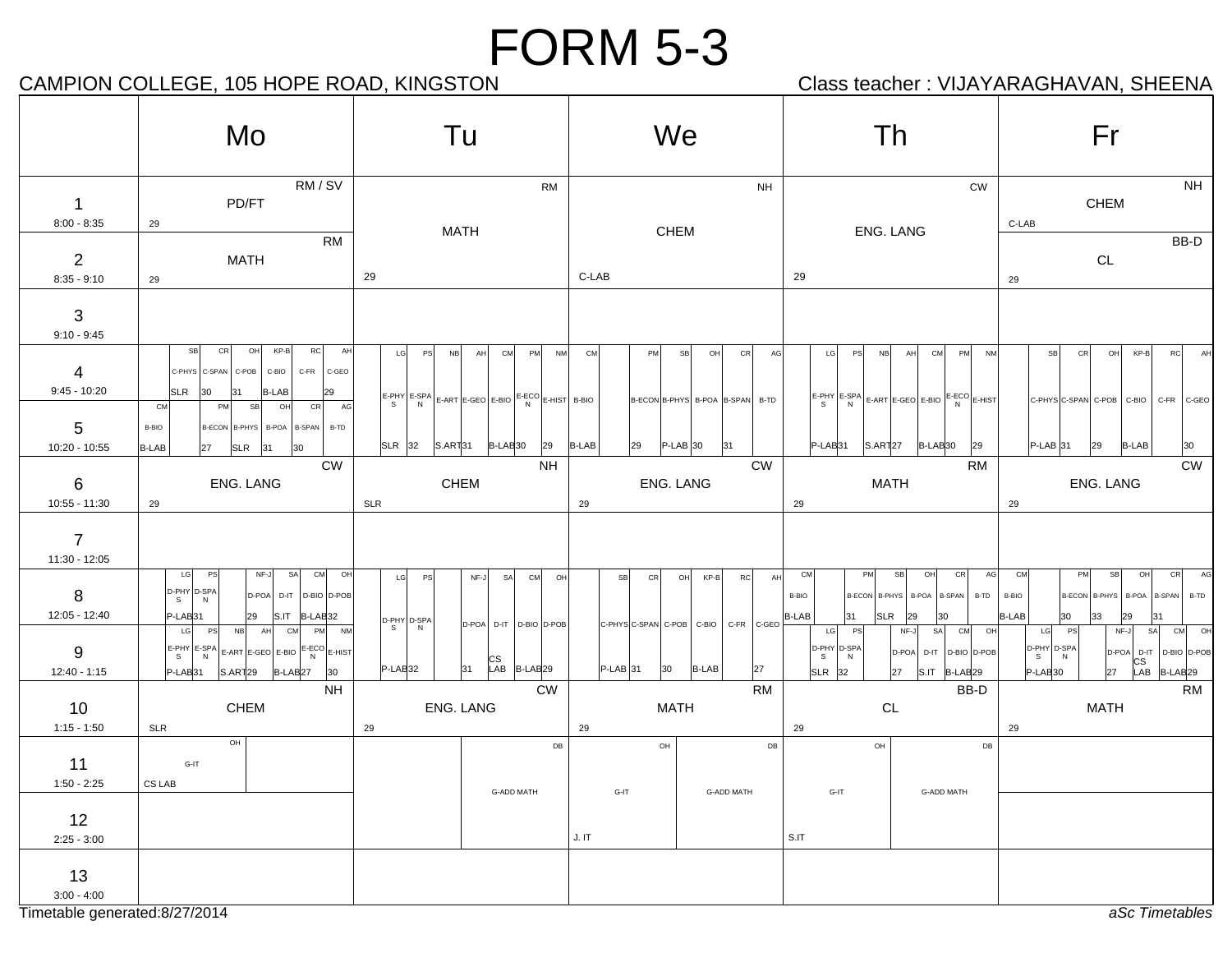## CAMPION COLLEGE, 105 HOPE ROAD, KINGSTON CAMPION Class teacher : BARTON, S

|                                                                     | Mo                                                                                                                                                                                                                                                                                                           | Tu                                                                                                                                                                                                                                                                      | We                                                                                                                                           | Th                                                                                                                                                                                                                                                                             | Fr                                                                                                                                                                                                                                                                               |
|---------------------------------------------------------------------|--------------------------------------------------------------------------------------------------------------------------------------------------------------------------------------------------------------------------------------------------------------------------------------------------------------|-------------------------------------------------------------------------------------------------------------------------------------------------------------------------------------------------------------------------------------------------------------------------|----------------------------------------------------------------------------------------------------------------------------------------------|--------------------------------------------------------------------------------------------------------------------------------------------------------------------------------------------------------------------------------------------------------------------------------|----------------------------------------------------------------------------------------------------------------------------------------------------------------------------------------------------------------------------------------------------------------------------------|
| $\overline{1}$<br>$8:00 - 8:35$                                     |                                                                                                                                                                                                                                                                                                              | SA<br>$\mathsf{JP}$<br>$F1-IT$<br>$F2-IT$                                                                                                                                                                                                                               | SA<br>JP<br>$F1-IT$<br>$F2-IT$<br>S.IT<br>32                                                                                                 |                                                                                                                                                                                                                                                                                | $\mathsf{JP}$<br>SA<br>$F1-IT$<br>$F2-IT$                                                                                                                                                                                                                                        |
| $\overline{2}$<br>$8:35 - 9:10$                                     |                                                                                                                                                                                                                                                                                                              | CS LAB<br>S.IT                                                                                                                                                                                                                                                          |                                                                                                                                              |                                                                                                                                                                                                                                                                                | S.IT<br>33                                                                                                                                                                                                                                                                       |
| $\mathbf{3}$<br>$9:10 - 9:45$                                       | <b>TS</b><br><b>MATH</b><br>30                                                                                                                                                                                                                                                                               | BB-D<br>CL<br>30                                                                                                                                                                                                                                                        | BB-D<br>CL<br>30                                                                                                                             | AA<br><b>ENG. LANG</b><br>29                                                                                                                                                                                                                                                   | AA<br>ENG. LANG<br>30                                                                                                                                                                                                                                                            |
| $\overline{4}$<br>$9:45 - 10:20$<br>5 <sup>5</sup><br>10:20 - 10:55 | $KP-B$<br>NH<br>CR<br>OH<br>AH<br><b>RC</b><br>C-CHEM<br>C-SPAN C-POB<br>C-BIO<br>C-FR C-GEO<br>$C-LAB$<br><b>B-LAB</b><br> 31<br>30<br>29<br>O <sub>H</sub><br><sub>CM</sub><br>CR<br><b>NH</b><br>PM<br>B-BIO   B-CHEM   B-ECON<br>B-POA B-SPAN<br>B-TD<br>B-LAB C-LAB 27<br>30<br>31                      | SG<br>AH<br><b>NM</b><br><b>PS</b><br>N <sub>B</sub><br>CM<br>PM<br>$\frac{1}{\text{AG}}$ E-CHE<br>$\left  \frac{\text{E-SPA}}{N} \right $ E-ART $\left  \frac{\text{E-ECO}}{\text{E-BO}} \right $ E-HIST B-BIO B-CHEM B-ECON<br>N<br>C-LAB<br>32<br>S.ART31 B-LAB30 29 | <b>CM</b><br>AG<br>PM<br>OH<br><b>CR</b><br>NH<br>B-POA B-SPAN B-TD E-CHE<br>$B-LAB C-LAB 29$<br>30<br> 31                                   | SG<br>AH<br>CM<br>PM<br><b>NM</b><br><b>PS</b><br><b>NB</b><br>$\left  \frac{\text{E-SPA}}{N} \right $ E-ART E-GEO E-BIO $\left  \frac{\text{E-ECO}}{N} \right $ E-HIST C-CHEM<br>C-LAB<br>$ S.ART 27$ $ B-LAB 30$<br>29<br>31                                                 | <b>NH</b><br>CR<br>KP-B<br>RC<br>OH<br>AH<br>C-SPAN C-POB C-BIO C-FR C-GEO<br>$C-LAB$<br>29<br>B-LAB<br>31<br>30                                                                                                                                                                 |
| 6<br>$10:55 - 11:30$                                                |                                                                                                                                                                                                                                                                                                              |                                                                                                                                                                                                                                                                         |                                                                                                                                              |                                                                                                                                                                                                                                                                                |                                                                                                                                                                                                                                                                                  |
| $\overline{7}$<br>11:30 - 12:05                                     | <b>SB</b><br>PHY<br>P-LAB                                                                                                                                                                                                                                                                                    | <b>TS</b><br><b>MATH</b><br>30                                                                                                                                                                                                                                          | AA<br>ENG. LANG<br>30                                                                                                                        | <b>TS</b><br><b>MATH</b><br>30                                                                                                                                                                                                                                                 | <b>TS</b><br><b>MATH</b><br>29                                                                                                                                                                                                                                                   |
| 8<br>12:05 - 12:40<br>9<br>$12:40 - 1:15$                           | SG<br>NF-J<br>SA<br>CM<br>OH<br>PS<br>$D$ -CHE<br>D-SPA<br>D-POA D-IT D-BIO D-POB<br>C-LAB<br>29<br>31<br>$S.IT$ $B-LAB32$<br>$\frac{1}{\text{CM}}$ B-LAB32 D-CHE<br>SG<br>AH<br>PS<br><b>NB</b><br>E-CHE<br>M<br>$E-SPA$<br>$E-ART$ $E-GEO$ $E-BIO$ $E-ECO$ $E-HIST$<br>C-LAB<br>31 S.ART 29 B-LAB 27<br>30 | sg<br>CM<br>OHI<br>NF-J<br>SA<br><b>PS</b><br>D-SPA<br>D-POA D-IT D-BIO D-POB C-CHEM<br>N<br>$\begin{array}{c} \n\text{CS} \\ \n\text{LAB} \n\end{array}$ B-LAB29<br>31<br>C-LAB<br>32                                                                                  | AH<br>$KP-B$<br>RC<br><b>NH</b><br>CR<br>OH<br>C-SPAN C-POB C-BIO C-FR<br>C-GEO<br>30 <sup>o</sup><br><b>B-LAB</b><br><b>SLR</b><br>31<br>27 | CM<br>OH<br>CR<br>AG<br><b>NH</b><br>PM<br>B-BIO  B-CHEM   B-ECON<br>B-POA B-SPAN B-TD<br>B-LAB C-LAB 31<br>29<br>30<br>SG<br>$NF-J$<br>SA CM<br><b>PS</b><br>он<br>D-SPA<br>N<br>$D$ -CHE<br>$D-IT$ D-BIO D-POB $D-CHE$<br>D-POA<br>C-LAB<br>27<br>$ S.IT $ $ B-LAB 29$<br>32 | CM<br>PM<br>OH<br>CR<br>AG<br>NH<br>B-BIO B-CHEM B-ECON<br>B-POA B-SPAN B-TD<br>B-LAB C-LAB 30<br>29<br>31<br>CM OH<br>NF-J<br>SA<br>sg<br>PS<br>D-SPA<br>D-POA D-IT D-BIO D-POB<br>N<br>$\begin{vmatrix} \text{CS} \\ \text{LAB} \end{vmatrix}$ B-LAB 29<br> 27 <br>C-LAB<br>30 |
| 10<br>$1:15 - 1:50$                                                 |                                                                                                                                                                                                                                                                                                              |                                                                                                                                                                                                                                                                         |                                                                                                                                              |                                                                                                                                                                                                                                                                                |                                                                                                                                                                                                                                                                                  |
| 11<br>$1:50 - 2:25$<br>12                                           | AA<br><b>ENG. LANG</b>                                                                                                                                                                                                                                                                                       | AA<br>ENG. LANG<br>29<br><b>SB</b><br>PHY                                                                                                                                                                                                                               | <b>TS</b><br><b>MATH</b>                                                                                                                     | RM / SB<br>PD/FT<br>31<br>SB<br>PHY                                                                                                                                                                                                                                            | SB<br>PHY                                                                                                                                                                                                                                                                        |
| $2:25 - 3:00$<br>13<br>$3:00 - 4:00$                                | 30                                                                                                                                                                                                                                                                                                           | <b>SLR</b>                                                                                                                                                                                                                                                              | 30                                                                                                                                           | P-LAB                                                                                                                                                                                                                                                                          | P-LAB                                                                                                                                                                                                                                                                            |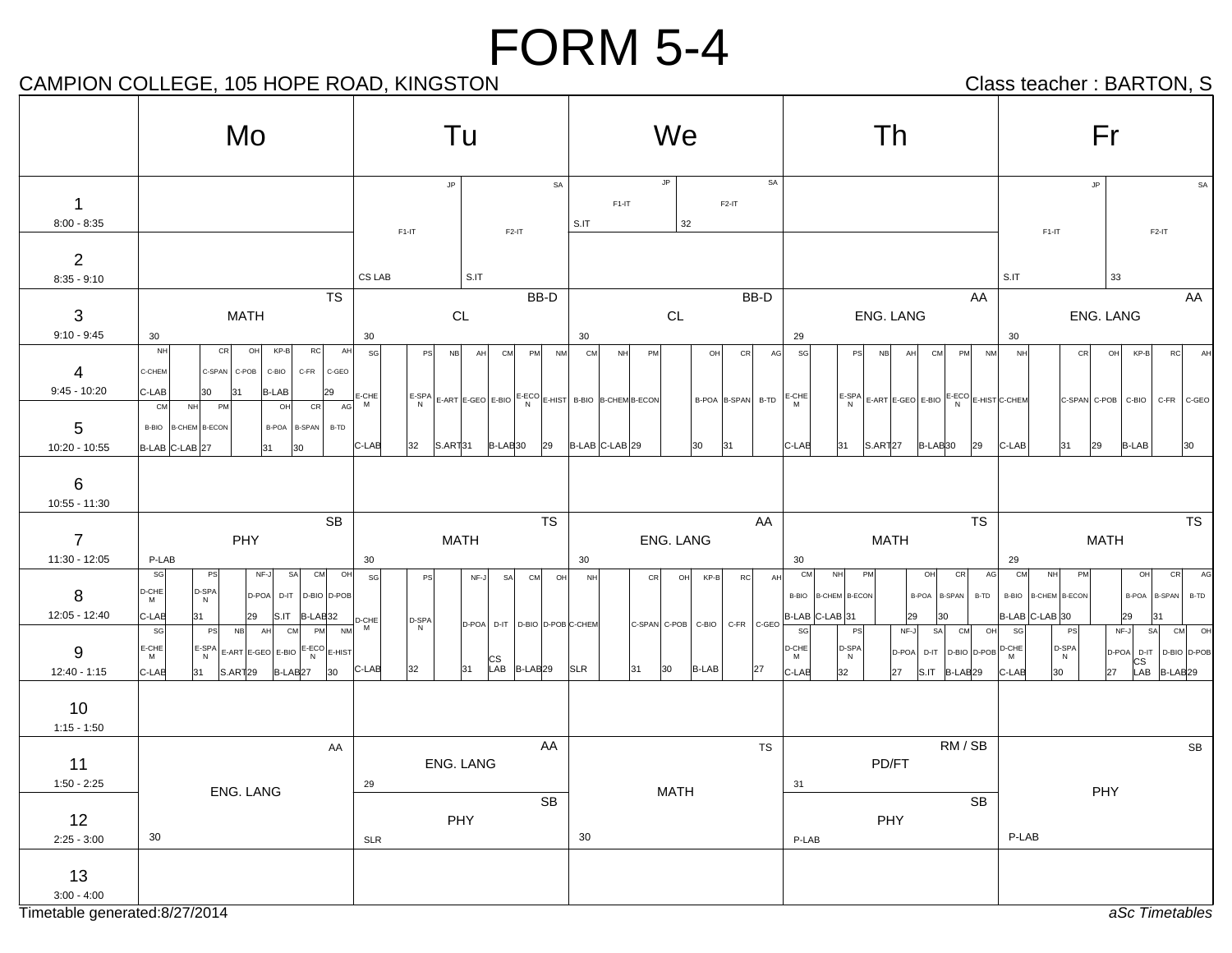## CAMPION COLLEGE, 105 HOPE ROAD, KINGSTON CAMPION Class teacher : ADAMSON, SANCHEZ

|                                   | Mo                                                                                                                                                                                                                                          | Tu                                                  |                                       |                                                                              | We                                      |                                                                                              | Th                                                                                                    | Fr                                                                                                                                                                                                            |                                                            |
|-----------------------------------|---------------------------------------------------------------------------------------------------------------------------------------------------------------------------------------------------------------------------------------------|-----------------------------------------------------|---------------------------------------|------------------------------------------------------------------------------|-----------------------------------------|----------------------------------------------------------------------------------------------|-------------------------------------------------------------------------------------------------------|---------------------------------------------------------------------------------------------------------------------------------------------------------------------------------------------------------------|------------------------------------------------------------|
| $\overline{1}$<br>$8:00 - 8:35$   | AA<br>ENG. LANG<br>32                                                                                                                                                                                                                       | <b>MATH</b>                                         | SV                                    |                                                                              | AA<br>ENG. LANG                         | $\ensuremath{\mathsf{IT}}\xspace$                                                            | SA                                                                                                    | CL<br>29                                                                                                                                                                                                      | <b>MS</b>                                                  |
| $\overline{2}$<br>$8:35 - 9:10$   | <b>SV</b><br>MATH<br>31                                                                                                                                                                                                                     | 31                                                  |                                       | 31                                                                           |                                         | CS LAB                                                                                       |                                                                                                       | ENG. LANG<br>32                                                                                                                                                                                               | AA                                                         |
| $\mathbf{3}$<br>$9:10 - 9:45$     |                                                                                                                                                                                                                                             |                                                     |                                       |                                                                              |                                         |                                                                                              |                                                                                                       |                                                                                                                                                                                                               |                                                            |
| 4<br>$9:45 - 10:20$               | NH<br>SB<br>CR<br>OH<br>KP-B<br>RC<br>AH<br>C-CHEM C-PHYS C-SPAN<br>C-POB<br>C-FR<br>C-GEO<br>C-BIO<br>C-LAB SLR<br>30<br>31<br><b>B-LAB</b><br>29<br>AG<br>CM<br>O <sub>H</sub><br>CR<br><b>NH</b><br>PM<br>SB                             | SG<br>LG<br><b>PS</b><br><b>NB</b>                  | CM<br>AH<br>PM<br>NM                  | CM<br>NH<br>PM                                                               | SB<br>O <sub>H</sub><br>CR<br>AG        | SG<br>LG<br>PS<br><b>NB</b>                                                                  | AH<br><b>CM</b><br>PM<br><b>NM</b>                                                                    | <b>NH</b><br>SB<br>CR<br>OH<br>E-CHE E-PHY E-SPA E-ART E-GEO E-BIO E-ECO E-HIST B-BIO B-CHEMB-ECON B-PHYS B-POA B-SPAN B-TD E-CHE E-PHY E-SPA E-ART E-GEO E-BIO E-ECO E-HIST C-CHEM C-PHYS C-SPAN C-POB C-BIO | <b>RC</b><br>KP-B<br>AH<br>C-FR C-GEO                      |
| 5<br>10:20 - 10:55                | B-BIO   B-CHEM   B-ECON   B-PHYS   B-POA   B-SPAN   B-TD<br>$ SLR$ 31<br>B-LAB C-LAB 27<br>$ 30\rangle$<br>RM / SA                                                                                                                          | $ C$ -LAESLR 32 $ S.ART31$ $ B$ -LAE30 $ 29$        | AA                                    | $B-LAB$ C-LAB 29                                                             | $P$ -LAB 30<br>31<br>SA                 | C-LABP-LAB31                                                                                 | $ S.ART 27$ $ B-LAB 30$<br>29<br><b>SV</b>                                                            | $ C$ -LAB $ P$ -LAB $ 31$<br>29<br>B-LAB                                                                                                                                                                      | <b>SA</b>                                                  |
| 6<br>10:55 - 11:30                | PD/FT<br>31                                                                                                                                                                                                                                 | ENG. LANG<br>31                                     |                                       | J. IT                                                                        | IT                                      | MATH<br>31                                                                                   |                                                                                                       | IT<br>S.IT                                                                                                                                                                                                    |                                                            |
| $\overline{7}$<br>$11:30 - 12:05$ |                                                                                                                                                                                                                                             |                                                     |                                       |                                                                              |                                         |                                                                                              |                                                                                                       |                                                                                                                                                                                                               |                                                            |
| 8<br>12:05 - 12:40                | SG<br>LG<br>CM<br>PS<br>NF-J<br>OH<br>$D$ -CHE $D$ -PHY $D$ -SPA<br>D-POA<br>D-BIO D-POB<br>s<br>C-LABP-LAB31<br>29<br>B-LAB <sub>32</sub><br>CM PM<br>SG<br>NB<br>AH<br>PS<br>LG                                                           | LG<br>sg<br>PS<br>$\frac{32}{NM}$ D-CHE D-PHY D-SPA | CM<br>NF-J<br>O <sub>H</sub><br>D-POA | <b>NH</b><br><b>SB</b><br>CR<br>D-BIO D-POB C-CHEM C-PHYS C-SPAN C-POB C-BIO | RC<br>AH<br>OH<br>KP-B<br>C-FR<br>C-GEO | CM<br><b>NH</b><br>PM<br>B-BIO  B-CHEM   B-ECON   B-PHYS<br>B-LAB C-LAB 31<br>SG<br>LG<br>PS | OH<br>CR<br>AG<br>SB<br>B-SPAN<br>B-POA<br>$ SLR $ 29<br>$ 30\rangle$<br>NF-J<br>CM<br>O <sub>H</sub> | CM<br>NH<br>PM<br>SB<br>B-TD   B-BIO   B-CHEM   B-ECON   B-PHYS   B-POA<br>B-LAB C-LAB 30<br>33<br>29<br>SG<br>LG<br>PS<br>NF-J                                                                               | CR<br>AG<br>OH<br><b>B-SPAN</b><br>B-TD<br>131<br>OH<br>CM |
| 9<br>12:40 - 1:15                 | $\left  \frac{1}{\mathsf{R}} \right  \leq \mathsf{SPI} \leq \mathsf{SPI} \leq \mathsf{RPI} \leq \mathsf{RRT} \leq \mathsf{SIF} \leq \mathsf{SIF} \leq \mathsf{SIF} \leq \mathsf{RIST}$<br>S.ART29<br>B-LAB <sub>27</sub> 30<br>C-LABP-LAB31 | C-LAEP-LAE32                                        | 31 <br>B-LAB <sub>29</sub>            | $ SLR $ P-LAB 31<br>$ 30\rangle$                                             | <b>B-LAB</b><br>27                      | D-CHE D-PHY D-SPA<br>M<br>S<br>N<br>C-LABSLR 32                                              | D-POA<br>27<br>B-LAB <sub>29</sub>                                                                    | D-BIO D-POB D-CHE D-PHY D-SPA<br>D-POA<br>C-LABP-LAB30<br>27                                                                                                                                                  | D-BIO D-POB<br>B-LAB <sub>29</sub>                         |
| 10<br>$1:15 - 1:50$               | <b>SA</b><br>IT<br>S.IT                                                                                                                                                                                                                     | $\mathsf{CL}$<br>30                                 | <b>MS</b>                             | 31                                                                           | <b>SV</b><br>MATH                       | ENG. LANG<br>31                                                                              | AA                                                                                                    | <b>MATH</b><br>30                                                                                                                                                                                             | SV                                                         |
| 11<br>$1:50 - 2:25$               | OH<br>$G-IT$<br>CS LAB                                                                                                                                                                                                                      |                                                     | DB<br>G-ADD MATH                      | OH<br>G-IT                                                                   | DB<br><b>G-ADD MATH</b>                 | OH<br>G-IT                                                                                   | DB<br>G-ADD MATH                                                                                      |                                                                                                                                                                                                               |                                                            |
| 12<br>$2:25 - 3:00$               |                                                                                                                                                                                                                                             |                                                     |                                       | J. I T                                                                       |                                         | S.IT                                                                                         |                                                                                                       |                                                                                                                                                                                                               |                                                            |
| 13<br>$3:00 - 4:00$               |                                                                                                                                                                                                                                             |                                                     |                                       |                                                                              |                                         |                                                                                              |                                                                                                       |                                                                                                                                                                                                               |                                                            |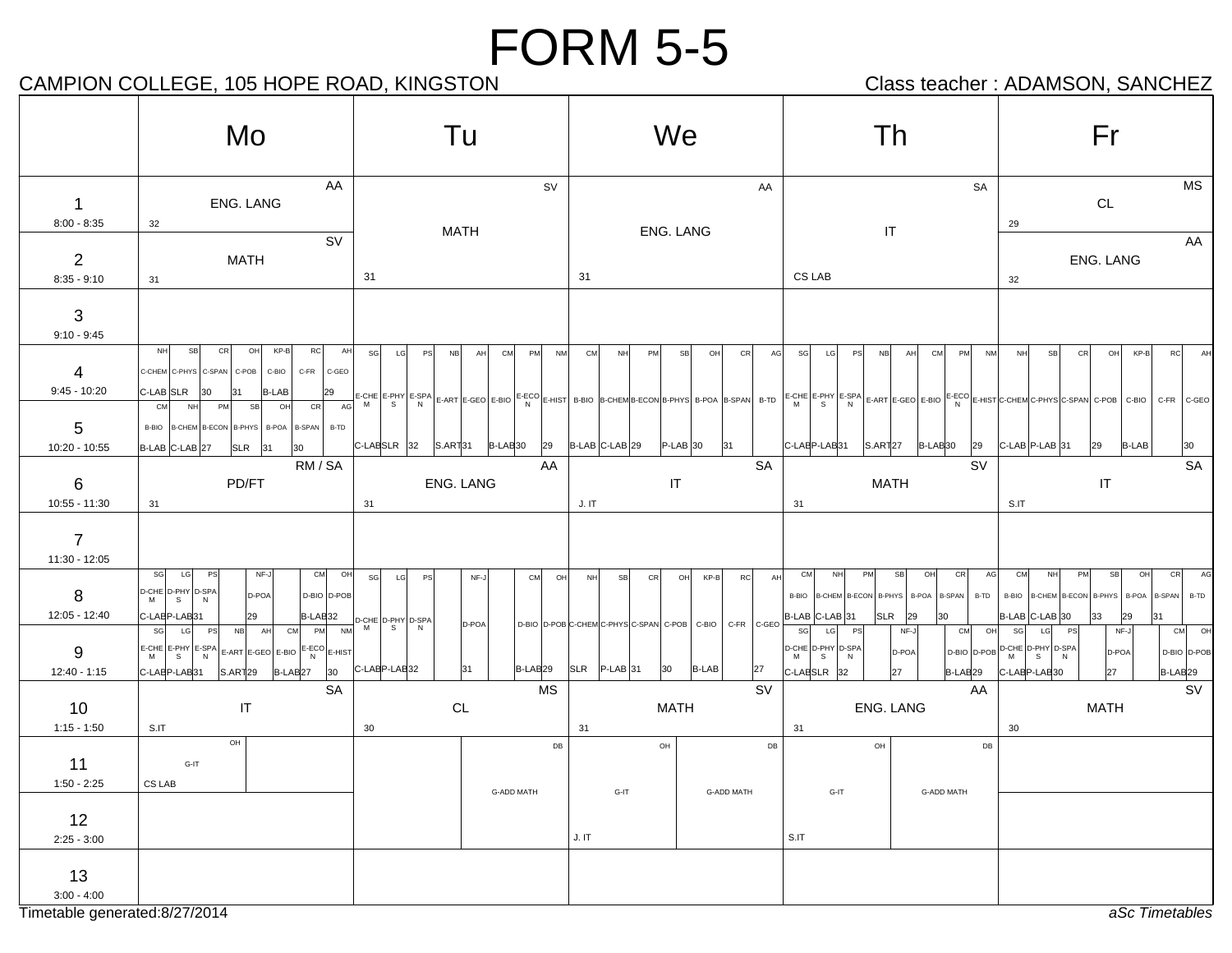## CAMPION COLLEGE, 105 HOPE ROAD, KINGSTON CAMPION Class teacher : HOLDSWORTH, CHERYL

|                                 | Mo                                                                                                                                                                                                                                                                                                                                                                                                                                                                                                                                                  | Tu                                                                                 | We                                                                                                                                                                  | Τh                                                                                                                                                    | Fr                                                                                                                                                                                                                                                                                 |  |  |  |
|---------------------------------|-----------------------------------------------------------------------------------------------------------------------------------------------------------------------------------------------------------------------------------------------------------------------------------------------------------------------------------------------------------------------------------------------------------------------------------------------------------------------------------------------------------------------------------------------------|------------------------------------------------------------------------------------|---------------------------------------------------------------------------------------------------------------------------------------------------------------------|-------------------------------------------------------------------------------------------------------------------------------------------------------|------------------------------------------------------------------------------------------------------------------------------------------------------------------------------------------------------------------------------------------------------------------------------------|--|--|--|
| $\mathbf 1$<br>$8:00 - 8:35$    |                                                                                                                                                                                                                                                                                                                                                                                                                                                                                                                                                     | $\mathsf{JP}$<br>$F1-IT$<br>$F2-IT$                                                | SA<br>$\mathsf{JP}$<br>SA<br>$F1-IT$<br>$F2-IT$<br>32<br>S.IT                                                                                                       |                                                                                                                                                       | <b>JP</b><br>SA<br>$F1-IT$<br>$F2-IT$                                                                                                                                                                                                                                              |  |  |  |
| $\overline{2}$<br>$8:35 - 9:10$ |                                                                                                                                                                                                                                                                                                                                                                                                                                                                                                                                                     | CS LAB<br>S.IT                                                                     |                                                                                                                                                                     |                                                                                                                                                       | S.IT<br>33                                                                                                                                                                                                                                                                         |  |  |  |
| 3<br>$9:10 - 9:45$              | KM<br><b>MATH</b><br>32                                                                                                                                                                                                                                                                                                                                                                                                                                                                                                                             | OH<br>POB<br>32                                                                    | $C-G$<br>ENG. LANG<br>27                                                                                                                                            | $C-G$<br>ENG. LANG<br>32                                                                                                                              | <b>MS</b><br>CL<br>32                                                                                                                                                                                                                                                              |  |  |  |
| 4                               | NH<br>SB<br>CR<br>$KP-B$<br>RC<br>AH<br>C-CHEM C-PHYS C-SPAN<br>C-BIO<br>C-FR<br>C-GEO                                                                                                                                                                                                                                                                                                                                                                                                                                                              | sg<br>LG<br>PM<br><b>PS</b><br>NB<br>AH<br>CM                                      | NM<br><b>CM</b><br>SB<br>CR<br>NH<br>PM<br>O <sub>H</sub>                                                                                                           | SG<br>AG<br><b>NB</b><br>PM<br>LG<br>PS<br>AH<br>CM<br><b>NM</b>                                                                                      | <b>NH</b><br>SB<br>CR<br>$KP-B$<br>RC<br>AH                                                                                                                                                                                                                                        |  |  |  |
| $9:45 - 10:20$<br>5             | C-LAB SLR<br><b>B-LAB</b><br>$ 30\rangle$<br>29<br><b>CM</b><br>PM<br><b>SB</b><br>OH<br>CR<br>AG<br><b>NH</b><br>B-BIO   B-CHEM   B-ECON   B-PHYS   B-POA   B-SPAN   B-TD                                                                                                                                                                                                                                                                                                                                                                          |                                                                                    | E-CHE E-PHY E-SPA E-ART E-GEO E-BIO E-ECO E-HIST B-BIO B-CHEM B-ECON B-PHYS B-POA B-SPAN B-TD E-CHE E-PHY E-SPA E-ART E-GEO E-BIO E-ECO E-HIST C-CHEM C-PHYS C-SPAN |                                                                                                                                                       | C-BIO<br>C-FR C-GEO                                                                                                                                                                                                                                                                |  |  |  |
| 10:20 - 10:55<br>6              | B-LAB C-LAB 27<br><b>SLR</b><br>30<br>31                                                                                                                                                                                                                                                                                                                                                                                                                                                                                                            | C-LABSLR 32<br>S.ART31<br>B-LAB <sub>30</sub><br>29                                | $B-LAB$ C-LAB 29<br>$P-LAB$ 30<br> 31                                                                                                                               | C-LABP-LAB31<br>S.ART <sub>27</sub><br>B-LAB <sub>30</sub><br>29                                                                                      | <b>B-LAB</b><br>$ C-LAB P-LAB 31$<br>30                                                                                                                                                                                                                                            |  |  |  |
| 10:55 - 11:30                   |                                                                                                                                                                                                                                                                                                                                                                                                                                                                                                                                                     |                                                                                    |                                                                                                                                                                     |                                                                                                                                                       |                                                                                                                                                                                                                                                                                    |  |  |  |
| $\overline{7}$                  | $C-G$<br>ENG. LANG                                                                                                                                                                                                                                                                                                                                                                                                                                                                                                                                  | KM<br><b>MATH</b>                                                                  | RM/C-G<br>PD/FT                                                                                                                                                     | KM<br><b>MATH</b>                                                                                                                                     | KM<br><b>MATH</b>                                                                                                                                                                                                                                                                  |  |  |  |
| 11:30 - 12:05                   | 32                                                                                                                                                                                                                                                                                                                                                                                                                                                                                                                                                  | 32                                                                                 | 32                                                                                                                                                                  | 32                                                                                                                                                    | 32                                                                                                                                                                                                                                                                                 |  |  |  |
| 8<br>12:05 - 12:40              | SG<br>LG<br>PS<br>SA<br>CM<br>NF-J<br>D-CHE D-PHY D-SPA<br>D-POA D-IT D-BIO<br>$\mathsf{s}$<br>N<br>C-LABP-LAB31<br>29<br>S.IT B-LAB                                                                                                                                                                                                                                                                                                                                                                                                                | SG<br>LG<br>NF-J<br><b>CM</b><br>PS<br>SA<br>D-CHE D-PHY D-SPA<br>D-POA D-IT D-BIO | SB<br>CR<br>$KP-B$<br><b>RC</b><br><b>NH</b><br>C-FR C-GEO<br>C-CHEMC-PHYS C-SPAN<br>C-BIO                                                                          | CM<br><b>NH</b><br>PM<br>SB<br>OH<br>CR<br>AG<br>AH<br>B-BIO   B-CHEM   B-ECON   B-PHYS   B-POA   B-SPAN   B-TD<br>B-LAB C-LAB 31<br> SLR<br>29<br>30 | CM<br>SB<br>OH<br>CR<br><b>NH</b><br>PM<br>AG<br>B-BIO<br>B-CHEM B-ECON B-PHYS<br>B-POA B-SPAN<br>B-TD<br>B-LAB C-LAB 30<br>33<br>29<br>31                                                                                                                                         |  |  |  |
| 9<br>12:40 - 1:15               | SG<br>PS<br><b>NB</b><br>AH<br>CM<br>PM<br><b>NM</b><br>LG<br>$\left[\begin{matrix}E-\mathsf{CHE}\\ \mathsf{M}\end{matrix}\right]\begin{matrix}E-\mathsf{SPA}\\ \mathsf{S}\end{matrix}\right]$ $\left[\begin{matrix}E-\mathsf{SPA}\\ \mathsf{N}\end{matrix}\right]$ $\left[\begin{matrix}E-\mathsf{GEO}\\ \mathsf{E- BIO}\end{matrix}\right]\begin{matrix}E-\mathsf{ECO}\\ \mathsf{N}\end{matrix}\right]$ $\left[\begin{matrix}E-\mathsf{HIST}\\ \mathsf{N}\end{matrix}\right]$<br>C-LABP-LAB31<br>S.ART <sub>29</sub><br>B-LAB <sub>27</sub><br>30 | M<br>S.<br>N<br> CS<br>LAB B-LAB<br>31<br>C-LABP-LAB32                             | SLR P-LAB 31<br><b>B-LAB</b><br>27                                                                                                                                  | $\mathbb S \mathbb G$<br>LG<br>PS<br>NF-J<br>SA<br>CM<br>D-CHE D-PHY D-SPA<br>D-POA D-IT D-BIO<br>27<br>S.IT B-LAB<br>C-LABSLR 32                     | LG<br>$NF-J$<br>SA CM<br>SG<br>PS<br>$\left  \begin{matrix} D\text{-CHE} \\ M \end{matrix} \right  \left. \begin{matrix} D\text{-PHY} \\ S \end{matrix} \right  \left. \begin{matrix} D\text{-SPA} \\ N \end{matrix} \right.$<br>D-POA D-IT D-BIO<br>S<br>N.<br>27<br>C-LABP-LAB30 |  |  |  |
| 10<br>$1:15 - 1:50$             |                                                                                                                                                                                                                                                                                                                                                                                                                                                                                                                                                     |                                                                                    |                                                                                                                                                                     |                                                                                                                                                       |                                                                                                                                                                                                                                                                                    |  |  |  |
| 11                              | OH                                                                                                                                                                                                                                                                                                                                                                                                                                                                                                                                                  | C-G                                                                                | KM                                                                                                                                                                  | <b>MS</b><br>CL                                                                                                                                       | $C-G$<br>ENG. LANG                                                                                                                                                                                                                                                                 |  |  |  |
| $1:50 - 2:25$                   | POB                                                                                                                                                                                                                                                                                                                                                                                                                                                                                                                                                 | ENG. LANG                                                                          | <b>MATH</b>                                                                                                                                                         | 32                                                                                                                                                    | 32                                                                                                                                                                                                                                                                                 |  |  |  |
| 12                              |                                                                                                                                                                                                                                                                                                                                                                                                                                                                                                                                                     |                                                                                    |                                                                                                                                                                     | OH<br>POB                                                                                                                                             | OH<br>POB                                                                                                                                                                                                                                                                          |  |  |  |
| $2:25 - 3:00$                   | 32                                                                                                                                                                                                                                                                                                                                                                                                                                                                                                                                                  | $32\,$                                                                             | 32                                                                                                                                                                  | 32                                                                                                                                                    | 29                                                                                                                                                                                                                                                                                 |  |  |  |
| 13                              |                                                                                                                                                                                                                                                                                                                                                                                                                                                                                                                                                     |                                                                                    |                                                                                                                                                                     |                                                                                                                                                       |                                                                                                                                                                                                                                                                                    |  |  |  |
| $3:00 - 4:00$                   |                                                                                                                                                                                                                                                                                                                                                                                                                                                                                                                                                     |                                                                                    |                                                                                                                                                                     |                                                                                                                                                       |                                                                                                                                                                                                                                                                                    |  |  |  |
| Timetable generated:8/27/2014   |                                                                                                                                                                                                                                                                                                                                                                                                                                                                                                                                                     |                                                                                    |                                                                                                                                                                     |                                                                                                                                                       | aSc Timetables                                                                                                                                                                                                                                                                     |  |  |  |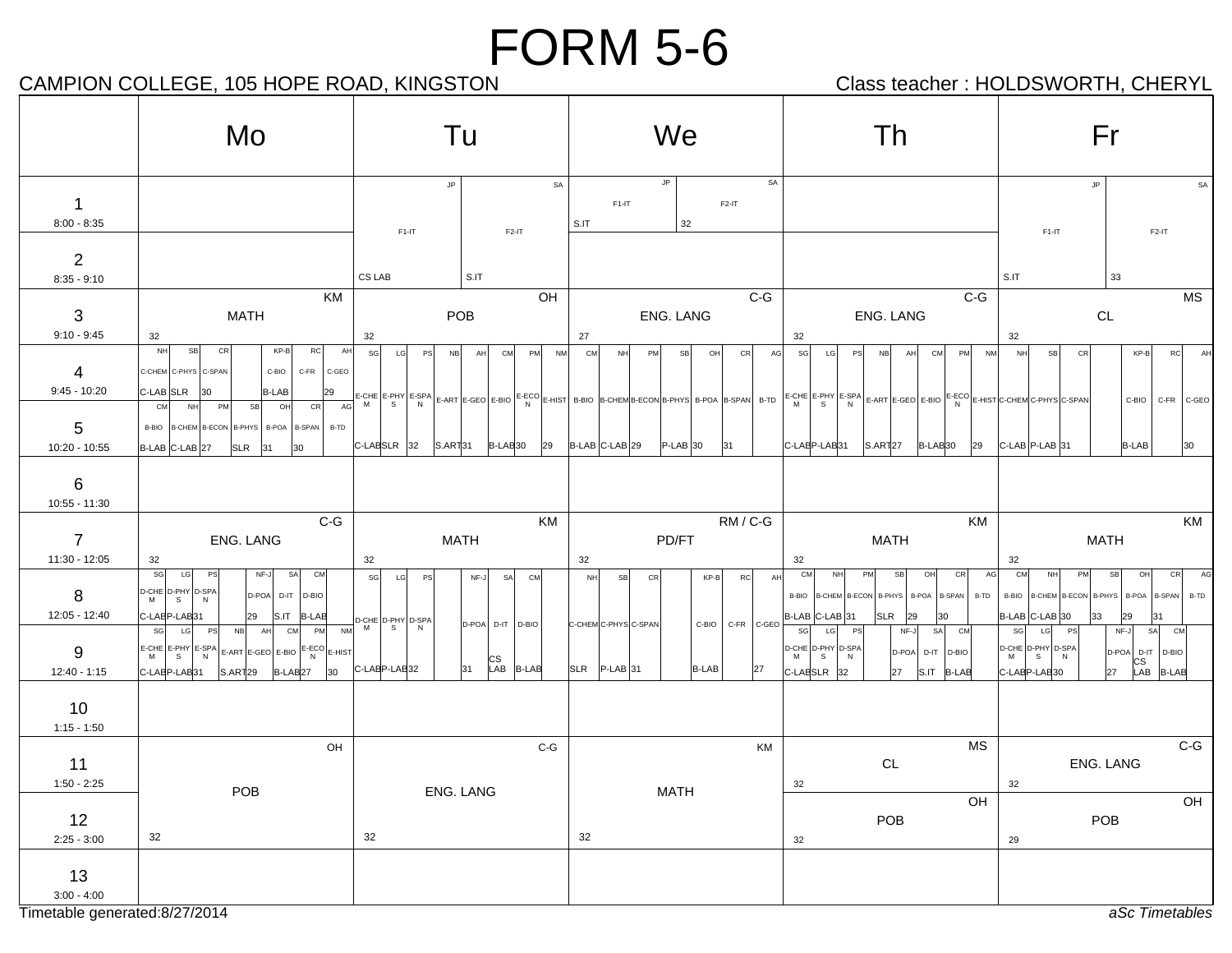## CAMPION COLLEGE, 105 HOPE ROAD, KINGSTON CAMPION Class teacher : BULLENS, STACY-LEIGH

|                                                | Mo                                                                                                                                                                                                                                                                                    | Tu                                                                                                                                               | We                                                                                                                          | Th                                                                                                                                                                                                                                                                  | Fr                                                                                                                                                                                      |  |  |  |
|------------------------------------------------|---------------------------------------------------------------------------------------------------------------------------------------------------------------------------------------------------------------------------------------------------------------------------------------|--------------------------------------------------------------------------------------------------------------------------------------------------|-----------------------------------------------------------------------------------------------------------------------------|---------------------------------------------------------------------------------------------------------------------------------------------------------------------------------------------------------------------------------------------------------------------|-----------------------------------------------------------------------------------------------------------------------------------------------------------------------------------------|--|--|--|
| $\mathbf 1$<br>$8:00 - 8:35$                   | $S-LB$<br><b>HIST</b><br>33                                                                                                                                                                                                                                                           | TS<br><b>MATH</b>                                                                                                                                | S-L B<br><b>HIST</b>                                                                                                        | $C-G$<br>ENG. LANG                                                                                                                                                                                                                                                  | S-L B<br><b>HIST</b><br>32                                                                                                                                                              |  |  |  |
| $\overline{2}$<br>$8:35 - 9:10$                | <b>TS</b><br><b>MATH</b><br>33                                                                                                                                                                                                                                                        | 33                                                                                                                                               | 33                                                                                                                          | 33                                                                                                                                                                                                                                                                  | RM / S-L B<br>PD/FT<br>31                                                                                                                                                               |  |  |  |
| 3<br>$9:10 - 9:45$                             |                                                                                                                                                                                                                                                                                       |                                                                                                                                                  |                                                                                                                             |                                                                                                                                                                                                                                                                     |                                                                                                                                                                                         |  |  |  |
| 4<br>$9:45 - 10:20$                            | CR<br>OH<br>KP-B<br>NH<br>SB<br>RC<br>AH<br>C-CHEM C-PHYS C-SPAN C-POB<br>C-BIO<br>C-FR<br>C-GEO<br>C-LAB SLR<br><b>B-LAB</b><br>30<br>29<br>131                                                                                                                                      | SG<br>LG<br><b>PS</b><br>CM<br>PM<br><b>NM</b><br><b>NB</b><br>AH                                                                                | <b>CM</b><br>PM<br>CR<br>NH<br><b>SB</b><br>OH                                                                              | PM<br>AG<br>SG<br>PS<br><b>NB</b><br>CM<br>LG<br>AH                                                                                                                                                                                                                 | $KP-B$<br>NM<br>NH<br><b>SB</b><br><b>CR</b><br>OH<br><b>RC</b><br>AH                                                                                                                   |  |  |  |
| 5<br>10:20 - 10:55                             | CM<br>CR<br>AG<br>NH<br>PM<br>SB<br>OH<br>B-BIO   B-CHEM   B-ECON   B-PHYS   B-POA   B-SPAN  <br>B-TD<br>B-LAB C-LAB 27<br>SLR<br>30<br> 31                                                                                                                                           | C-LABSLR 32<br>$ S.ART 31$ $ B-LAB 30$<br>29                                                                                                     | B-LAB C-LAB 29<br>$P-LAB$ 30<br> 31                                                                                         | E-CHE E-PHY E-SPA E-ART E-GEO E-BIO  <sup>E-ECO</sup>  E-HIST B-BIO  B-CHEMB-ECON B-PHYS B-POA B-SPAN  B-TD  E-CHE E-PHY E-SPA E-ART E-GEO E-BIO E-ECO E-HIST C-CHEM C-PHYS C-SPAN C-POB C-BIO <br>C-LABP-LAB31<br>S.ART <sub>27</sub><br>B-LAB <sub>30</sub><br>29 | C-FR C-GEO<br>C-LAB P-LAB 31<br>29<br><b>B-LAB</b><br>30                                                                                                                                |  |  |  |
| 6<br>10:55 - 11:30                             | MS<br>CL<br>32                                                                                                                                                                                                                                                                        | $C-G$<br>ENG. LANG<br>33                                                                                                                         | $C-G$<br><b>ENG. LANG</b><br>33                                                                                             | <b>TS</b><br><b>MATH</b><br>33                                                                                                                                                                                                                                      | $C-G$<br>ENG. LANG<br>33                                                                                                                                                                |  |  |  |
| $\overline{7}$<br>11:30 - 12:05                |                                                                                                                                                                                                                                                                                       |                                                                                                                                                  |                                                                                                                             |                                                                                                                                                                                                                                                                     |                                                                                                                                                                                         |  |  |  |
| 8<br>12:05 - 12:40                             | SG<br>CM<br>LG<br>PS<br>NF-J<br>SA<br>OH<br>$\left  \begin{array}{cc} \text{D-CHE} & \text{D-PHY} \\ \text{M} & \text{S} \end{array} \right  \left. \begin{array}{c} \text{D-SPA} \\ \text{N} \end{array} \right $<br>D-POA<br>D-IT D-BIO D-POB<br>C-LABP-LAB31<br>S.IT B-LAB32<br>29 | SG<br>LG<br>NF-J<br><b>CM</b><br>OH<br>PS<br>SA                                                                                                  | <b>NH</b><br>SB<br>CR<br>OH<br>$KP-B$<br><b>RC</b>                                                                          | PM<br>SB<br>CR<br><b>CM</b><br><b>NH</b><br>OH<br>AH<br>B-TD<br>B-BIO   B-CHEM   B-ECON   B-PHYS   B-POA   B-SPAN  <br>SLR<br>B-LAB C-LAB 31<br>29<br>30                                                                                                            | AG<br>CM<br>PM<br>SB<br>OH<br>CR<br><b>NH</b><br>B-CHEM B-ECON B-PHYS<br>B-POA<br>B-BIO<br><b>B-SPAN</b><br>B-TD<br>B-LAB C-LAB 30<br>33<br>29<br>31                                    |  |  |  |
| 9<br>12:40 - 1:15                              | sg<br>PM<br><b>PS</b><br>NB<br>CM<br><b>NM</b><br>LG<br>AH<br>$E-CHE$ $E-PHY$ $E-SPA$ $E-ART$ $E-GEO$ $E-BIO$ $E-ECO$ $E-HIST$<br>C-LABP-LAB31<br>S.ART <sub>29</sub><br>B-LAB <sub>27</sub><br>30                                                                                    | D-CHE D-PHY D-SPA<br>M<br>S<br>N<br>$\begin{array}{ c c c c }\n\hline\n\text{LAB} & \text{B-LAB} & \text{29}\n\end{array}$<br>C-LAEP-LAE32<br>31 | D-POA D-IT D-BIO D-POB C-CHEM C-PHYS C-SPAN C-POB<br>C-GEO<br>C-BIO<br>C-FR<br>$ SLR $ P-LAB 31<br>30<br><b>B-LAB</b><br>27 | SG<br>CM<br>LG<br>PS<br>NF-J<br>SA<br>$\begin{array}{ c c c c c }\nD-CHE & D-PHY & D-SPA & & \nM & S & N\n\end{array}$<br>D-POA<br>C-LABSLR 32<br>$S.IT$ $ B-LAB 29$<br>27                                                                                          | LG<br>NF-J<br>SA<br>CM<br>O <sub>H</sub><br>SG<br>PS<br>OH<br>D-IT D-BIO D-POB D-CHE D-PHY D-SPA<br>D-POA D-IT D-BIO D-POB<br>N<br> CS<br>C-LABP-LAB30<br>27<br>LAB B-LAB <sub>29</sub> |  |  |  |
| 10<br>$1:15 - 1:50$                            | $C-G$<br>ENG. LANG<br>33                                                                                                                                                                                                                                                              | S-L B<br><b>HIST</b><br>33                                                                                                                       | TS<br><b>MATH</b><br>32                                                                                                     | MS<br>CL<br>32                                                                                                                                                                                                                                                      | TS<br><b>MATH</b><br>32                                                                                                                                                                 |  |  |  |
| 11<br>$1:50 - 2:25$                            | OH<br>G-IT<br>CS LAB                                                                                                                                                                                                                                                                  | DB                                                                                                                                               | $\mathsf{OH}$                                                                                                               | ${\sf DB}$<br>DB<br>OH                                                                                                                                                                                                                                              |                                                                                                                                                                                         |  |  |  |
| 12<br>$2:25 - 3:00$                            |                                                                                                                                                                                                                                                                                       | G-ADD MATH                                                                                                                                       | <b>G-ADD MATH</b><br>G-IT<br>J. IT                                                                                          | <b>G-ADD MATH</b><br>G-IT<br>S.IT                                                                                                                                                                                                                                   |                                                                                                                                                                                         |  |  |  |
| 13                                             |                                                                                                                                                                                                                                                                                       |                                                                                                                                                  |                                                                                                                             |                                                                                                                                                                                                                                                                     |                                                                                                                                                                                         |  |  |  |
| $3:00 - 4:00$<br>Timetable generated:8/27/2014 |                                                                                                                                                                                                                                                                                       |                                                                                                                                                  |                                                                                                                             |                                                                                                                                                                                                                                                                     | aSc Timetables                                                                                                                                                                          |  |  |  |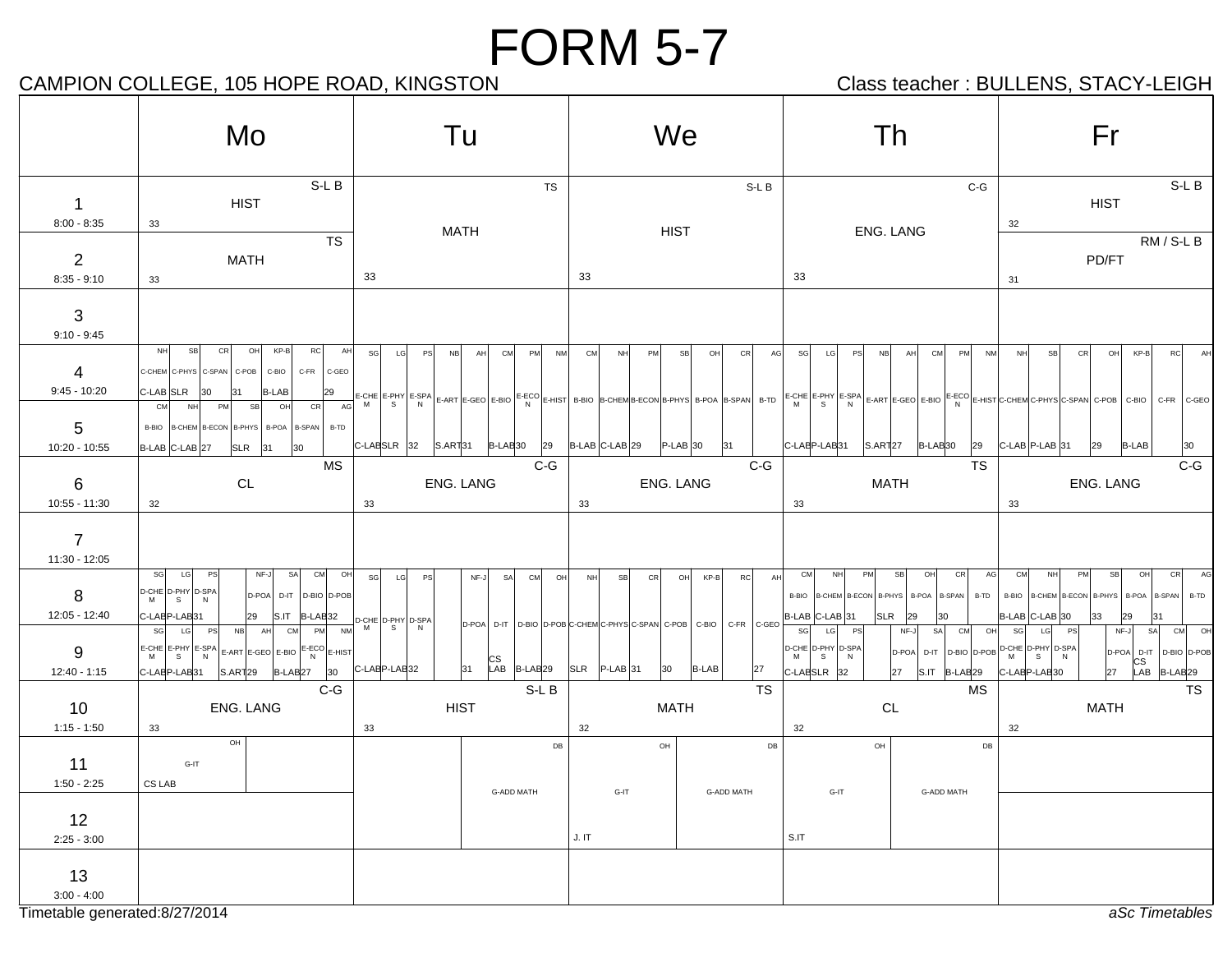## FORM 6B

CAMPION COLLEGE, 105 HOPE ROAD, KINGSTON

|                                 | Mo        |                     |                                      |                                | Tu                                                             |             |                         |            | We                          |                                 |             |                         | Th                |                                   |                                                                                                                                                                                        |            | Fr                       |                             |                         |                                           |                      |                        |                   |                         |                        |
|---------------------------------|-----------|---------------------|--------------------------------------|--------------------------------|----------------------------------------------------------------|-------------|-------------------------|------------|-----------------------------|---------------------------------|-------------|-------------------------|-------------------|-----------------------------------|----------------------------------------------------------------------------------------------------------------------------------------------------------------------------------------|------------|--------------------------|-----------------------------|-------------------------|-------------------------------------------|----------------------|------------------------|-------------------|-------------------------|------------------------|
| $\mathbf 1$<br>$8:00 - 8:35$    | cw<br>LIT | <b>BB</b>           | <b>CW</b><br>PHYS 2 GEO. DRAW ECON 2 |                                | DW DF-G/SG<br>COM.STUD                                         | SPAN        | CR<br>BIO <sub>2</sub>  | KP-B       | LH/CB<br>COM SCI 2          | DH<br>MOB <sub>2</sub>          | SPAN        | CR<br>BIO <sub>2</sub>  | $KP-B$            | LH / CB<br>COM SCI 2              | DH<br>MOB <sub>2</sub>                                                                                                                                                                 | ECON 1     | <b>DW</b><br><b>HIST</b> | $S-LB$                      | SG<br>CHEM 2            | $DF-G/SG$<br>COM. STUD 3                  | SPAN                 | CR<br>BIO <sub>2</sub> | $KP-B$            | LH/CB<br>COM SCI 2      | DH<br>MOB <sub>2</sub> |
| $\overline{2}$<br>$8:35 - 9:10$ | 6BLT      | $P-LAB$             | LIB.                                 | 37                             | 34,36                                                          | 36          | 34                      | 39         |                             | 37                              | 36          | 6TH LAB                 |                   | CS LAB                            | 37                                                                                                                                                                                     | 37         | 36                       |                             | 6TH LAB                 | 34,6B LT                                  | 36                   | 6TH LAB                |                   | $CS$ LAB<br> 37         |                        |
| 3<br>$9:10 - 9:45$              |           | CL <sub>1</sub>     | DF                                   | PD <sub>2</sub>                | KS/DR                                                          | NF-J<br>ACC | BB<br>PHYS <sub>1</sub> | KC         | LH / CB<br>MATH 1 COM SCI 1 | RF<br>LAW                       | ECON 1      | DW<br><b>HIST</b>       | S-L B             | SG<br>CHEM 2                      | DF-G / SG<br>COM. STUD 3                                                                                                                                                               | SPAN       | CR<br>BIO <sub>2</sub>   | KP-B                        | LH/CB<br>COM SCI 2      | DH<br>MOB <sub>2</sub>                    | <b>CW</b><br>LIT     | BB                     | <b>CW</b>         | PHYS 2 GEO. DRAW ECON 2 | DW DF-G/SG<br>COM.STUD |
| 4<br>$9:45 - 10:20$             | 6B LT     |                     | 37                                   |                                |                                                                | 36          | 34                      | 6BLT       | $CS$ LAB 37                 |                                 | 37          | 36                      | 34                |                                   | 6B LT,38                                                                                                                                                                               | 36         | 6TH LAB                  |                             | CS LAB                  | 37                                        | 6B LT                | 6TH LAB LIB            |                   | $ 37\rangle$            | 34,36                  |
| 5<br>10:20 - 10:55              | ECON 1    | DW<br><b>HIST</b>   | S-L B                                | SG<br>CHEM 2                   | DF-G / SG<br>COM. STUD 3                                       |             | CL <sub>2</sub>         | DF         | PD <sub>3</sub>             | KS/DR                           | NF-J<br>ACC | BB<br>PHYS <sub>1</sub> |                   | LH/CB<br>KC<br>MATH 1   COM SCI 1 | <b>RF</b><br>LAW                                                                                                                                                                       | KH<br>SOCI | KP-B<br>BIO <sub>1</sub> | $SK-B$<br>MATH <sub>2</sub> | <b>FRENCH</b>           | EM                                        |                      |                        |                   |                         |                        |
| 6<br>10:55 - 11:30              | 37        | 36                  | 6BLT                                 |                                | 34,38                                                          | 6BLT        |                         | 37         |                             |                                 | 36          | 6TH LAB 6B LT           |                   | CS LAB   37                       |                                                                                                                                                                                        | 37         | 6TH LAB 6B LT            |                             | 36                      |                                           |                      |                        |                   |                         |                        |
| $\overline{7}$<br>11:30 - 12:05 | KH        | KP-B                | SK-B                                 |                                | EM DF-G/SG                                                     | KH          | $KP-B$                  | $SK-B$     |                             | $EM$ DF-G / SG                  |             |                         | <b>ART</b>        |                                   | AL                                                                                                                                                                                     | NF-J       | <b>BB</b>                |                             | LH/CB<br>KC             | RF                                        | NF-J                 | BB                     | KC                | LH/CB                   | RF                     |
| 8                               | SOCI      | BIO <sub>1</sub>    |                                      |                                | $MATH 2$ FRENCH $\begin{bmatrix} COM. STUD \\ 4 \end{bmatrix}$ | SOCI        | BIO <sub>1</sub>        |            |                             | MATH 2   FRENCH COM. STUD J.ART | KH          | IM                      | $SK-B$            |                                   | DF-G / SG                                                                                                                                                                              | ACC        | PHYS <sub>1</sub>        | MATH 1                      | COM SCI 1               | LAW                                       | ACC                  | PHYS <sub>1</sub>      |                   | MATH 1 COM SCI 1        | LAW                    |
| $12:05 - 12:40$                 | 37<br>KH  | 6TH LAB 6B LT<br>IM |                                      | 36<br>SK-BLH/OH/CB             | 34,38                                                          | 37          | 34                      | 6BLT<br>DF | 36                          | 39,33<br>KS/DR                  | GEO         | CHEM <sub>1</sub>       | MATH 3            |                                   | $\left \text{COM}.\text{STUD}\right ^{36}$<br>$\overline{2}$                                                                                                                           | <b>CW</b>  | 34<br><b>BB</b>          | 6BLT<br>CW                  | $CS$ LAB 37             | DW                                        | 36<br>KH             | 6TH LAB 6B LT<br>IM    | SK-B              | CS LAB                  | 37<br>DF-G / SG        |
| 9<br>$12:40 - 1:15$             | GEO       | CHEM <sub>1</sub>   | MATH 3                               | <b>DIGITAL</b><br><b>MEDIA</b> |                                                                |             | CL3                     |            | PD4                         |                                 | 37<br>CW    | 34<br><b>BB</b>         | 6BLT<br><b>CW</b> |                                   | 36,38<br>DW DF-G/SG                                                                                                                                                                    | <b>LIT</b> |                          |                             | PHYS 2 GEO. DRAW ECON 2 |                                           | GEO                  | CHEM <sub>1</sub>      | MATH <sub>3</sub> |                         | COM. STUD              |
| 10<br>$1:15 - 1:50$             | 37        | 34                  | 6BLT                                 | CS LAB                         |                                                                | 6BLT        |                         | 37         |                             |                                 |             |                         |                   |                                   | $\begin{array}{c} \begin{array}{c} \begin{array}{c} \text{COM}.\text{STUD} \end{array} \end{array} \end{array} \begin{array}{c} \begin{array}{c} \text{GB LT} \end{array} \end{array}$ |            | 34                       | LIB                         | 37                      |                                           | 37                   | 6TH LAB 6B LT          |                   |                         | 36,34                  |
| 11                              |           |                     | DF                                   |                                | KS/DR                                                          |             | DW                      | $S-LB$     | SG                          |                                 | LIT         |                         |                   | PHYS 2 GEO. DRAW ECON 2           |                                                                                                                                                                                        | KH         | IM                       | SK-B                        |                         | $DF-G/SG$                                 | $\mathsf{KH}\xspace$ | $KP-B$                 | SK-B              |                         | EM DF-G/SG             |
| $1:50 - 2:25$<br>12             |           | CL <sub>4</sub>     |                                      | PD <sub>1</sub>                |                                                                | ECON 1      | <b>HIST</b>             |            | CHEM 2                      |                                 | 6B LT       | 34                      | LIB.              | 37                                | 36,38                                                                                                                                                                                  | GEO        |                          | CHEM 1 MATH 3               |                         | $\left \frac{\text{COM. STUD}}{2}\right $ | SOCI                 | BIO <sub>1</sub>       |                   | MATH 2   FRENCH         | COM. STUD              |
| $2:25 - 3:00$                   | 6BLT      |                     | 37                                   |                                |                                                                | 37          | 36                      |            | 6TH LAB                     |                                 |             |                         |                   |                                   |                                                                                                                                                                                        | 37         | 6TH LAB 6B LT            |                             |                         | 34,36                                     | 42                   | 6TH LAB 6B LT          |                   | 37                      | 36,34                  |
| 13<br>$3:00 - 4:00$             |           |                     |                                      |                                |                                                                |             |                         |            |                             |                                 |             |                         |                   |                                   |                                                                                                                                                                                        |            |                          |                             |                         |                                           |                      |                        |                   |                         |                        |